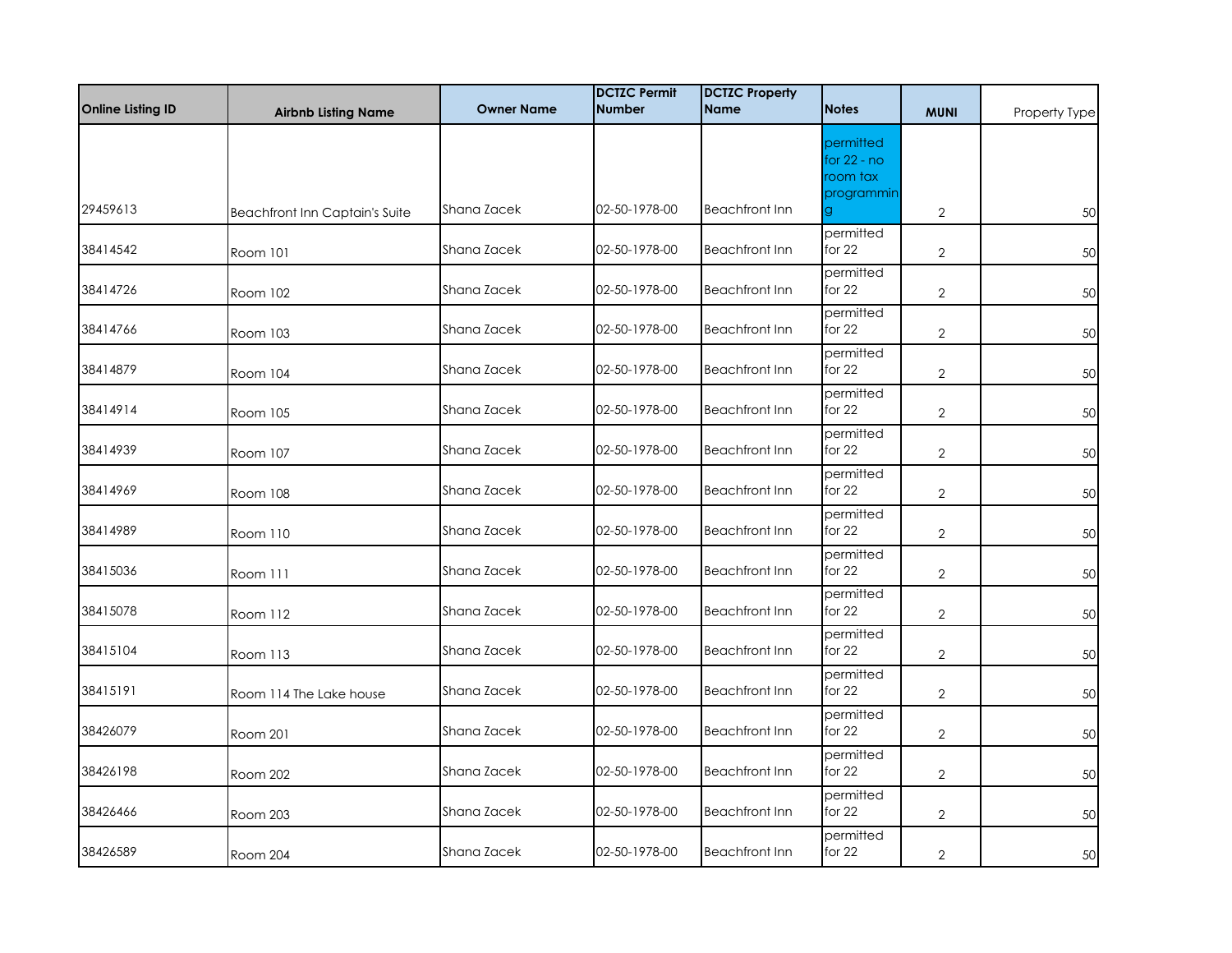| 38426666 | Room 205                                                   | Shana Zacek                                     | 02-50-1978-00 | <b>Beachfront Inn</b>                                              | permitted<br>for $22$              | $\mathbf{2}$   | 50 |
|----------|------------------------------------------------------------|-------------------------------------------------|---------------|--------------------------------------------------------------------|------------------------------------|----------------|----|
| 38458425 | Room 207                                                   | Shana Zacek                                     | 02-50-1978-00 | <b>Beachfront Inn</b>                                              | permitted<br>for $22$              | $\overline{2}$ | 50 |
| 38458726 | Room 209                                                   | Shana Zacek                                     | 02-50-1978-00 | <b>Beachfront Inn</b>                                              | permitted<br>for $22$              | $\overline{2}$ | 50 |
| 38458659 | The Movie Room                                             | Shana Zacek                                     | 02-50-1978-00 | <b>Beachfront Inn</b>                                              | permitted<br>for $22$              | $\overline{2}$ | 50 |
| 32408138 | Delaware Suite - Mae Reilly's Guest                        | Mae Reilly Properties<br>LLC - Randall Krajenka | 02-52-2079-00 | Mae Reilly's Guest<br>House                                        | permitted<br>for $4$               | $\mathbf{2}$   | 52 |
| 37559669 | Globe Hotel Door County-Baileys H Karin Lukas              |                                                 | 02-52-2094-00 | Globe Hotel, The                                                   | no room<br>tax<br>programmin<br>g  | $\mathbf{2}$   | 52 |
| 25349436 | Historic Baileys Harbor home on the Mary Spangler          |                                                 | 02-52-0393-00 | Cedar Beach Inn                                                    | no room<br>tax<br>programmin<br>g. | $\mathbf{2}$   | 52 |
| 33269522 | South Shore Suite - Mae Reilly's GudLLC - Randall Krajenka | Mae Reilly Properties                           | 02-52-2079-00 | Mae Reilly's Guest<br>House                                        | permitted<br>for 4                 | $\overline{2}$ | 52 |
| 33225014 | Vermont Suite - Mae Reilly's Guest                         | Mae Reilly Properties<br>LLC - Randall Krajenka | 02-52-2079-00 | Mae Reilly's Guest<br>House                                        | permitted<br>for 4                 | $\overline{2}$ | 52 |
| 33267878 | Wentworth Suite - Mae Reilly's Gues                        | Mae Reilly Properties<br>LLC - Randall Krajenka | 02-52-2079-00 | Mae Reilly's Guest<br>House                                        | permitted<br>for 4                 | $\overline{2}$ | 52 |
| 8126599  | Baileys Harbor Condo, 3 BR, 2.5<br>Bath, Door County       | Karen Berndt                                    | 02-53-2378-00 | <b>Baileys Harbor</b><br>Condo-Berndt<br>not avail until<br>4/2021 |                                    | $\overline{2}$ | 53 |
| 33794104 | ◆Relaxing, Historic and Hip<br>Havngård House++            | Kurt Heggland                                   | 02-56-2104-00 | <b>Havngard House</b>                                              | no room<br>tax<br>programmin<br>g  | 2              | 56 |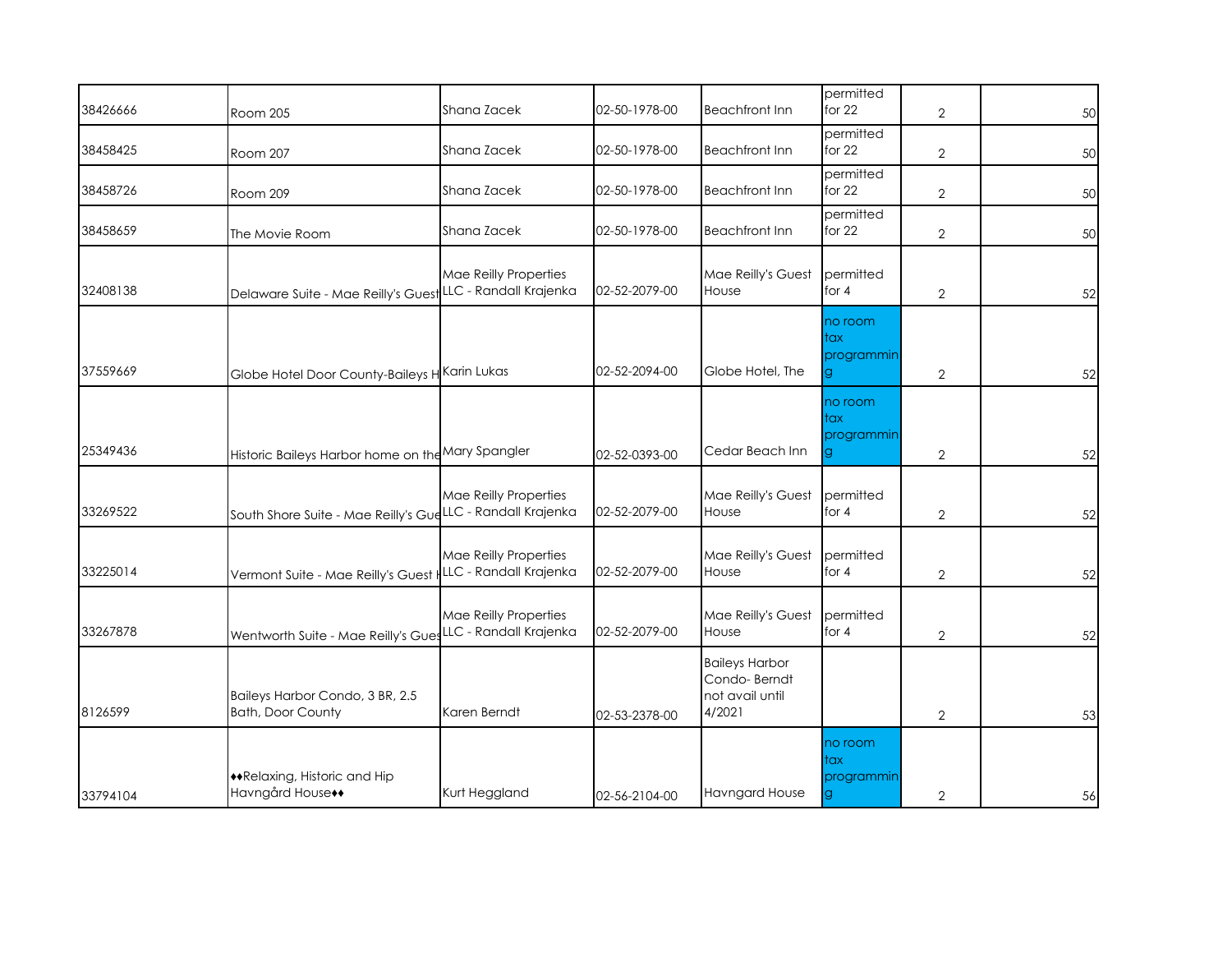| 25126829 | A True Farm House Experience                                                | Paul Gray               | 02-56-1930-00 | A True Farm House<br>Experience                                             |                                                             | $\overline{2}$ | 56 |
|----------|-----------------------------------------------------------------------------|-------------------------|---------------|-----------------------------------------------------------------------------|-------------------------------------------------------------|----------------|----|
| 28416543 | As seen on HGTV Lakefront Bargain Bay LLC                                   | Phu Nguyen - Pelican    | 02-56-2016-00 | <b>Baileys Large</b><br>Home for Families -<br>Nguyen                       |                                                             | $\overline{2}$ | 56 |
| 20009178 | Baileys Harbor Near Kangaroo Lake Alyssa Lebakken                           |                         | 02-56-1782-00 | <b>Baileys Harbor</b><br>Near Kangaroo<br>Lake                              | permitted<br>for 2                                          | $\overline{2}$ | 56 |
| 20697030 | Baileys Harbor Near Kangaroo Laka <sup>Alyssa</sup> Lebakken                |                         | 02-56-1782-00 | <b>Baileys Harbor</b><br>Near Kangaroo<br>Lake                              | permitted<br>for $2$                                        | $\overline{2}$ | 56 |
| 23543488 | <b>Baileys Harbor Pioneer Log Cabin</b>                                     | Colin Doherty           | 02-56-1766-00 | Roots Cabin in<br><b>Baileys</b>                                            |                                                             | $\overline{2}$ | 56 |
| 22186390 | Baileys Harbor Yellow Home with a Matt Horton                               |                         | 02-56-1826-00 | <b>Baileys Harbor</b><br>Yellow House                                       | permitted<br>for 4 No<br>Room Tax<br>Progammin<br>g.        | 2              | 56 |
| 34908317 | Bearded Heart apartment with a vi <sup>Matt</sup> Horton                    |                         | 02-56-1826-00 | <b>Baileys Harbor</b><br>Yellow Hse-South<br>Ln Cottage-<br>Shakespeare Apt | permitted<br>for 4 No<br><b>Room Tax</b><br>Progammin<br>g. | $\overline{2}$ | 56 |
| 45780414 | Beautiful Newly *Remodeled*<br>Home! Walk to the beach at<br>Kangaroo Lake! | Adam Olinksi            | 02-56-2353-07 | Roo Retreat                                                                 |                                                             | $\overline{2}$ | 56 |
| 38598698 | Carraig Beag Cottage - Charming                                             | <b>Carraig Cottages</b> | 02-56-0652-09 | Carraig Beag                                                                | Carraig                                                     | $\overline{2}$ | 56 |
| 33398744 | Carraig Mor Cottage - Awesome I                                             | Carraig Cottages        | 02-56-0653-09 | Carraig Mor                                                                 | Carraig                                                     | $\overline{2}$ | 56 |
| 37455372 | Carraigeen Cottage                                                          | Carraig Cottages        | 02-56-1052-09 | Carraigeen<br>Cottage                                                       | Carraig                                                     | $\overline{2}$ | 56 |
| 38024230 | Charming Orchard Cabin/Cottage Leonard Pappone                              |                         | 02-56-2207-00 | Door County<br>Orchard Cottage                                              |                                                             | $\mathbf{2}$   | 56 |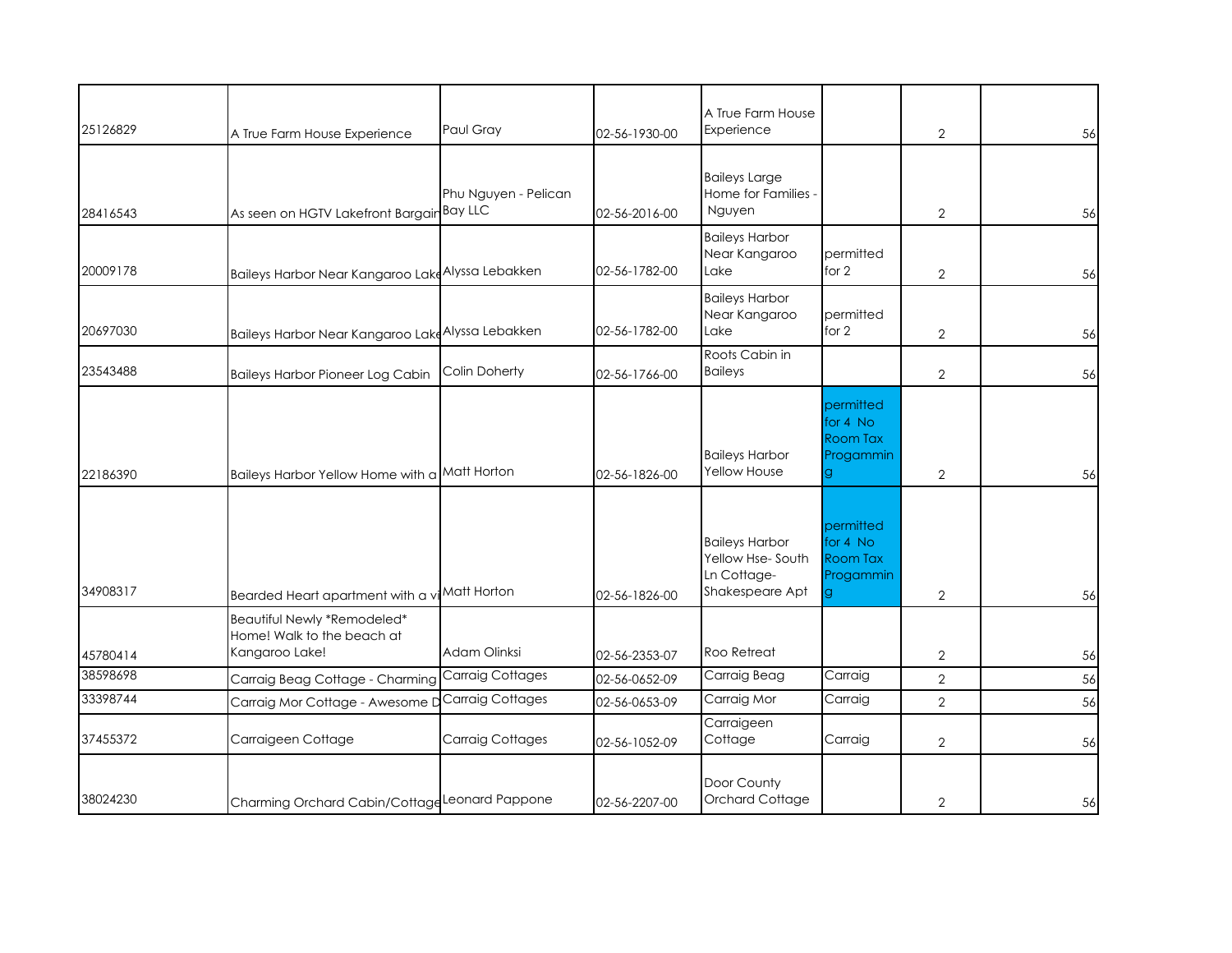|          |                                                    |                                                      |               | Baileys on the<br>Rocks Cottages-            | permitted                          |                |    |
|----------|----------------------------------------------------|------------------------------------------------------|---------------|----------------------------------------------|------------------------------------|----------------|----|
| 38175501 | Charming Wooded Cottage Minut Pam Schmitz          |                                                      | 02-56-2178-00 | Schmitz                                      | for 2                              | $\overline{2}$ | 56 |
| 49178448 | Cozy Cabin In The Woods, Close<br>To Everything DC | Porcupine Cabin LLP -<br>Christopher Ecke            | 02-56-2437-00 | Porcupine Cabin                              |                                    | $\overline{2}$ | 56 |
| 38316622 | Cozy Lakeview, Walk to Town                        | Pam Schmitz                                          | 02-56-2178-00 | Baileys on the<br>Rocks Cottages-<br>Schmitz | permitted<br>for 2                 | $\overline{2}$ | 56 |
| 8673729  | Door County Cabin in the Woods                     | Karen Berndt                                         | 02-56-1564-00 | Door County<br>Cabin in the<br>Woods         | no room<br>tax<br>programmin<br>g. | $\overline{2}$ | 56 |
| 25458028 | Door County Dreaming                               | Kate and Robert<br>Lindsley                          | 02-56-1960-00 | Door County<br>Dream                         |                                    | $\overline{2}$ | 56 |
| 17656602 | Door County Retreat on the "Quiet Diana Wallace    |                                                      | 02-56-1734-00 | Door County<br>Retreat on the<br>Quiet Side  | no room<br>tax<br>programmin       | $\overline{2}$ | 56 |
| 20565326 | Door County Scotland Yard                          | Thomas and Michele<br>Bronsky                        | 02-56-1794-00 | Door County<br>Scotland Yard<br>Haven        | Permitted<br>for 2                 | $\overline{2}$ | 56 |
| 20989165 | Door County Scotland Yard Haven                    | Thomas and Michele<br>Bronsky                        | 02-56-1794-00 | Door County<br>Scotland Yard<br>Haven        | Permitted<br>for 2                 | 2              | 56 |
| 11676845 | Door County Vacation Rental<br>Home                | Dr. Phil Arnold                                      | 02-56-1563-00 | West Meadow<br>Rental                        |                                    | $\mathbf{2}$   | 56 |
| 43870888 | Easy Living on E                                   | Nicole Bergantino                                    | 02-56-2360-00 | Easy Living on E                             |                                    | $\overline{2}$ | 56 |
| 4709576  | Heart of the Door Homestead                        | Nicole Henquinet                                     | 02-56-1455-00 | Heart of the Door<br>Homestead, LLC          |                                    | $\overline{2}$ | 56 |
| 22163891 | Heggeland                                          | Dennis & Jeff Hickey                                 | 02-56-0200-06 | Heggeland                                    | <b>DCPM</b>                        | $\overline{2}$ | 56 |
| 41259246 | Howard House - New From Door<br>County's #1 Host   | Jacinda Dufin                                        | 02-56-1935-20 | <b>Howard House</b>                          | <b>DOCO</b><br>Vacation<br>Renals  | $\overline{2}$ | 56 |
| 42384551 | Kangaroo East Shore Lodge                          | 7251 HWY 57 LLC -<br>William and Heather<br>Anderson | 02-56-2259-06 | Kangaroo East<br>Shore                       | <b>DCOM</b>                        | $\overline{2}$ | 56 |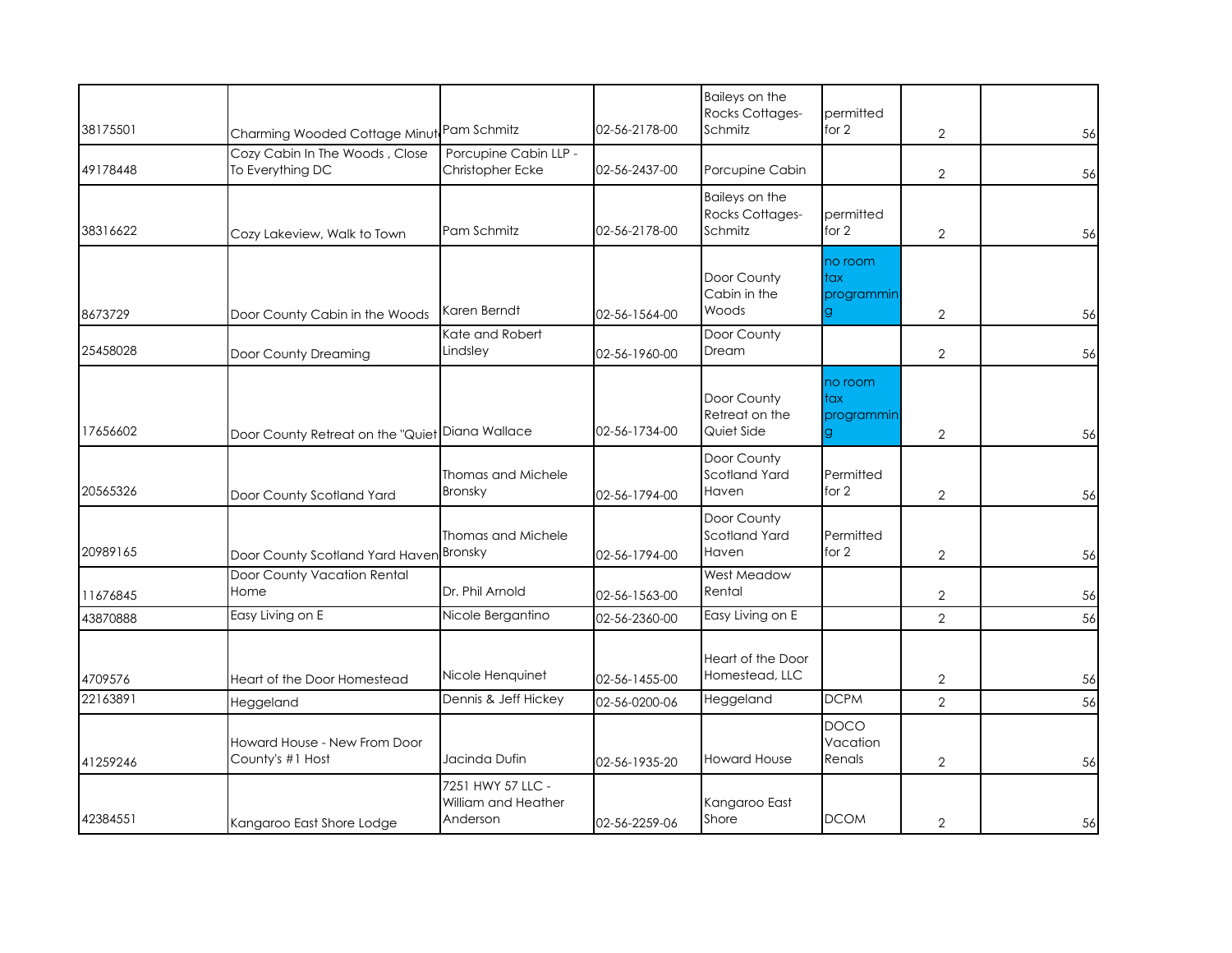| 22163915 | Kangaroo Lake Retreat                           | Will Anderson                                 | 02-56-1543-06 | Kangaroo Lake<br>Retreat                          | <b>DCPM</b>                                       | $\mathbf{2}$   | 56 |
|----------|-------------------------------------------------|-----------------------------------------------|---------------|---------------------------------------------------|---------------------------------------------------|----------------|----|
| 22163920 | Kangaroo Lake Road Cottage                      | <b>Jeff Wiswell</b>                           | 02-56-1696-06 | Kangaroo Lake<br>House Wiswell                    | <b>DCPM</b>                                       | $\mathbf{2}$   | 56 |
| 49630416 | Kookaburra Cottage at Kangaroo                  | Jeremy P & Rebecca<br>Hellyer                 | 02-56-2460-06 | Kookaburra<br>Cottage                             | dcpm                                              | $\overline{2}$ | 56 |
| 23877408 | Lakeview Cottage in Downtown Bo                 | Christopher & Pamela<br>Schmitz               | 02-56-1876-00 | <b>Baileys Harbor</b><br>Beach House -<br>Schmitz |                                                   | 2              | 56 |
| 23750440 | Lighthouse Cove                                 | Maureen McGrath                               | 02-56-1614-00 | <b>Best of Times</b>                              | Bacon                                             | $\overline{2}$ | 56 |
| 7069697  | Loft • Central • Comfy • Private                | Sarah and Brian<br>Bonovich                   | 02-56-1644-00 | Wooded Lane<br>Guest House                        |                                                   | $\overline{2}$ | 56 |
| 48463231 | Moonlight Cabin                                 | Dan and Molly Latino                          | 02-56-2403-21 | Moonlight Cabin -<br>2648 Linda Lane              | No room<br>tax<br>programmin<br>g.                | $\overline{2}$ | 56 |
| 41374756 | Muirfield Flat Studio - Brand New Lis           | Pinkmoto Revocable<br>Trust - Karyn Schroeder | 02-56-2235-07 | Muirfield Flats                                   | SImpleLife-<br>no room<br>tax<br>programmin<br>g. | 2              | 56 |
| 43126066 | New Listing* Baileys Harbor<br>Getaway          | Laura Lane                                    | 02-56-1733-07 | <b>Burnt Hollow</b>                               | SImpleLife                                        | $\overline{2}$ | 56 |
| 23205775 | NEW! Baileys Harbor Studio on<br>Lake Michigan! | James Dillenburg                              | 02-56-1257-00 | <b>Shalom Stone</b>                               |                                                   | $\overline{2}$ | 56 |
| 22163978 | Our Place                                       | <b>Family Style Contractor</b><br>LLC         | 02-56-0339-06 | Our Place on<br>Kangaroo Lake                     | <b>DCPM</b>                                       | $\mathbf{2}$   | 56 |
| 19471677 | <b>Raspberry Fields</b>                         | <b>Stewart Dawson</b>                         | 02-56-1741-00 | Dawson Farm -<br>Ahrens Road                      |                                                   | $\mathbf{2}$   | 56 |
| 22163997 | Rocky Bottom Lodge                              | Natalie & Terry McAllister 02-56-0885-06      |               | Rocky Bottom<br>Lodge                             | <b>DCPM</b>                                       | $\overline{2}$ | 56 |
| 23698728 | Seculded Waterfront on North Bay                | Eva McKee                                     | 02-56-1850-06 | Seculded<br>Waterfront on<br>Northbay             | <b>DCPM</b>                                       | $\mathbf{2}$   | 56 |
| 25236810 | Sleeper Bunk House                              | John L. Anderson                              | 02-56-0111-00 | <b>Bean Town</b><br>Campground                    | permitted<br>for 6                                | $\mathbf{2}$   | 56 |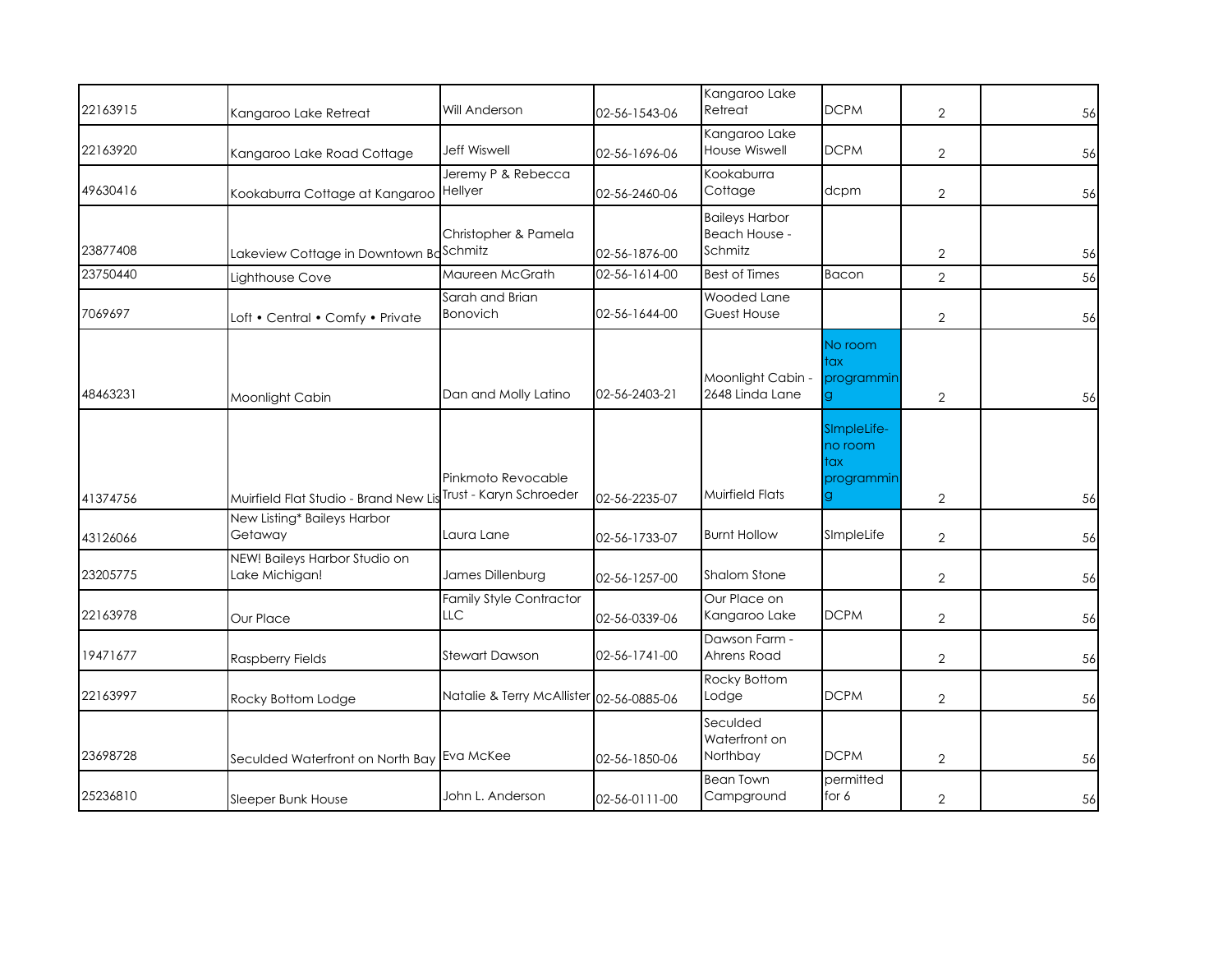| 24420171 | South Lane Cottage #1                                    | Matt Horton               | 02-56-1826-00 | <b>Baileys Harbor</b><br>Yellow House        | permitted<br>for $4 - No$<br>room Tax<br>progammin<br>g | $\overline{2}$ | 56 |
|----------|----------------------------------------------------------|---------------------------|---------------|----------------------------------------------|---------------------------------------------------------|----------------|----|
| 24420991 | South Lane Cottage #2                                    | Matt Horton               | 02-56-1826-00 | <b>Baileys Harbor</b><br><b>Yellow House</b> | permitted<br>for $4 - No$<br>room Tax<br>progammin      | $\overline{2}$ | 56 |
| 43175653 | Stunning Lake Michigan Home,<br>sleeps 20! Dunes abound! | Rebecca Taylor            | 02-56-2268-07 | Dune Alright                                 | SImpleLife                                              | $\overline{2}$ | 56 |
| 28100002 | The Stone House                                          | Emil & Mary Baukert       | 02-56-1974-06 | Stone House -<br>8112 STH 57                 | <b>DCPM</b>                                             | $\overline{2}$ | 56 |
| 26421936 | Tiny cabin @beantown campgrour                           | John L. Anderson          | 02-56-0111-00 | <b>Bean Town</b><br>Campground               | permitted<br>for 6                                      | $\overline{2}$ | 56 |
| 25236026 | Tiny Cabin 2 @ Beantown CampgroJohn L. Anderson          |                           | 02-56-0111-00 | <b>Bean Town</b><br>Campground               | permitted<br>for 6                                      | $\mathbf{2}$   | 56 |
| 25804384 | Campground C7 Duplex                                     | John L. Anderson          | 02-56-0111-00 | <b>Bean Town</b><br>Campground               | permitted<br>for 6                                      | $\overline{2}$ | 56 |
| 25236261 | <b>Tiny Camper</b>                                       | John L. Anderson          | 02-56-0111-00 | <b>Bean Town</b><br>Campground               | permitted<br>for 6                                      | $\overline{2}$ | 56 |
| 46243980 | Forest Retreat need we say more Bowman                   | Daniel and Melissa        | 02-56-2514-00 | 2779 W. Meadow<br>Rd                         |                                                         | $\overline{2}$ | 56 |
| 27594171 | Tranquility and Serenity/Family<br>Retreat Lake House    | Michael Servais           | 02-56-1893-00 | <b>Islandview Lake</b><br>House              |                                                         | $\overline{2}$ | 56 |
| 20672973 | Waterfront Cottage on North Bay                          | Knightfall Holdings LLC   | 32-56-2483-00 | Cottage on the<br>Bay                        |                                                         | $\overline{2}$ | 56 |
| 32437206 | Waterfront Views in Moonlight Bay                        | David & Ashley<br>Paplham | 02-56-2090-00 | Sitting on the<br>Dock of Moonlight<br>Bay   |                                                         | $\overline{2}$ | 56 |
| 22164047 | Wildwood Beach Home                                      | Laura Thometz             | 02-56-1640-06 | Wildwood Beach<br>Home                       | <b>DCPM</b>                                             | $\overline{2}$ | 56 |
|          |                                                          |                           |               |                                              |                                                         |                |    |
| 45165358 | Lake Michigan cabin retreat in Dod Andy Low              |                           | 06-56-2350-00 | Lake Michigan<br>Cabin - Low                 |                                                         | 6              | 56 |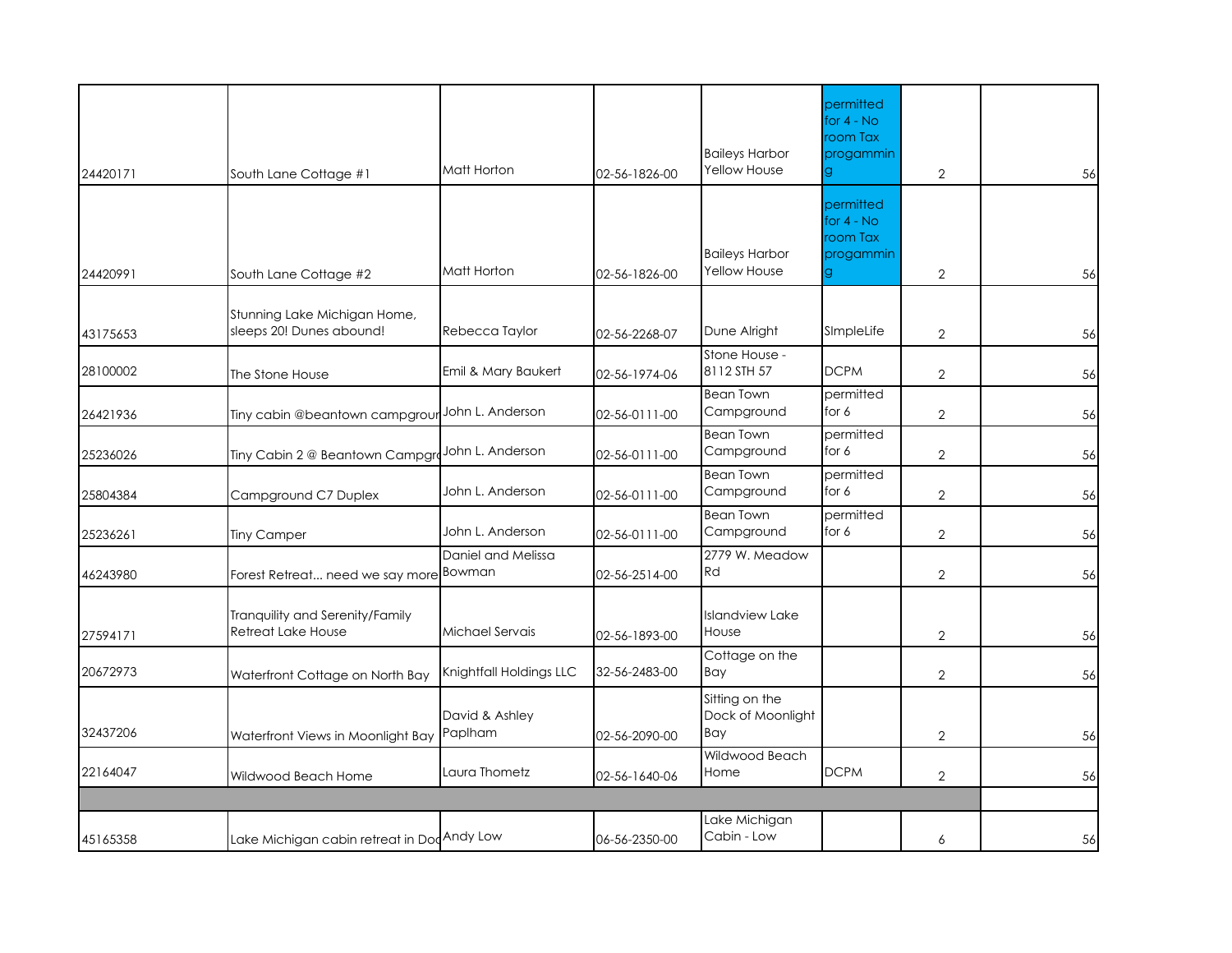|          |                                                               | <b>Patrick Donley</b>                                 |               | Donely - 6058 CTH<br><b>OO</b>                               |                      |   |    |
|----------|---------------------------------------------------------------|-------------------------------------------------------|---------------|--------------------------------------------------------------|----------------------|---|----|
| 3831684  | New-Private-Secluded Home                                     |                                                       | 06-56-1521-00 |                                                              |                      | 6 | 56 |
| 26631795 | <b>Blue Lake Retreat-OUTDOOR</b><br>HEATED POOLS OPEN NOW !!! | Natalia Luque                                         | 08-53-1929-00 | Landmark Luque<br>Unit 1232                                  |                      | 8 | 53 |
| 33971518 | Egg Harbor Lake View Escape                                   | Nicholas David Barber                                 | 08-53-1990-00 | Landmark Resort -<br>Nomad Ventures<br>$LLC - #110$          | permitted<br>for $3$ | 8 | 53 |
| 41376554 | ** Calmer Days - Resort.                                      | Lorie Scarborough -<br><b>Swanky Properties</b>       | 08-53-2007-00 | Landmark Resort -<br>Zanky Properties<br><b>LLC</b>          |                      | 8 | 53 |
| 50047442 | IL and mark Resort Condow/<br>Stunning Views! ]               | Corey and Carrie<br>Reyment-Rey Rey<br>Properties LLC | 08-53-2501-00 | Landmark Resort -<br><b>Rey Rey Properties</b><br><b>LLC</b> |                      | 8 | 53 |
| 26397865 | 2 Bedroom, 1 Bath Condo overlook Jon Pesek                    |                                                       | 08-53-1856-00 | Landmark Resort<br>Pesek                                     |                      | 8 | 53 |
| 33076453 | Bay and Breeze Door County 1<br>bedroom Water view            | Christopher and Sara<br>Spencer                       | 08-53-1686-00 | Landmark Resort -<br>Unit 1225 - Spencer                     |                      | 8 | 53 |
| 28553484 | <b>Bayview Escape</b>                                         | Lorie Scarborough -<br><b>Swanky Properties</b>       | 08-53-2007-00 | Landmark Resort -<br><b>Zanky Properties</b><br><b>LLC</b>   |                      | 8 | 53 |
| 15951113 | <b>Beautiful Waterview Condo</b>                              | Kathlyn Geracie                                       | 08-53-1689-00 | Landmark Resort-<br><b>Beautiful Water</b><br>View Condo     |                      | 8 | 53 |
| 36355412 | Door County Getaway<br>@Landmark Resort                       | Michal & Monika Anna<br>Chiu                          | 08-53-2031-00 | Landmark Resort<br>#2230-Peaceful<br>one bed bath -<br>Chiu  |                      | 8 | 53 |
| 34258383 | DoorCo Happy Place<br>@Landmark Resort                        | Michal & Monika Anna<br>Chiu                          | 08-53-2031-00 | Landmark Resort<br>#2230-Peaceful<br>one bed bath -<br>Chiu  |                      | 8 | 53 |
| 27784412 | Egg Harbor Sunset Bluff Condo                                 | David Polich and<br>Kristine Kappel                   | 08-53-1997-00 | Egg Harbor Sunset<br><b>Bluff Condo</b>                      |                      | 8 | 53 |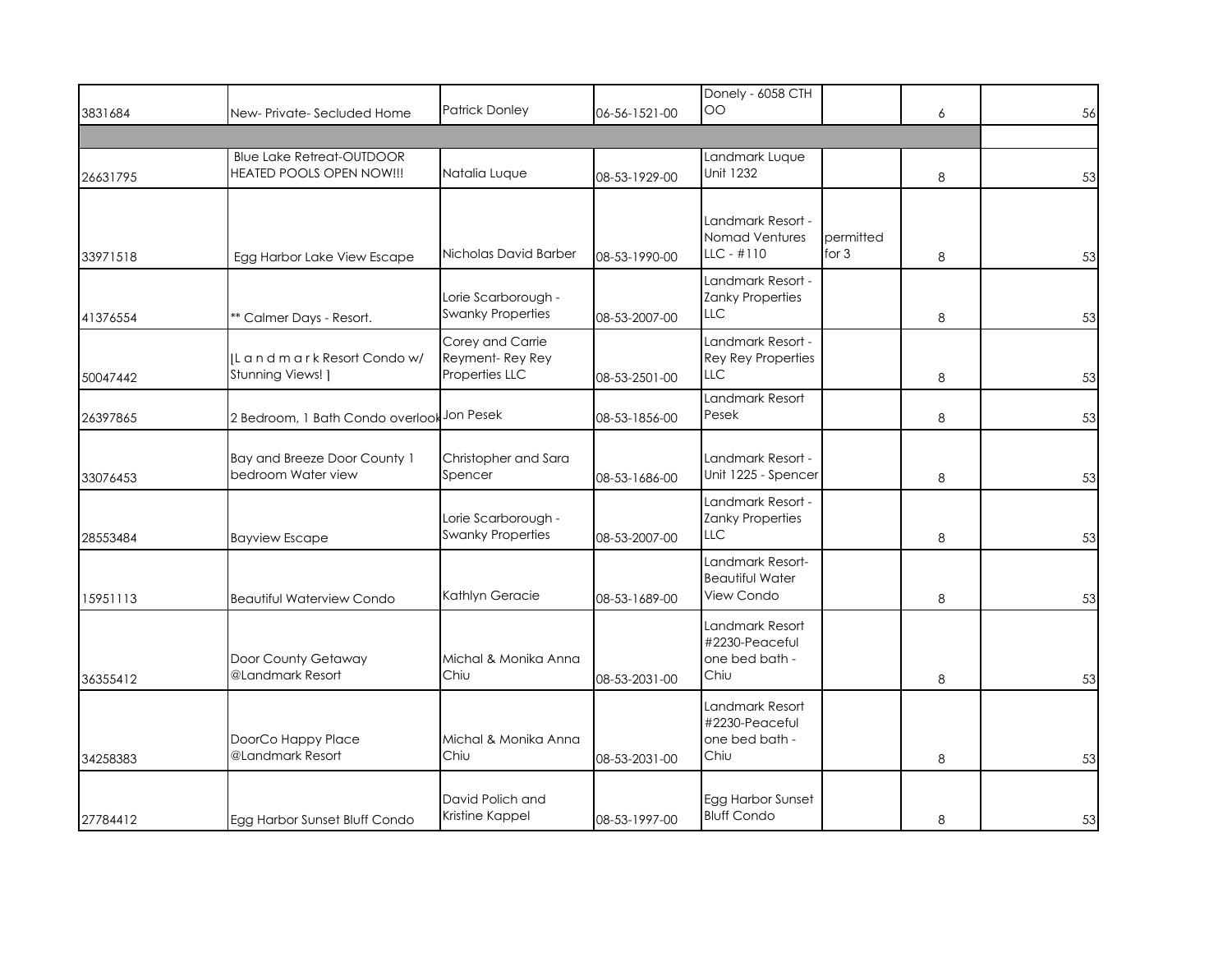|          |                                                       | Jerold and Jennifer                |               | Landmark Resort -                                                     |                      |   |    |
|----------|-------------------------------------------------------|------------------------------------|---------------|-----------------------------------------------------------------------|----------------------|---|----|
| 41775747 | Egg Harbor, 2 Bedroom Condo-Ou Schuetz                |                                    | 08-53-2267-00 | Schuetz - Unit 2332                                                   |                      | 8 | 53 |
| 28494097 | Light & Bright Bay View Retreat                       | Nicholas David Barber              | 08-53-1990-00 | Landmark Resort -<br>Nomad Ventures<br>$LLC - #110$                   | permitted<br>for $3$ | 8 | 53 |
| 40424353 | NEW! 'The Landmark' Resort<br>Condo - 1 Mi to Beach!  | whitefishbayside IIc               | 08-53-2224-00 | Landmark Resort -<br>Whitfishbayside<br>LLC - Unit 2224               | evolve               | 8 | 53 |
| 40235291 | NEW! Condo w/Resort Amenities,<br>1Mi to Beach + Golf | John Jordan                        | 08-53-2212-00 | Landmark Resort-<br>Mister Kaplan<br>Invest Unit 1220                 | evolce               | 8 | 53 |
| 35716622 | Our Other Piece of the Door                           | Roby Onan                          | 08-53-1652-00 | Landmark Resort -<br>Our Piece of the<br>Door - Onan #3224 for 2      | permitted            | 8 | 53 |
| 13479701 | Our Piece of the Door                                 | Roby Onan                          | 08-53-1652-00 | Landmark Resort -<br>Our Piece of the<br>Door - Onan #3224 for 2      | permitted            | 8 | 53 |
| 45469130 | Periwinkle Place > Resort + rate<br>includes cleaning | Our Door County Life<br><b>LLC</b> | 08-53-1626-00 | Landmark Resort-<br>Our Door County<br>Life LLC #1336 -<br>Periwinkle |                      | 8 | 53 |
| 23238045 | Quaint Door County Haven                              | Mark Lorenzo                       | 08-53-1832-00 | Landmark Resort<br>Lorenzo                                            |                      | 8 | 53 |
| 34414390 | Scenic Egg Harbor Get Away                            | Noble Assets Inc.                  | 08-53-2123-00 | Landmark Resort -<br>Noble Assets Inc<br>#1226                        |                      | 8 | 53 |
| 33972329 | Serene Lake View Condo                                | Nicholas David Barber              | 08-53-1990-00 | Landmark Resort -<br>Nomad Ventures<br>$LLC - #110$                   | permitted<br>for $3$ | 8 | 53 |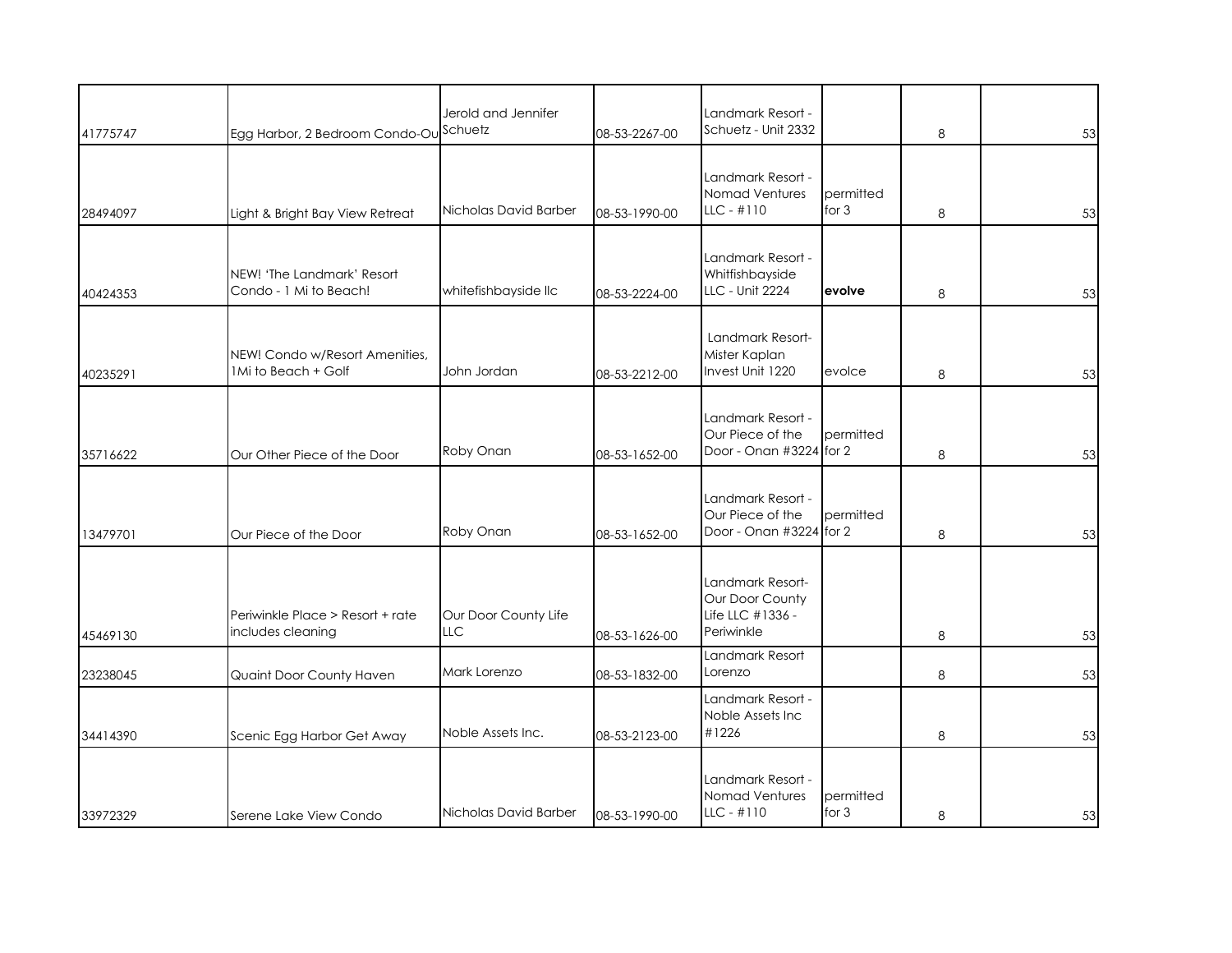| 45396187 | The Blue Whale > Resort + rate<br>includes cleaning                       | Our Door County Life<br>LLC          | 08-53-2059-00 | Landmark Resort -<br>Our Door County<br>Life LLC #1334-<br><b>Blue Whale</b> |                          | 8 | 53 |
|----------|---------------------------------------------------------------------------|--------------------------------------|---------------|------------------------------------------------------------------------------|--------------------------|---|----|
| 30348557 | Waterview condo with The<br>Landmark Resort amenities!                    | Michael White                        | 08-53-1834-07 | Landmark Resort<br>White                                                     | SImpleLife               | 8 | 53 |
| 48780990 | *NEW Listing* *NEW Construction*<br>*Waterfront* home on Sturgeon<br>Bay! | Tom and Katie Bartels                | 08-56-2417-07 | Sunset Serenity -<br><b>Bartels</b>                                          | SImpleLife               | 8 | 56 |
| 49635766 | *NEW Listing* Cozy Cabin in<br>beautiful Sturgeon Bay                     | Karen Jenovai                        | 08-56-2211-07 | <b>Beech Circle</b><br>Cottage                                               | SImpleLife               | 8 | 56 |
| 26360966 | *NEW listing* Shimmering Water<br>cottage on the Lake                     | Robert Ray                           | 08-56-2161-00 | Shimmering Water<br>Cottage                                                  |                          | 8 | 56 |
| 24133770 | <b>Bluff Cottage Sunsets NEW</b><br>CONSTRUCTION Egg Harbor               | Gail Bergman                         | 08-56-1874-00 | <b>Bluff Cottage</b>                                                         | permitted<br>for 4 units | 8 | 56 |
| 13606442 | Cozy Farmhouse Studio                                                     | Renee Schwaller and<br>Steve Beaudot | 08-56-1649-00 | Farmhouse Studio                                                             |                          | 8 | 56 |
| 26020119 | Door Haven                                                                | Ronald & Christine<br>Puszynski      | 08-56-0099-02 | Door Haven                                                                   | lundquist                | 8 | 56 |
| 43791403 | Egg Harbor White House                                                    | James Schleicher                     | 08-56-2331-00 | Egg Harbor White<br>House                                                    |                          | 8 | 56 |
| 44665788 | Farmhouse on Bluff with Expansive                                         | <b>ACB Holdings LLC</b>              | 08-56-2225-02 | <b>Bluff House</b>                                                           |                          | 8 | 56 |
| 48079894 | Horseshoe Bay Club Cottage Geta                                           | CONSTANCE L<br><b>ORLANDINI TRST</b> | 08-53-2302-16 | Club Cottages at<br>Horseshoe Bay -<br>ORLANDINI #7                          | DC<br>lighthouse         | 8 | 56 |
| 50844258 | *New Listing* *New Construction* SI                                       | Justin and Nicole Hewitt             | 08-56-2484-07 | loft house, the                                                              | sImpleLife               | 8 | 56 |
| 48068478 | Horseshoe Bay Cottage Getaway                                             | Carolyn Brada                        | 08-53-2245-16 | Club Cottages at<br>Horseshoe Bay -<br>Brada #6                              | <b>DC</b><br>lighthouse  | 8 | 56 |
| 47747224 | Horseshoe Bay Cottage Hideaway Patrick J. O'Flaherty                      |                                      | 08-53-2249-16 | Club Cottages at<br>Horseshoe Bay -<br>OFlaherty - #3                        | DC<br>lighthouse         | 8 | 56 |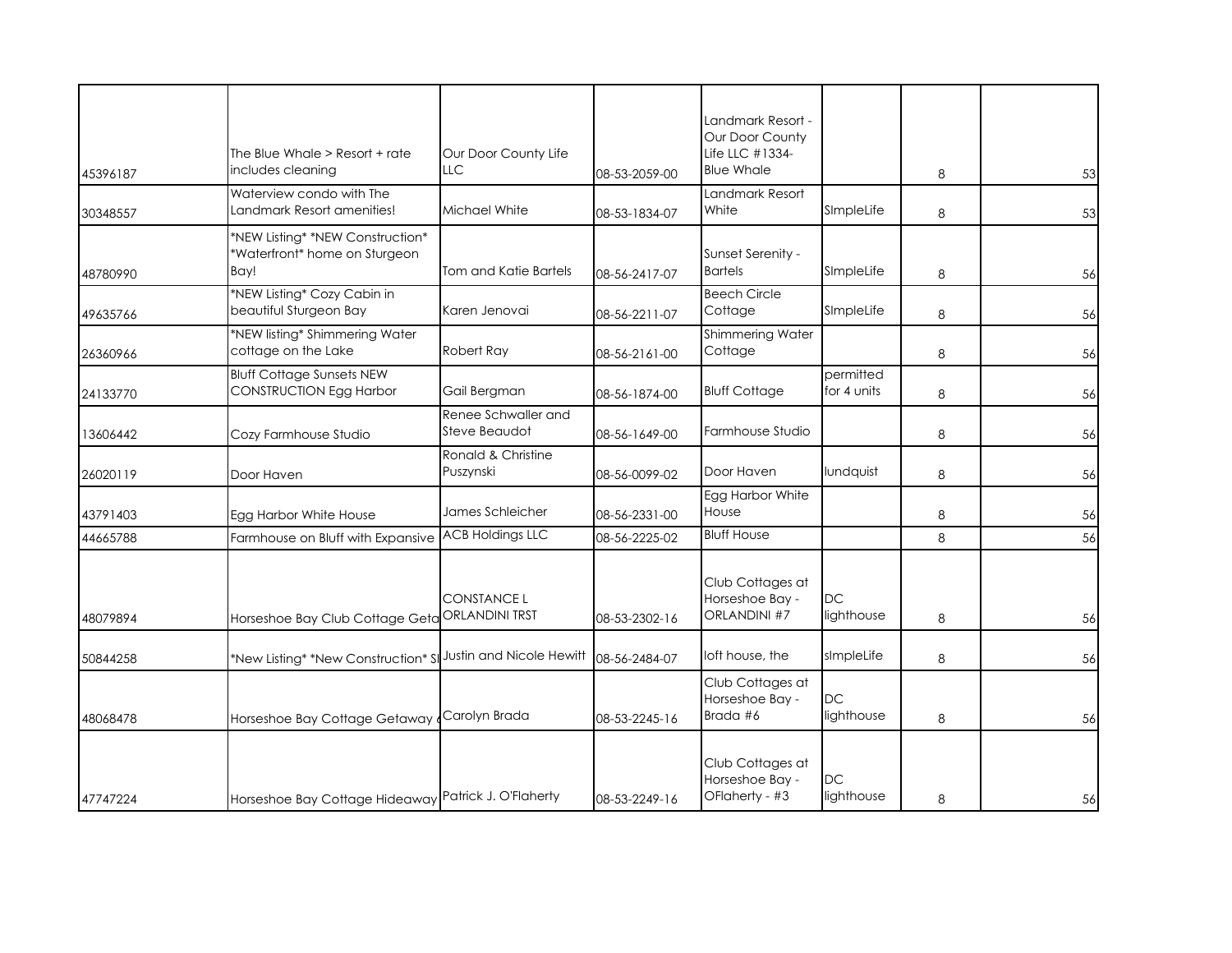| 48068282 | Horseshoe Bay Cottage Hideaway                               | Candis and Melvin<br>Flagstad                             | 08-53-2242-16 | Club Cottages at<br>Horseshoe Bay -<br>Flagstad                         | <b>DC</b><br>lighthouse                                                               | 8 | 56 |
|----------|--------------------------------------------------------------|-----------------------------------------------------------|---------------|-------------------------------------------------------------------------|---------------------------------------------------------------------------------------|---|----|
| 48067504 | Horseshoe Bay Cottages Hideaway <sup>Nelson</sup>            | Michael and Amy                                           | 08-53-2253-16 | Club Cottages at<br>Horseshoe Bay -<br>Nelson #2                        | <b>DC</b><br>lighthouse                                                               | 8 | 56 |
| 41376611 | New Listing! Cabin in the Woods!                             | David and Lynn Zawojski 08-56-2148-07                     |               | Cabin in the<br>woods                                                   | SImpleLife                                                                            | 8 | 56 |
| 49852755 | NEW! Sturgeon Bay Hideaway w/<br><b>Direct Water Access!</b> | <b>THOMAS MURRAY</b><br>WEHKING & PEGGY W<br><b>WEHKI</b> | 08-56-2450-00 | Shamrock Bay-<br>Not Until 5/2021                                       | evolve                                                                                | 8 | 56 |
| 22339046 | Ohlson Chateau                                               | David Ohlson - Charles<br>Chilcote                        | 08-56-0729-06 | Ohlson Chateau                                                          | <b>DCPM</b>                                                                           | 8 | 56 |
| 20403760 | Pet friendly Applewood cottage<br>in Egg Harbor              | Sharon Hughes                                             | 08-55-0093-00 | Applewood<br>Cottage                                                    |                                                                                       | 8 | 56 |
| 16987204 | Relaxing Nostalgic Log Home "Gred Patricia Culliton          |                                                           | 08-56-1715-00 | Green Apple<br>Lodge                                                    |                                                                                       | 8 | 56 |
| 15399898 | Relaxing Waterfront Door County LBrianne & Barry Tegel       |                                                           | 08-56-1707-00 | Door County Lake<br>House Tegel                                         |                                                                                       | 8 | 56 |
| 48517255 | Secluded Get Away with Easy<br>Access to All of DC!          | Harry and Leila<br><b>Stearney Trust</b>                  | 08-56-2533-00 | Stearney DC                                                             |                                                                                       | 8 | 56 |
| 46338794 | Serene, cozy cottage in the woods <sup>Kraemer</sup>         | Scott and Terese                                          | 08-56-2373-00 | Haven                                                                   |                                                                                       | 8 | 56 |
| 29054697 | Stones Throw                                                 | <b>Jeff Garbers</b>                                       | 08-56-1396-07 | Stone's Throw                                                           | SImpleLife                                                                            | 8 | 56 |
| 29054699 | Stony Shore Cabin                                            | <b>Jeff Garbers</b>                                       | 08-56-1395-07 | <b>Stony Shores</b>                                                     | SImpleLife                                                                            | 8 | 56 |
| 6677520  | Sunset Bluff Getaway in Egg Harbo Hauge                      | Michael & Christina                                       | 08-53-0384-00 | Sunset Bluff<br>Condo - Unit 2-<br>Hauge                                |                                                                                       | 8 | 56 |
| 7340588  | The Cabin at Plum Bottom                                     | Chad Luberger/ Marlyn<br>& Pamela Moore                   | 08-56-1284-00 | The Treehouse at<br>Plum Bottom/The<br>Carriage House at<br>Plum Bottom | permitted<br>for two<br>units -<br>owner is<br>hedging<br>bets with<br>three listings | 8 | 56 |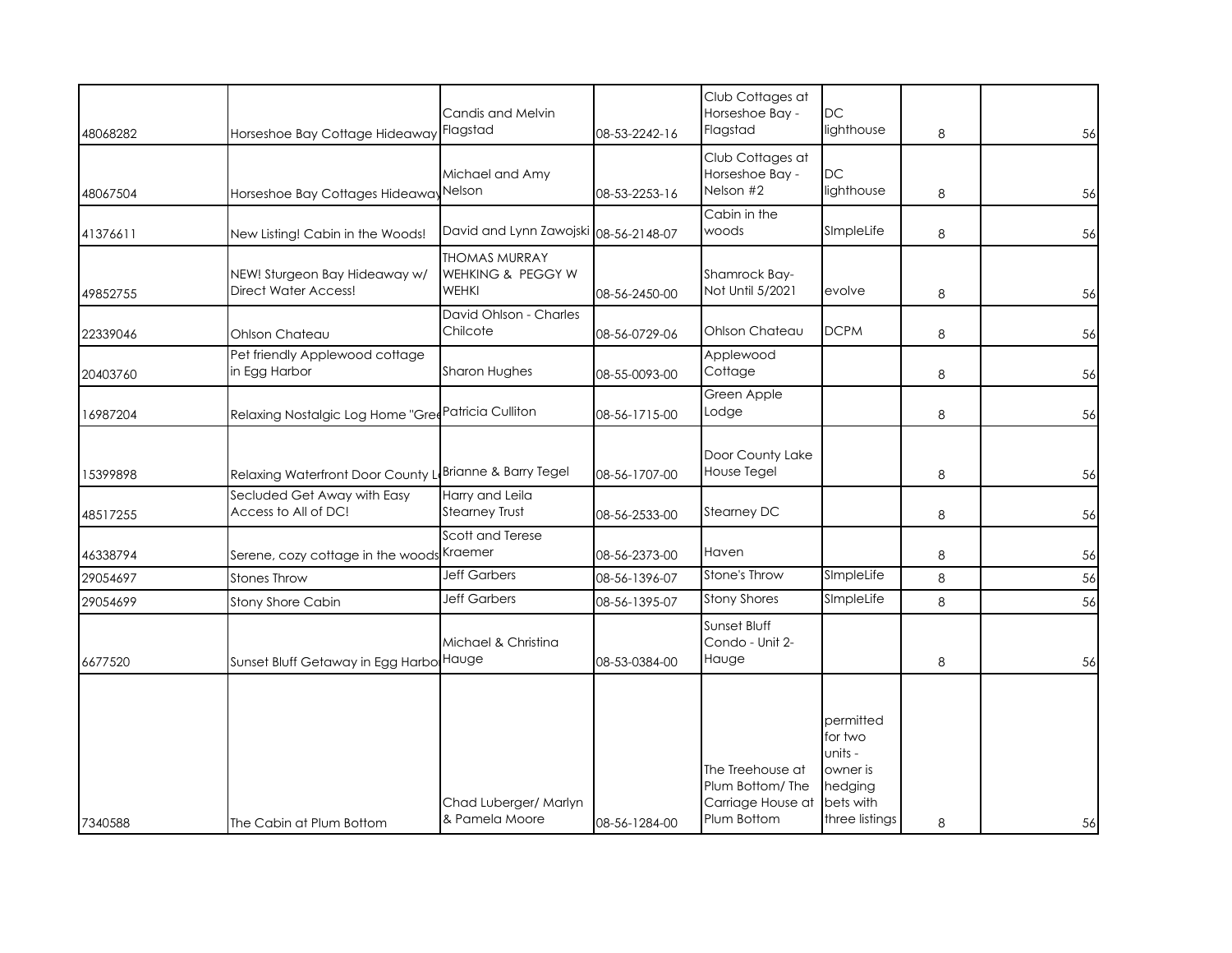| 28614069 | The Cabin at Shady Grove                                         | Maureen Gribble                                                      | 08-56-1925-00 | <b>Shady Grove</b><br>Gribble                                           |                                                                                       | 8 | 56 |
|----------|------------------------------------------------------------------|----------------------------------------------------------------------|---------------|-------------------------------------------------------------------------|---------------------------------------------------------------------------------------|---|----|
| 8163799  | The Cottage at Plum Bottom                                       | Chad Luberger/ Marlyn<br>& Pamela Moore                              | 08-56-1284-00 | The Treehouse at<br>Plum Bottom/The<br>Carriage House at<br>Plum Bottom | permitted<br>for two<br>units -<br>owner is<br>hedging<br>bets with<br>three listings | 8 | 56 |
| 45640602 | The Hein Cottage-Beautiful<br>hideaway in the $\heartsuit$ of DC | Julia Hein                                                           | 08-56-2355-00 | The Hein Cottage                                                        |                                                                                       | 8 | 56 |
| 48270434 | The House On Wooded Ridge                                        | Donna Ahrens                                                         | 08-56-2426-00 | The House on<br>Wooded Ridge                                            |                                                                                       | 8 | 56 |
| 50844258 | *New Listing* *New Construction*<br>Sleeps 12!!                  | Justin and Nicole Hewitt                                             | 08-56-2484-07 | The Loft House                                                          |                                                                                       | 8 | 56 |
| 43132537 | The Quiet Woods - Private Room ar                                | Joan Hutchinson                                                      | 08-56-2285-00 | The Quiet Woods                                                         |                                                                                       | 8 | 56 |
| 50346109 | Secluded Home in Central Door CoPiece of the Door LLC            |                                                                      | 08-56-2469-00 | Piece of the Door<br>3966 Scrambled<br>Ln                               |                                                                                       | 8 | 56 |
| 4950769  | The Treehouse at Plum Bottom                                     | Chad Luberger/ Marlyn<br>& Pamela Moore                              | 08-56-1284-00 | The Treehouse at<br>Plum Bottom/The<br>Carriage House at<br>Plum Bottom | permitted<br>for two<br>units -<br>owner is<br>hedging<br>bets with<br>three listings | 8 | 56 |
| 46870681 | Timber Lodge on Large Wooded<br>Lot mid Door County              | Nicholas and Nicole<br>Langer                                        | 08-56-2372-00 | Timber Lodge                                                            |                                                                                       | 8 | 56 |
| 30973479 | White Cliff Landing                                              | Aymee and David<br><b>Balison - Balison Joint</b><br>Revocable Trust | 08-56-2034-06 | White Cliff Landing DCPM                                                |                                                                                       | 8 | 56 |
| 22164041 | Whitestone at the Water                                          | Sara Steinhardt & Jon<br>Chapman                                     | 08-56-1316-06 | Whitestone at the<br>Water                                              | <b>DCPM</b>                                                                           | 8 | 56 |
|          |                                                                  |                                                                      |               |                                                                         |                                                                                       |   |    |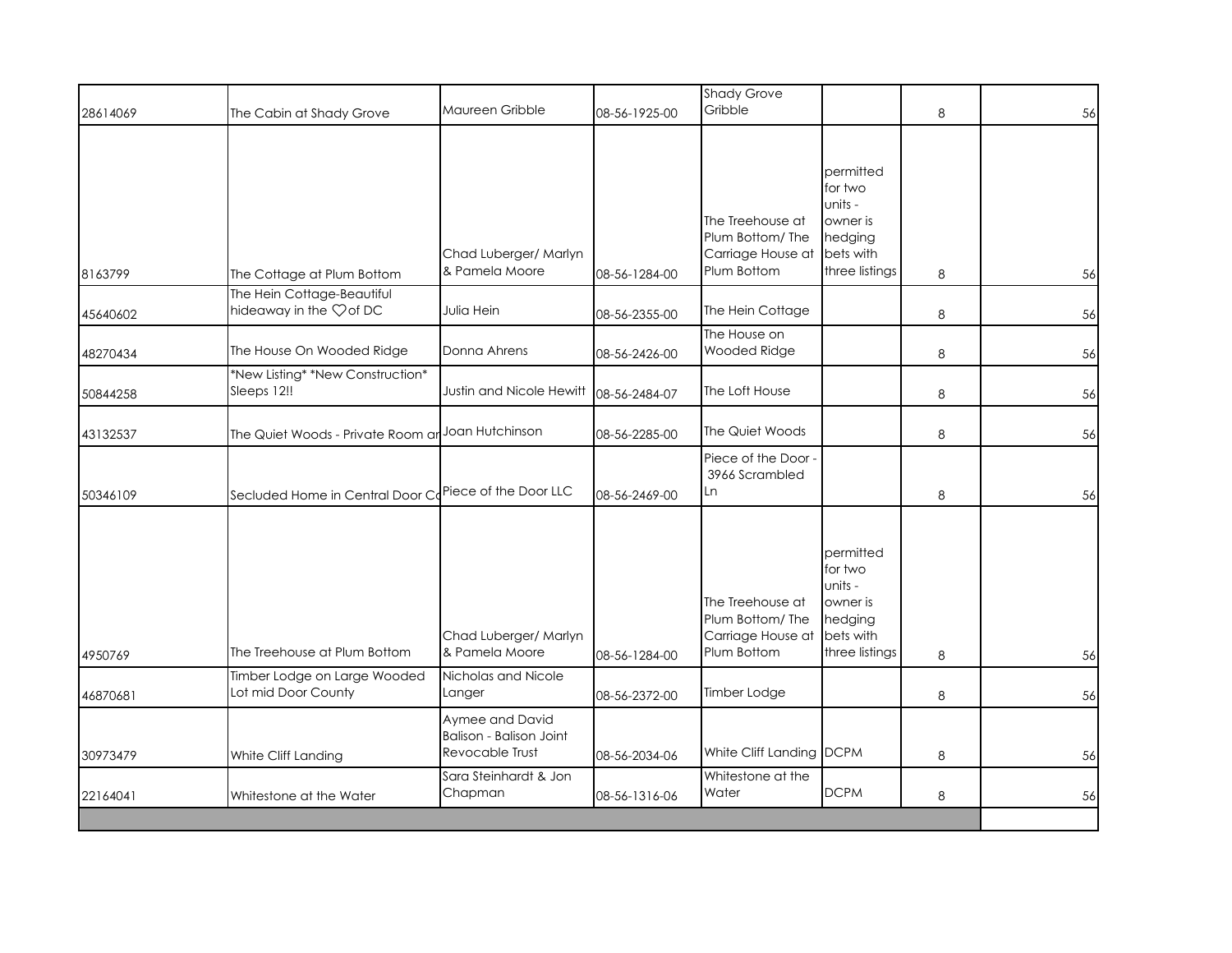| 36691575 | <b>Sunset View Apartment</b>                                             | Sarah Hastings-Sawyer                                          | 09-50-0115-00 | Egg Harbor Lodge                                                             | permitted<br>for $25$ | 9 | 50 |
|----------|--------------------------------------------------------------------------|----------------------------------------------------------------|---------------|------------------------------------------------------------------------------|-----------------------|---|----|
| 44942245 | *Indoor Pool * Egg Harbor<br>Townhouse Condo Unit 50.                    | Aaron Seubert                                                  | 09-53-2323-00 | *NEW LISTING* Egg<br><b>Harbor Townhouse</b><br>Condo Unit 50                |                       | 9 | 53 |
| 44327727 | *INDOOR POOL* Egg Harbor<br>Townhouse Condo Unit 24                      | Ryan Herlache                                                  | 09-53-2317-00 | Meadow Ridge<br>Units 21-24-<br>Townhouse Style<br>Condo in Egg<br>Harbor    |                       | 9 | 53 |
| 44323514 | *INDOOR POOL* Egg Harbor<br>Townhouse condo-Unit 21                      | Ryan Herlache                                                  | 09-53-2317-00 | Meadow Ridge<br>Units 21-24-<br>Townhouse Style<br>Condo in Egg<br>Harbor    |                       | 9 | 53 |
| 44338869 | *NEW LISTING* Egg Harbor<br>Townhouse Condo Unit 52                      | Ryan Herlache                                                  | 09-53-2318-00 | Meadow Ridge<br><b>Unit 52-</b><br>Townhouse Style<br>Condo in Egg<br>Harbor |                       | 9 | 53 |
| 50435615 | *New Listing*Indoor/Outdoor<br>Pools! Meadow Ridge Resort,<br>Sleeps 12! | KEVIN AND MARY JEAN<br><b>DAIGNEAULT</b>                       | 09-53-2509-07 | Door Way - 7580<br>Meadow Ridge<br>Unit 2                                    | simplelife            | 9 | 53 |
| 49257980 | *NEW* Indoor/Outdoor Pools!<br>Meadow Ridge Condo #27                    | <b>TERRANCE J</b><br>KURTENBACH                                | 09-53-2424-02 | Meadow Ridge<br>Unit 27                                                      |                       | 9 | 53 |
| 49261640 | *NEW* Indoor/Outdoor Pools!<br>Meadow Ridge Condo #28                    | <b>TERRANCE J</b><br>KURTENBACH KRISTIE K<br><b>KURTENBACH</b> | 09-53-2423-02 | Meadow Ridge<br>Unit 28                                                      |                       | 9 | 53 |
| 17121280 | Awesome Sunset Condo                                                     | <b>Christine Crowley</b>                                       | 09-53-0549-16 | Awesome Sunset<br>Condo -<br>Ridgewood<br>Condo 5                            | Lighthouse            | 9 | 53 |
| 19113075 | Awesome Sunset Condo TOO                                                 | Claire & Frank Murphy                                          | 09-53-1445-16 | Awesome Sunset<br>Condo TOO                                                  | Lighthouse            | 9 | 53 |
| 9602336  | Downstown Sunset View Apartmen Kathy Navis                               |                                                                | 09-53-1576-00 | Sunset View<br>Apartment                                                     | permitted<br>for $4$  | 9 | 53 |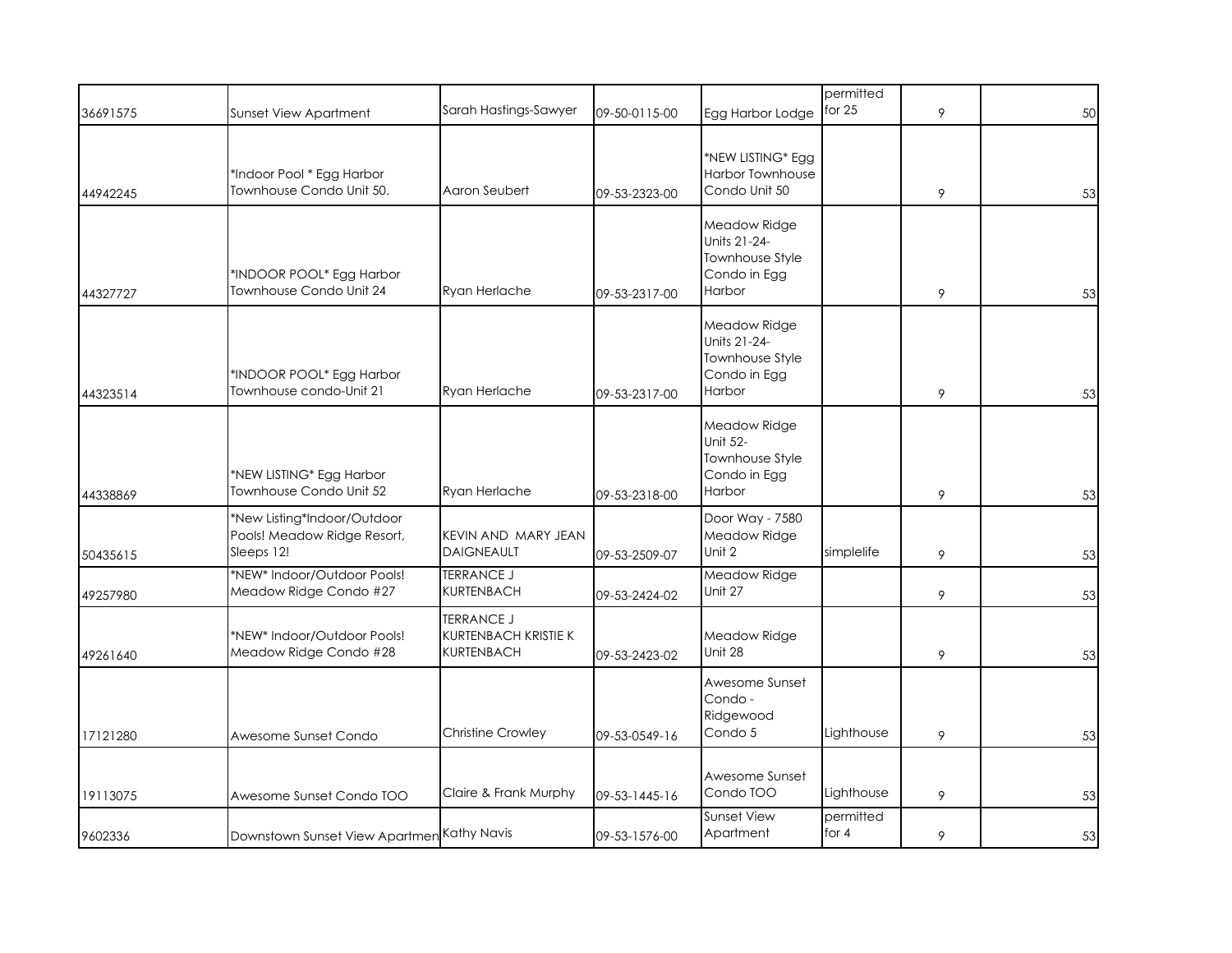| 45527394 | Entire Townhouse - Escape to Door Escape to Door County<br>County | LLC-Mario Pisani               | 09-53-2377-00 | Meadow Ridge<br>Unit 22 - Escape to<br>Door County LLC          |                      | 9 | 53 |
|----------|-------------------------------------------------------------------|--------------------------------|---------------|-----------------------------------------------------------------|----------------------|---|----|
| 11512240 | Gorgeous View ~ Walk to Town                                      | Melanie and Richard<br>Parsons | 09-53-1609-00 | Ridgewood Bluff<br>Condo - Parson                               |                      | 9 | 53 |
| 20770425 | Green Door Inn Unit #5                                            | Kathy Navis                    | 09-53-1576-00 | <b>Sunset View</b><br>Apartment                                 | permitted<br>for $5$ | 9 | 53 |
| 20771252 | Green Door Inn Unit #6                                            | Kathy Navis                    | 09-53-1576-00 | <b>Sunset View</b><br>Apartment                                 | permitted<br>for $5$ | 9 | 53 |
| 44168543 | Heart of Egg Harbor Apartment                                     | Kathy Navis                    | 09-53-1576-00 | <b>Sunset View</b><br>Apartment                                 | permitted<br>for $5$ | 9 | 53 |
| 44380996 | Indoor pool/hottub Now open!!<br>Egg Harbor condo #51             | Scoot LeFevre                  | 09-53-2329-00 | Meadow Ridge<br>Unit 51 - LeFevre                               |                      | 9 | 53 |
| 44032190 | Indoor/Outdoor Pool - Egg Harbor<br>Meadow Ridge #23              | Meadow Ridge F23 LLC           | 09-53-2322-00 | Meadow Ridge -<br>Meadow Ridge<br>F <sub>23</sub> LLC           |                      | 9 | 53 |
| 25688306 | Modern, updated, Door County ca <sup>Styke</sup>                  | Michael and Georgina           | 09-53-1959-00 | Anchorage<br>Condo - Style                                      |                      | 9 | 53 |
| 48842607 | <b>NEW LISTING! Spacious Private</b><br>Condo + Indoor Pool!      | Leah Schrage                   | 09-53-2463-00 | Meadow Ridge<br>J37-Spacious<br>Private Condo +<br>Indoor Pool! |                      | 9 | 53 |
| 49009524 | Pattie's Other Place                                              | Patti Arneson                  | 09-53-2361-21 | Meadow Ridge<br>Unit 39- Arneson -<br>Pattie's Other<br>Place   | lindsley             | 9 | 53 |
| 15922477 | Treehouse Appartment                                              | Kathy Navis                    | 09-53-1576-00 | <b>Sunset View</b><br>Apartment                                 | permitted<br>for $5$ | 9 | 53 |
| 47923565 | White Cliff #5                                                    | <b>Arthur Derse</b>            | 09-53-1100-06 | Derse's White Cliff<br>Condo - Unit 5                           | dcpm                 | 9 | 53 |
| 22846687 | <b>Bay Tree Loft</b>                                              | <b>Jill Sommers</b>            | 09-56-1839-00 | <b>Bay Tree Loft</b>                                            |                      | 9 | 56 |
| 42581351 | Carla's House Egg Harbor                                          | <b>Bob Dickson</b>             | 09-56-1453-00 | Falun House-<br><b>Bluffside - Carla's</b><br>House             |                      | 9 | 56 |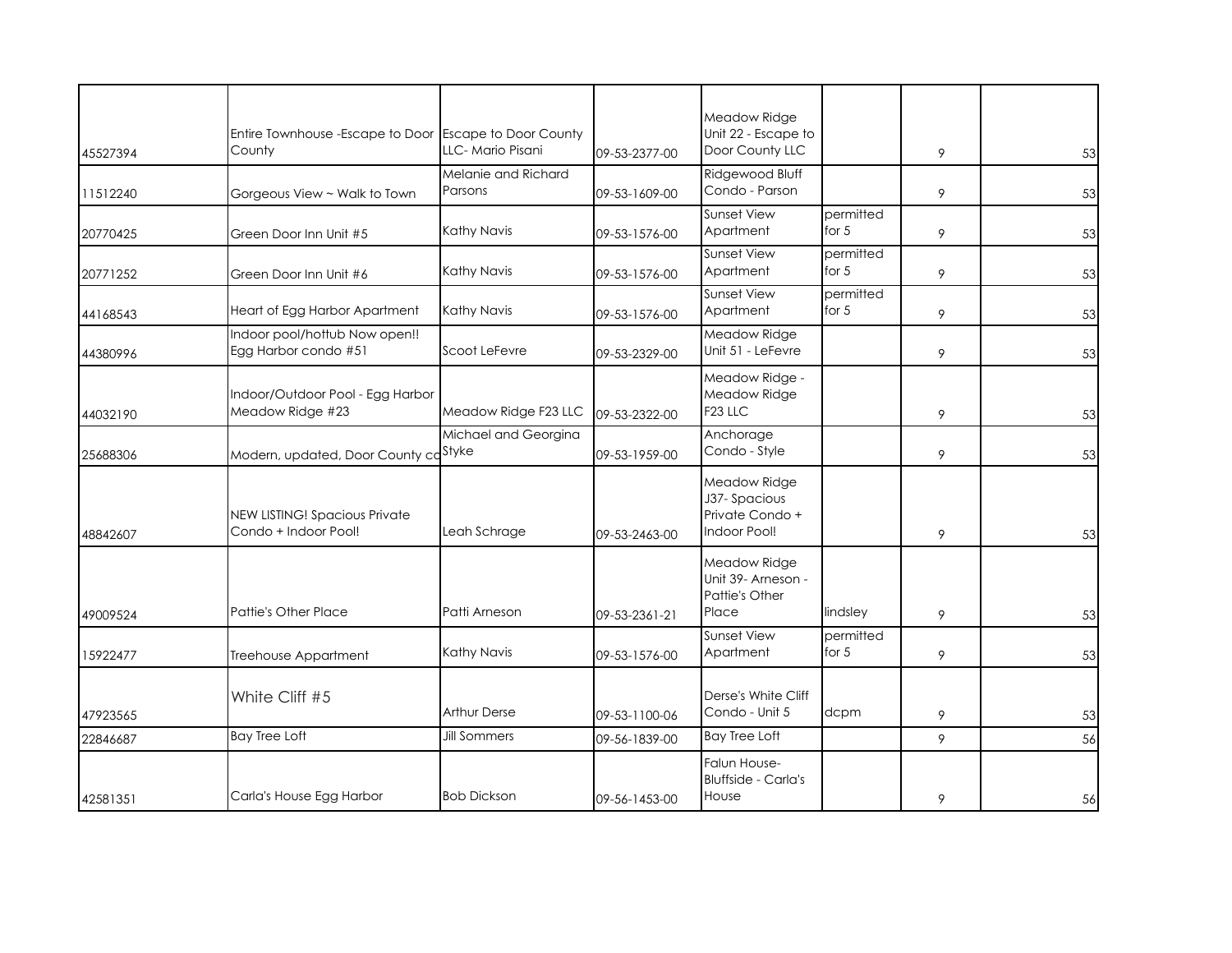| 43893210  | Door County Cottage Retreat,<br>Walk to Beach & Town  | Country Cottage<br>Properties LLC | 09-56-2312-00 | Door County<br>Cottage Retreat<br>of Egg Harbor    |                                              | 9 | 56 |
|-----------|-------------------------------------------------------|-----------------------------------|---------------|----------------------------------------------------|----------------------------------------------|---|----|
| 28027474  | Door County Designer Cottage,<br>wooded yard by beach | Shawn and Sonny<br>Hennessy       | 09-56-2010-00 | Cottage -<br>Hennessy                              |                                              | 9 | 56 |
| 34708260  | Door County Retreat, Sunset<br>Views, Egg Harbor      | Mark and Elizabeth<br>Sternig     | 09-56-2146-00 | Door County<br>Retreat-Sunset<br>Views- Egg Harbor |                                              | 9 | 56 |
| 13812976  | Egg Harbor Bluffwood House                            | Claire & Frank Murphy             | 09-56-1232-00 | <b>Blluffwood House</b>                            |                                              | 9 | 56 |
| 20360386  | Egg Harbor Hideaway                                   | RME Holdings - Robert<br>Esposito | 09-56-1780-00 | Egg Harbor<br>Hideaway                             | permitted<br>for 2                           | 9 | 56 |
| 13589290  | Egg Harbor Log Cabin                                  | Karen Berndt                      | 09-56-1646-00 | Egg Harbor Log<br>Cabin                            |                                              | 9 | 56 |
| 20975595  | Egg Harbor waterfront 4 bedroom<br>incredible views   | Mary Zeller                       | 09-56-1882-00 | Point Beach Home                                   |                                              | 9 | 56 |
| 22280403  | Lighthouse Place                                      | Frank & Claire Murphy             | 09-56-1830-16 | Lighthouse Place                                   |                                              | 9 | 56 |
| 27360482  | Modern Craftsman Home and Hide Esposito               | RME Holdings - Robert             | 09-56-1780-00 | Egg Harbor<br>Hideaway                             | permitted<br>for $2-$<br>combined<br>listing | 9 | 56 |
| 22446412  | Modern Craftsman Home in Egg He Esposito              | RME Holdings - Robert             | 09-56-1780-00 | Egg Harbor<br>Hideaway                             | permitted<br>for 2                           | 9 | 56 |
| 31711362  | Modern Flat Egg Harbor - #101                         | Egg Bnb LLC                       | 09-56-2071-00 | Flats on Church<br>Street                          | permitted<br>for $4$                         | 9 | 56 |
| 32686901  | Modern Flat Egg Harbor - #102                         | Egg Bnb LLC                       | 09-56-2071-00 | Flats on Church<br>Street                          | permitted<br>for $4$                         | 9 | 56 |
| 32687171  | Modern Flat Egg Harbor - #103                         | Egg Bnb LLC                       | 09-56-2071-00 | Flats on Church<br>Street                          | permitted<br>for 4                           | 9 | 56 |
| 33310719  | Modern Flat Egg Harbor - #104                         | Egg Bnb LLC                       | 09-56-2071-00 | Flats on Church<br>Street                          | permitted<br>for $4$                         | 9 | 56 |
| 50590633? | Flats on Church Street - #201                         |                                   |               |                                                    |                                              |   |    |
| 50590635  | Flats on Church Street - #201 and #202                |                                   |               |                                                    |                                              |   |    |
| 22163979  | On the Water Escape                                   | Jan & Craig Bilgen                | 09-55-0817-06 | On the Water<br>Escape                             | <b>DCPM</b>                                  | 9 | 56 |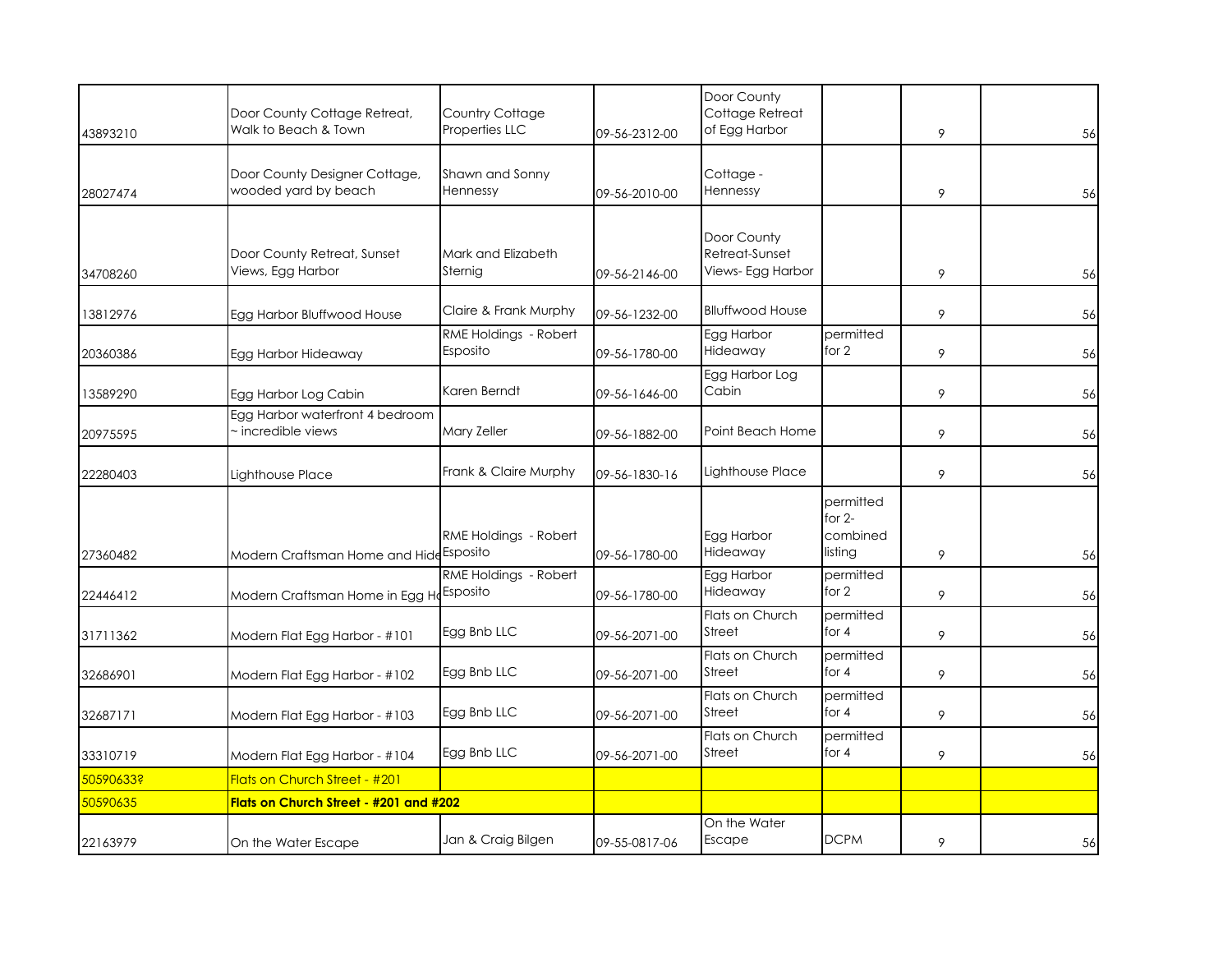| 525258   | Quiaint Cozy A-Frame in Door Cou Tim & Kristin Mahoney |                                              | 09-56-1308-00 | Quaint Cozy A-<br>Frame                                  |                      | 9  | 56 |
|----------|--------------------------------------------------------|----------------------------------------------|---------------|----------------------------------------------------------|----------------------|----|----|
| 49382838 | Roza White Cliff                                       | Scott Roza Trust /<br>Marguerite Roza Trust  | 09-56-2422-06 | Roza Whitecliff<br>Road                                  | dcpm                 | 9  | 56 |
| 23697711 | Scenic Home in Egg Harbor                              | Massoud Maleki                               | 09-56-1086-06 | Scenic Home in<br>Egg Harbor                             | <b>DCPM</b>          | 9  | 56 |
| 48830631 | Stone Cottage - Lower unit                             | Dennis Joski                                 | 09-56-1434-00 | Joski- Egg Harbor -<br>7663 STH 42                       |                      | 9  | 56 |
| 48589149 | Stone Cottage - upper unit                             | Dennis Joski                                 | 09-56-1434-00 | Joski- Egg Harbor -<br>7663 STH 42                       |                      | 9  | 56 |
| 48258247 | The Heart of Town                                      | Jan Mills                                    | 09-56-2442-00 | The Heart of town                                        |                      | 9  | 56 |
| 22339056 | White Cliff Cottage                                    | Michael & Dawn<br>McCole                     | 09-56-0894-06 | White Cliff Cottage DCPM                                 |                      | 9  | 56 |
|          |                                                        |                                              |               |                                                          |                      |    |    |
| 31743342 | Waterfront Studio with Private<br>Beach in Ephraim #1  | Evergreen Beachside,<br>LLC                  | 11-50-1479-00 | Evergreen<br><b>Beachside</b><br><b>Vacation Rentals</b> | permitted<br>for 4   | 11 | 50 |
| 32305284 | Waterfront Studio with Private<br>Beach in Ephraim #2  | Evergreen Beachside,<br>LLC                  | 11-50-1479-00 | Evergreen<br><b>Beachside</b><br><b>Vacation Rentals</b> | permitted<br>for 4   | 11 | 50 |
| 32304716 | Waterfront Studio with Private<br>Beach in Ephraim #3  | Evergreen Beachside,<br>LLC                  | 11-50-1479-00 | Evergreen<br><b>Beachside</b><br><b>Vacation Rentals</b> | permitted<br>for 4   | 11 | 50 |
| 32305079 | Waterfront Studio with Private<br>Beach in Ephraim #4  | Evergreen Beachside,<br>LLC                  | 11-50-1479-00 | Evergreen<br><b>Beachside</b><br><b>Vacation Rentals</b> | permitted<br>for $4$ | 11 | 50 |
| 45623171 | 3 BR   Fireplace   Whirlpool   Near                    | <b>Ephraim Guest House</b><br>Condo Assn Inc | 11-51-0061-00 | <b>Ephraim Guest House</b>                               |                      | 11 | 51 |
| 45623420 | Ephraim Stay with a View - 2<br>Bedroom - Unit # 204   | <b>Ephraim Guest House</b><br>Condo Assn Inc |               | 11-51-0061-00 Ephraim Guest House                        |                      | 11 | 51 |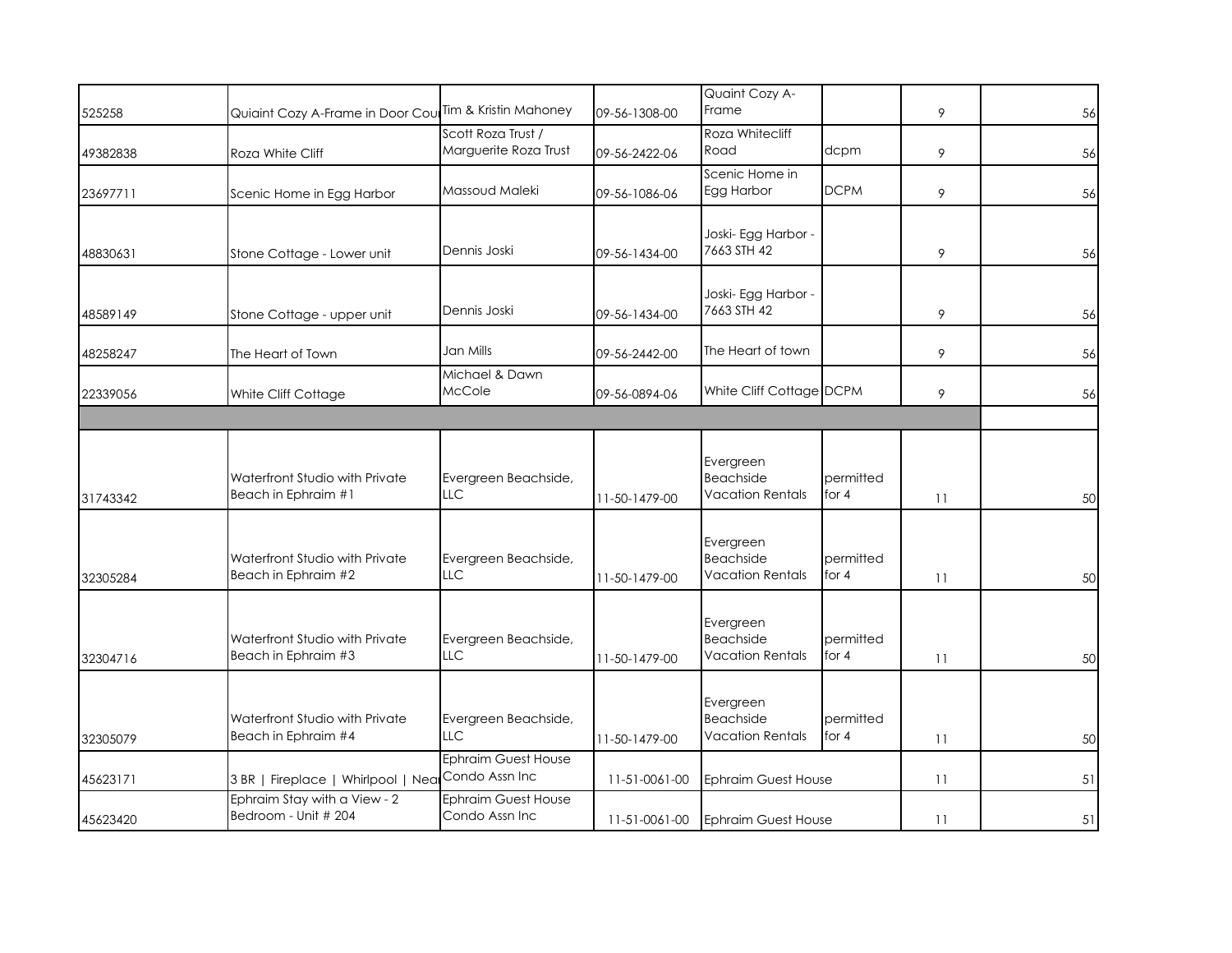| 45617779 | Ephraim Stay with a View - Unit # 1                                                           | <b>Ephraim Guest House</b><br>Condo Assn Inc | 11-51-0061-00 | <b>Ephraim Guest House</b>                         |                                 | 11 | 51 |
|----------|-----------------------------------------------------------------------------------------------|----------------------------------------------|---------------|----------------------------------------------------|---------------------------------|----|----|
| 45616865 | Ephraim Unit with a View # 102                                                                | Ephraim Guest House<br>Condo Assn Inc        | 11-51-0061-00 | <b>Ephraim Guest House</b>                         |                                 | 11 | 51 |
| 45618489 | Outdoor Entrance   Ephraim Unit #                                                             | <b>Ephraim Guest House</b><br>Condo Assn Inc | 11-51-0061-00 | <b>Ephraim Guest House</b>                         |                                 | 11 | 51 |
| 45618790 | Outdoor Entrance   Ephraim Unit #                                                             | Ephraim Guest House<br>Condo Assn Inc        | 11-51-0061-00 | <b>Ephraim Guest House</b>                         |                                 | 11 | 51 |
| 44193811 | Bright • Updated • Clean Condo<br>Near Water Ephraim                                          | <b>Ephraim Guest House</b><br>#302 LLC       | 11-53-2332-00 | <b>Ephraim Guest</b><br>House #302 LLC             |                                 | 11 | 53 |
| 43881653 | New Kitchen   Fireplace  <br>Whirlpool Tub   Clean                                            | Laurel Ciohon and Chris<br>Janisse           | 11-53-2333-00 | Ephraim Condo<br>#303                              |                                 | 11 | 53 |
| 26845266 | 'Butternut Cottage' in Central<br>Door County!                                                | Deborah Eckert                               | 11-55-0680-00 | <b>Park Place</b><br>Cottages                      | permitted<br>for $5-$<br>evovle | 11 | 56 |
| 7746988  | #1 Peninsula Park and Island View                                                             | James Lindbloom                              | 11-56-1558-00 | Peninsula Park<br>and Island View                  | permitted<br>for 2              | 11 | 56 |
| 7833318  | #2 Peninsula Park and Island View                                                             | James Lindbloom                              | 11-56-1558-00 | Peninsula Park<br>and Island View                  | permitted<br>for 2              | 11 | 56 |
| 50110678 | **New Listing** Charming cottage<br>in Ephraim, WI                                            | Matthew and<br>Stephanie Klein               | 11-56-2503-07 | <b>Captain's Quarters</b><br>& Tuckaway<br>Cottage | Simple Life                     | 11 | 56 |
| 50097125 | **NEW LISTING** Great location in<br>Ephraim!                                                 | Matthew and<br>Stephanie Klein               | 11-56-2503-07 | <b>Captain's Quarters</b><br>& Tuckaway<br>Cottage | Simple Life                     | 11 | 56 |
| 49461386 | *NEW LISTING* *New<br><b>Construction* Stunning Getaway</b><br>in Sister Bay                  | William and Elizabeth<br>Pflum               | 11-56-2434-07 | <b>Willowbury Estate</b>                           |                                 | 11 | 56 |
| 42271180 | *New Listing* Adorable Pet<br>Friendly Cottage in the Heart of<br>Ephraim!                    | Terry and Kim Cassidy                        | 11-56-1574-07 | Cassidy's Cottages for 2                           | permitted                       | 11 | 56 |
| 42268703 | *New Listing* Walk to Everything<br>Ephraim has to Offer! Pet Friendly! Terry and Kim Cassidy |                                              | 11-56-1574-07 | Cassidy's Cottages for 2                           | permitted                       | 11 | 56 |
| 22163846 | <b>Bay View Cottage</b>                                                                       | Rick Wegman                                  | 11-56-1498-06 | <b>Bay View Cottage</b>                            | <b>DCPM</b>                     | 11 | 56 |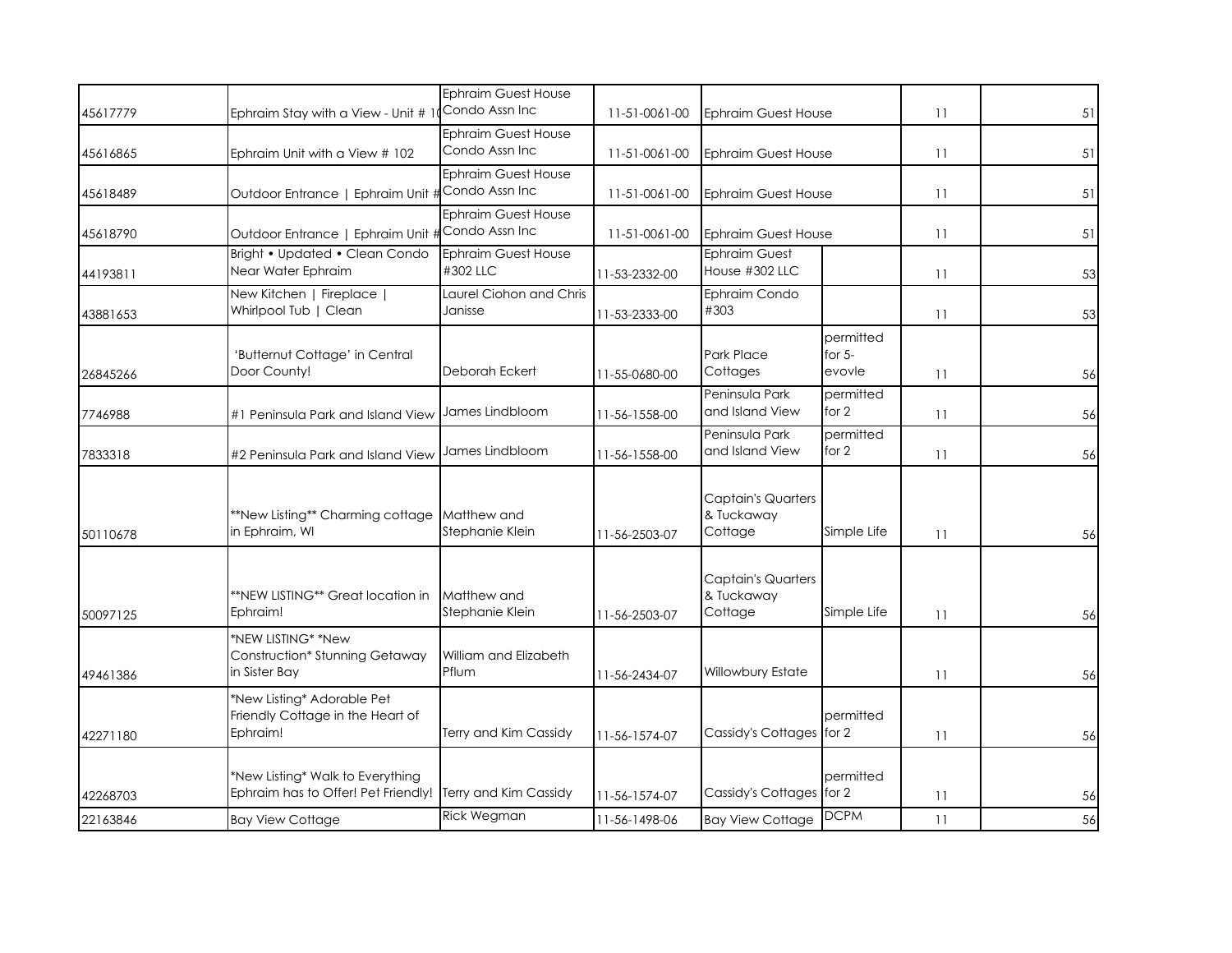| 31168096 | Big & Beautiful Ephraim Vacation<br><b>House and Gardens</b> | Colin Welford                                    | 11-56-2133-00 | <b>Green Gables</b>                     |                                 | 11 | 56 |
|----------|--------------------------------------------------------------|--------------------------------------------------|---------------|-----------------------------------------|---------------------------------|----|----|
| 35809467 | Binkhaven - A Norwegian Fairytale                            | Cathcart Holdings LLC -<br><b>Elliot Taillon</b> | 11-56-2028-00 | Binkhaven the<br>Rosemailing<br>Cottage |                                 | 11 | 56 |
| 20916442 | Boutique Home in Door County w/                              | Carol S Corbett                                  | 11-56-1806-00 | <b>Harbor View</b><br>Ephraim - Corbett |                                 | 11 | 56 |
| 22163826 | Cedar Barn                                                   | Jennifer & Bjorn Larson                          | 11-56-1635-06 | Cedar Barn Rental                       | <b>IDCPM</b>                    | 11 | 56 |
| 22337314 | Cedar Glen                                                   | John & Rachel<br>Rothschild                      | 11-55-0758-06 | Cedar Glen                              | <b>DCPM</b>                     | 11 | 56 |
| 49245510 | Cedar Street Cottage Ephraim<br>500' from the Water          | Koko LLC - Matt and<br><b>Susie Cottick</b>      | 11-56-2490-00 | Cedar St Cottage                        | dup listing                     | 11 | 56 |
| 24993392 | Cedar Street Cottage Ephraim<br>500' from the Water          | Koko LLC - Matt and<br>Susie Cottick             | 11-56-2490-00 | Cedar St Cottage                        |                                 | 11 | 56 |
| 26845401 | Cherry Cottage' - Steps to<br>Peninsula State Park!          | Deborah Eckert                                   | 11-55-0680-00 | Park Place<br>Cottages                  | permitted<br>for $5-$<br>evovle | 11 | 56 |
| 22339193 | Coral Hill Cottage                                           | Leslee and Morrie<br>Goldman                     | 11-56-1258-06 | Coral Hill Cottage                      | <b>DCPM</b>                     | 11 | 56 |
| 22163862 | Cottage on Townline                                          | Roy Elquist                                      | 11-56-1069-06 | Townline                                | <b>DCPM</b>                     | 11 | 56 |
| 36116048 | Cozy Cottage North @Ephraim Bed Daryl Larson                 |                                                  | 11-56-2288-00 | Ephraim Village<br>Cottages             |                                 | 11 | 56 |
| 36114162 | Cozy Cottage South @Ephraim BedDaryl Larson                  |                                                  | 11-56-2288-00 | Ephraim Village<br>Cottages             |                                 | 11 | 56 |
| 26845261 | Cozy Ephraim 'Cedar Cottage'<br>w/Private Deck!              | Deborah Eckert                                   | 11-55-0680-00 | <b>Park Place</b><br>Cottages           | permitted<br>for $5-$<br>evovle | 11 | 56 |
| 27084618 | Eagle Harbor Cottage Loft                                    | Meredith (Dee) Brestin                           | 11-56-1988-00 | Eagle Harbor<br>Cottage Loft            |                                 | 11 | 56 |
| 37902032 | Elegant Retreat in the Heart of Dod Colin Welford            |                                                  | 11-56-2133-00 | <b>Green Gables</b>                     | permitted<br>for 2              | 11 | 56 |
| 35942416 | Ephraim Beach at Bayview (Lower                              | Daryl Larson                                     | 11-56-2288-00 | Ephraim Village<br>Cottages             |                                 | 11 | 56 |
| 35941818 | Ephraim Beach at Bayview (Upper <mark>Daryl Larson</mark>    |                                                  | 11-56-2288-00 | Ephraim Village<br>Cottages             |                                 | 11 | 56 |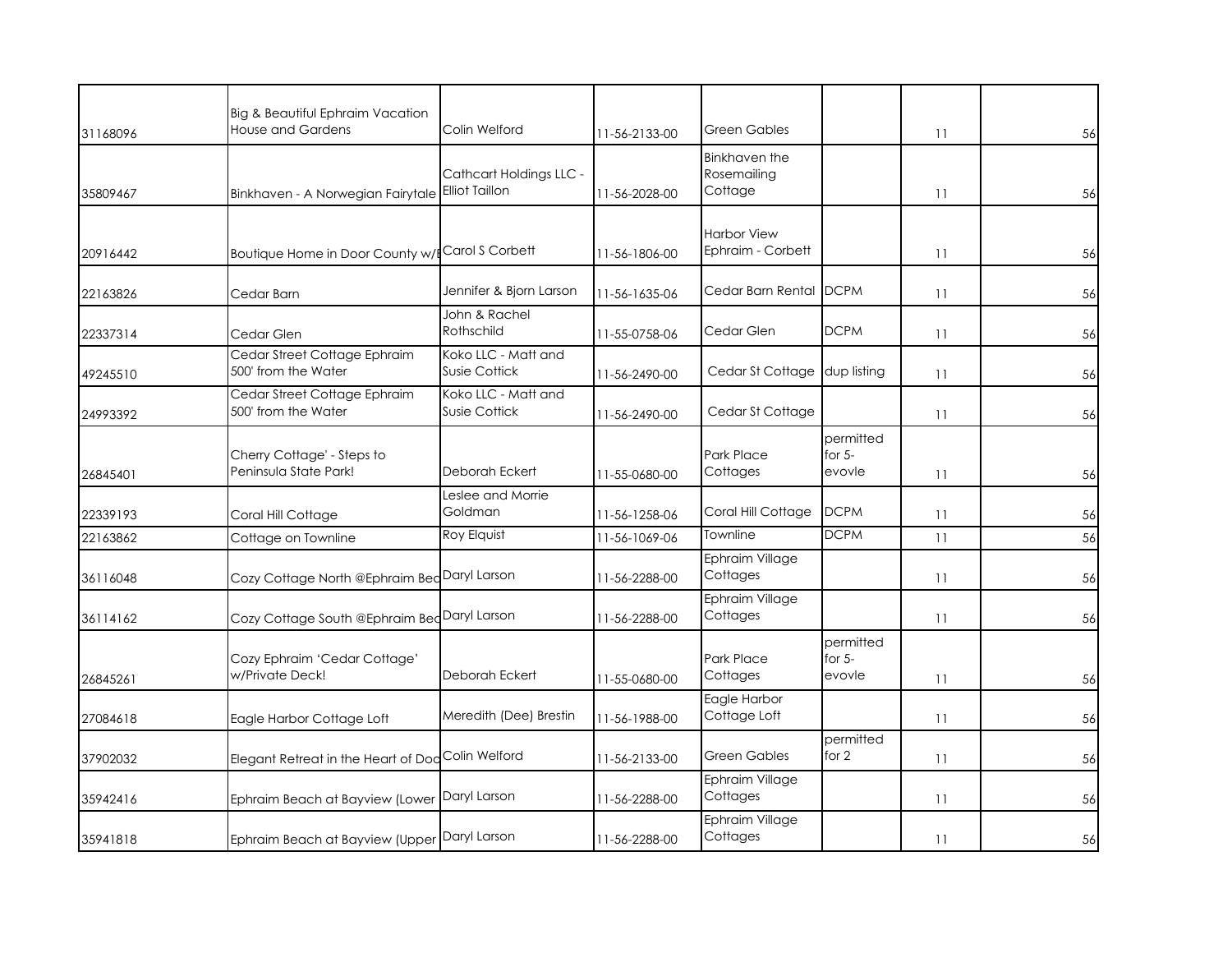|          |                                                                                                     | Stuart Chomeau BTC                                    |               |                                         | no room<br>tax<br>programmin |    |    |
|----------|-----------------------------------------------------------------------------------------------------|-------------------------------------------------------|---------------|-----------------------------------------|------------------------------|----|----|
| 40227752 | Ephraim Beach View Cottage                                                                          | <b>HOLDINGS II LLC</b>                                | 11-56-1295-00 | Beach View Cottad <sub>9</sub>          |                              | 11 | 56 |
| 23698434 | Ephraim Boat House                                                                                  | Robert and Nicole<br>Collins                          | 11-56-1708-06 | Ephraim Boat<br>House                   | <b>DCPM</b>                  | 11 | 56 |
| 26892652 | Ephraim Home.                                                                                       | David Vartanian                                       | 11-56-1088-00 | Vartanian - 3235<br><b>Holand Rd</b>    |                              | 11 | 56 |
| 46356676 | Ephraim Stone Cottage and Cabin Brad Massey                                                         |                                                       | 11-56-2300-00 | Ephraim Stone<br>Cottage and<br>Cabin   |                              | 11 | 56 |
| 35916033 | Family Fun Cottage - Duplex (Left<br>Side)                                                          | Daryl Larson                                          | 11-56-2288-00 | Ephraim Village<br>Cottages             |                              | 11 | 56 |
| 35938228 | Family Fun Cottage North<br>@Ephraim Beach                                                          | Daryl Larson                                          | 11-56-2288-00 | Ephraim Village<br>Cottages             |                              | 11 | 56 |
| 34809243 | Great Value Big Families! Luxury in                                                                 | Brian & Amanda Jenkins                                | 11-56-1407-00 | Norra Skoggen                           |                              | 11 | 56 |
| 22163884 | <b>Harbor House</b>                                                                                 | Windsor McCutcheon                                    | 11-56-1724-06 | Harbor House on<br>North Shore          | <b>DCPM</b>                  | 11 | 56 |
| 13769377 | <b>Hollis House</b>                                                                                 | Daniel & Lori Schwefel                                | 11-56-1659-00 | <b>Hollis House</b>                     |                              | 11 | 56 |
| 43769613 | Meadow View I @Ephraim Beach                                                                        | Daryl Larson                                          | 11-56-2288-00 | Ephraim Village<br>Cottages             |                              | 11 | 56 |
| 43939361 | Meadow View II @ Ephraim Beach Daryl Larson                                                         |                                                       | 11-56-2288-00 | Ephraim Village<br>Cottages             |                              | 11 | 56 |
| 44473578 | Meadow View III @ Ephraim Beach Daryl Larson                                                        |                                                       | 11-56-2288-00 | Ephraim Village<br>Cottages             |                              | 11 | 56 |
| 24052610 | Natures Window                                                                                      | <b>Bill Anderson</b>                                  | 11-56-1958-00 | Natures Window                          |                              | 11 | 56 |
| 37971066 | NEW! Ephraim Home w/ Yard - Wall Carol S Corbett                                                    |                                                       | 11-56-1806-00 | <b>Harbor View</b><br>Ephraim - Corbett |                              | 11 | 56 |
| 49630288 | New! Peaceful Family Getaway<br>W/ Large Yard + Deck! Walk to<br>the beach and downtown<br>Ephraim! | Punkaj Gupta and<br>Sachin Pawar                      | 11-56-2479-00 | Serenity on Spruce                      |                              | 11 | 56 |
| 22163929 | Northwind Cottage 1                                                                                 | Northwinds Holdings<br>LLC- Alison and Jon<br>Beadell | 11-56-2392-06 | Northwind<br>Cottages                   | permitted<br>for $3$         | 11 | 56 |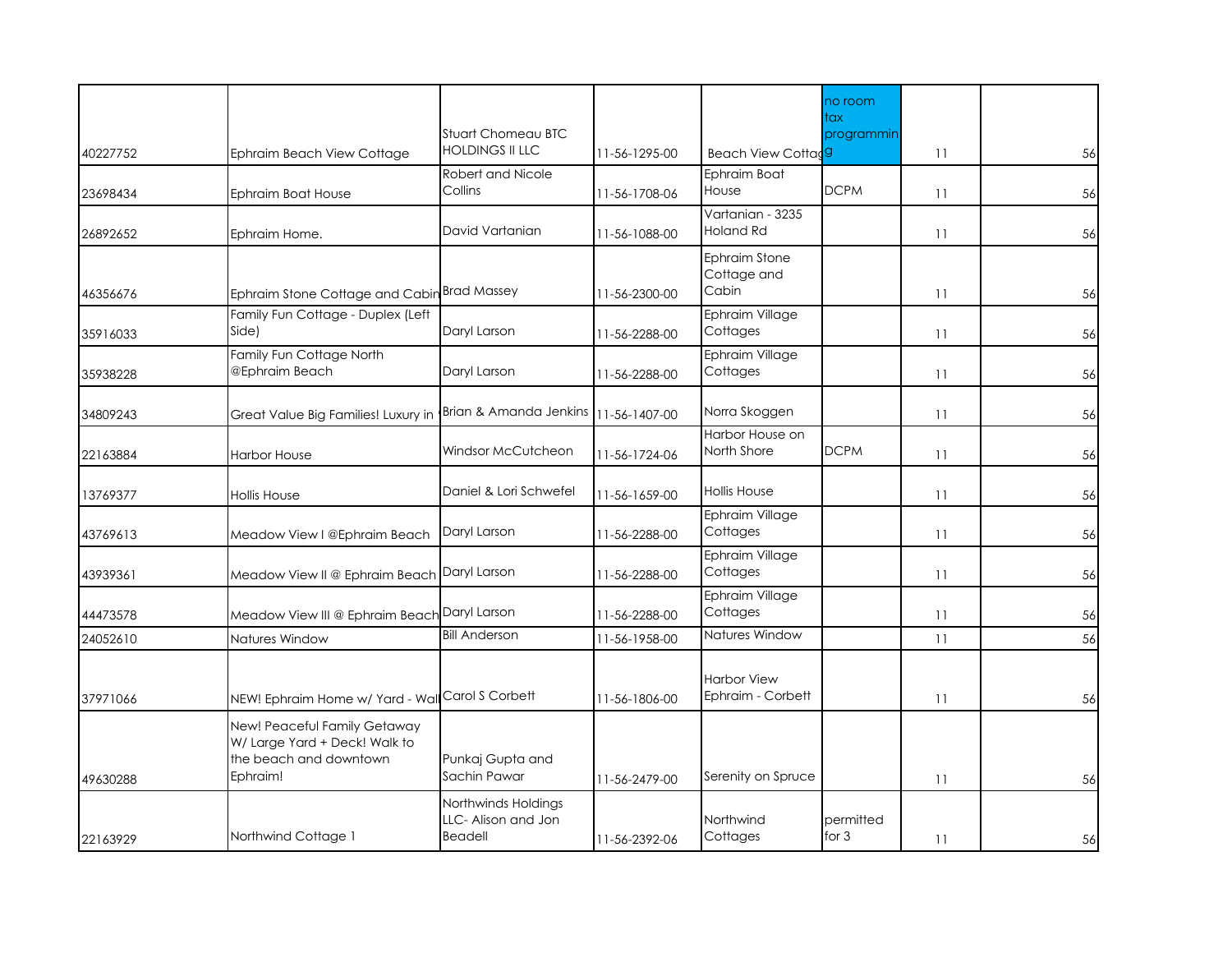|                     |                                                     | Northwinds Holdings<br>LLC- Alison and Jon |               | Northwind                                | permitted                       |          |                            |
|---------------------|-----------------------------------------------------|--------------------------------------------|---------------|------------------------------------------|---------------------------------|----------|----------------------------|
| 22163935            | Northwind Cottage 2                                 | Beadell                                    | 11-56-2392-06 | Cottages                                 | for $3$                         | 11       | 56                         |
| 22163987            | Park's Edge Lakeshore Home                          | Jacob and Greta<br>Odders                  | 11-56-1818-06 | Parks Edge<br>Lakeshore Beach<br>House   | <b>DCPM</b>                     | 11       | 56                         |
| 15152902            | Peninsula Park and Island View - 3                  | James Lindbloom                            | 11-56-1558-00 | Peninsula Park<br>and Island View        | permitted<br>for 2              | 11       | 56                         |
| 42780411            | Quaint and Sunny - Steps from<br>Ephraim Beach      | Daryl Larson                               | 11-56-2288-00 | Ephraim Village<br>Cottages              |                                 | 11       | 56                         |
| 13549163            | Rustic Elegance                                     | Daniel & Laurel Simons                     | 11-56-1656-00 | Elegant Home in<br>Ephraim               |                                 | 11       | 56                         |
| 50638945            | Sundrift Cottage                                    | <b>Andrew Sampers</b>                      | 11-56-2475-02 | Sundrift Cottage                         |                                 | 11       | 56                         |
| 22750642            | Sunny Studio in Perfect Location                    | Laurel Ciohon                              | 11-56-1853-00 | Ephraim Modern<br>Guesthouse -<br>Ciohon |                                 | 11       | 56                         |
| 26845264            | The Carriage House' Walk to<br>Peninsula St Park    | Deborah Eckert                             | 11-55-0680-00 | <b>Park Place</b><br>Cottages            | permitted<br>for $5-$<br>evovle | 11       | 56                         |
| 35996063            | The Cedars Near Ephraim Beach                       | Daryl Larson                               | 11-56-2288-00 | Ephraim Village<br>Cottages              |                                 | 11       | 56                         |
| 26845402            | Updated Ephraim 'Pine Cottage'<br>w/Deck!           | Deborah Eckert                             | 11-55-0680-00 | Park Place<br>Cottages                   | permitted<br>for $5$            | 11       | 56                         |
| 43449644            | Wee One Cottage Near Ephraim<br>Beach               | Daryl Larson                               | 11-56-2288-00 | Ephraim Village<br>Cottages              |                                 | 11       | 56                         |
|                     |                                                     |                                            |               | 30+ days only                            |                                 |          |                            |
| 23629319<br>7213011 | <b>Fish Creek Retreat</b><br><b>Tuckers Retreat</b> |                                            |               | 30+ days only                            |                                 | 12<br>12 | $\overline{0}$<br>$\Omega$ |
|                     | All Season Resort in                                |                                            |               |                                          |                                 |          |                            |
| 48870166            | <b>Wisconsin's Door County (1B)</b>                 |                                            |               |                                          | Wholesaler                      | 12       | 51                         |
| 48603938            | All Season Resort in Wisconsin's Door County (2B)   |                                            |               |                                          | Wholesaler                      | 12       | 51                         |
| 48138990            | All Season Resort in Wisconsin's Door County (2B)   |                                            |               |                                          | Wholesaler                      | 12       | 51                         |
| 35609837            | Blue Jay Cottage. Fish Creek acce Carol Vande Walle |                                            | 12-50-0387-00 | Peninsula Park<br>View                   |                                 | 12       | 50                         |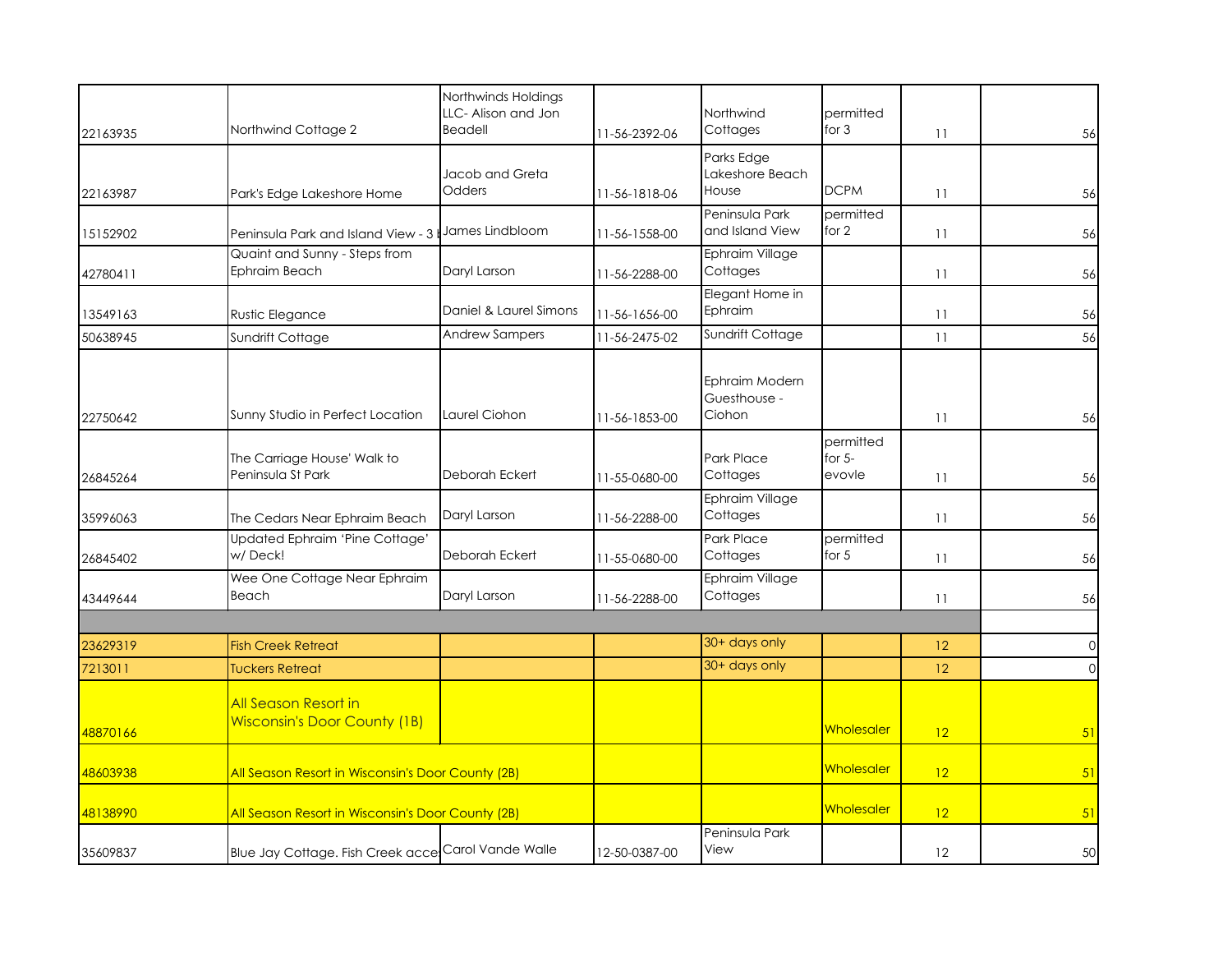|          |                                                       |                   |               | Peninsula Park<br>View                             |                                                      |    |    |
|----------|-------------------------------------------------------|-------------------|---------------|----------------------------------------------------|------------------------------------------------------|----|----|
| 35224872 | Chestnut Cottage at Peninsula Par                     | Carol Vande Walle | 12-50-0387-00 |                                                    |                                                      | 12 | 50 |
| 30904112 | Countryside Cottage 5                                 | Sandra Solomon    | 12-50-1042-00 | Julies Park Café &<br>Motel -<br>Countryside Motel | permitted<br>for 40-                                 | 12 | 50 |
| 30904456 | Countryside Cottage 6                                 | Sandra Solomon    | 12-50-1042-00 | Julies Park Café &<br>Motel -<br>Countryside Motel | permitted<br>for 40                                  | 12 | 50 |
| 30229308 | Countryside Cottage/Duplex Unit 7 Sandra Solomon      |                   | 12-50-1042-00 | Julies Park Café &<br>Motel -<br>Countryside Motel | permitted<br>for 40                                  | 12 | 50 |
| 29003329 | Countryside Cottage/Duplex- Unit Sandra Solomon       |                   | 12-50-1042-00 | Julies Park Café &<br>Motel -<br>Countryside Motel | permitted<br>for 40                                  | 12 | 50 |
| 26007168 | Evergreen                                             | Carol Vande Walle | 12-50-0387-00 | Peninsula Park<br>View                             |                                                      | 12 | 50 |
| 48041223 | Garden King Suite at Peninsula Parl Carol Vande Walle |                   | 12-50-0387-00 | Peninsula Park<br>View                             |                                                      | 12 | 50 |
| 22015884 | Julies Park Café Suite                                | Sandra Salomon    | 12-50-1042-00 | Julies Park Café<br>and Motel                      | no room<br>tax<br>programmin<br>g on this<br>listing | 12 | 50 |
| 50024699 | Julie's Countryside Home                              |                   |               |                                                    |                                                      | 12 |    |
| 41451594 | Lilac Cottage at Peninsula Park-VieCarol Vande Walle  |                   | 12-50-0387-00 | Peninsula Park<br>View                             |                                                      | 12 | 50 |
| 35514974 | Peninsula Parkview Sunset<br>Meadow Whirlpool         | Carol Vande Walle | 12-50-0387-00 | Peninsula Park<br>View                             |                                                      | 12 | 50 |
| 50363233 | Single rm, quiet setting, minutes<br>from everything! | Sandra Solomon    | 12-50-1042-00 | Julies Park Café &<br>Motel -<br>Countryside Motel | permitted<br>for $40$                                | 12 | 50 |
| 35515408 | Starling Cottage. Fish Creek access Carol Vande Walle |                   | 12-50-0387-00 | Peninsula Park<br>View                             |                                                      | 12 | 50 |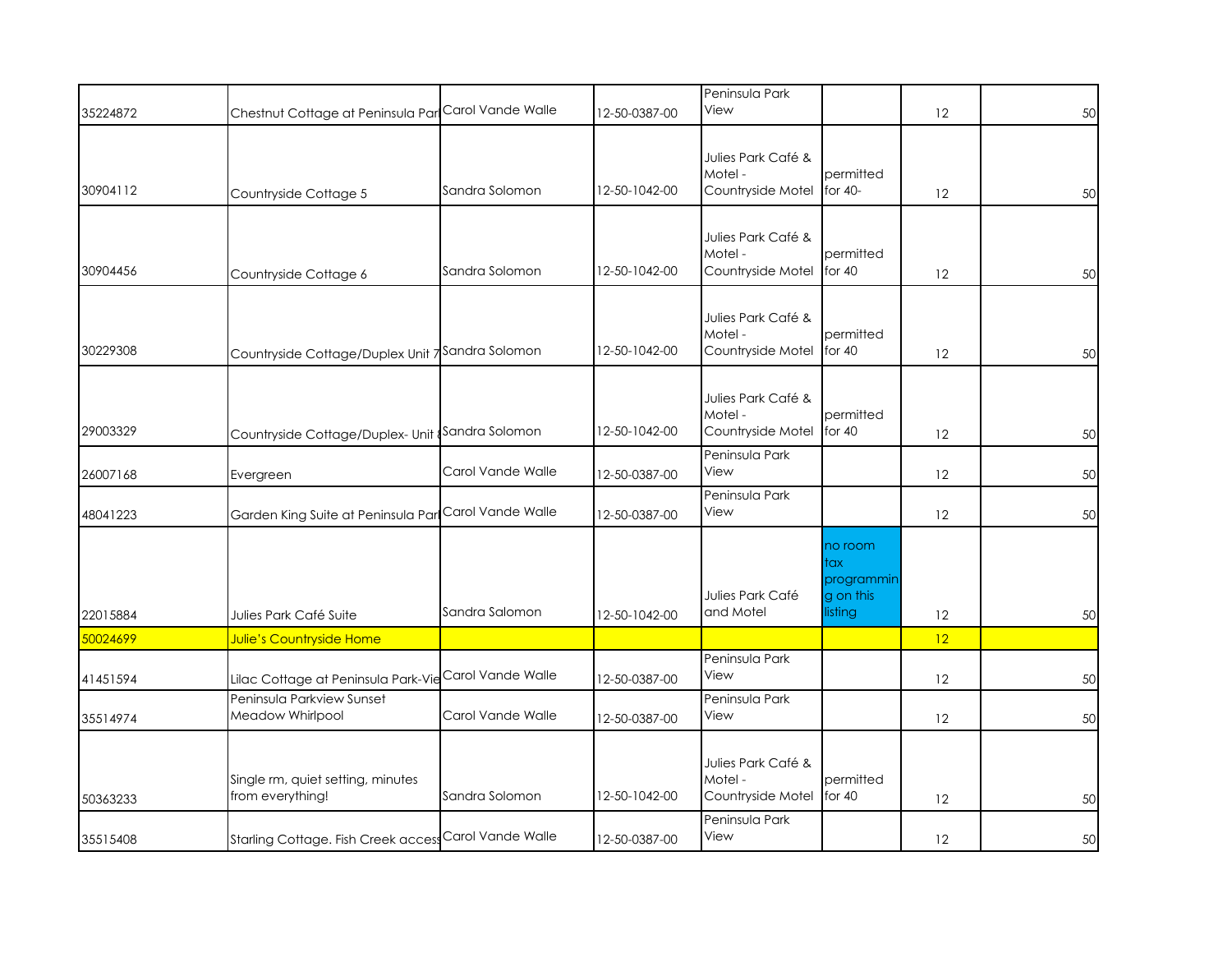| 48032380 | 1 Bedroom Suite in a World-Class Swedish Resort                             |                                         |               |                                              | Wholesaler                         | 12 | 51 |
|----------|-----------------------------------------------------------------------------|-----------------------------------------|---------------|----------------------------------------------|------------------------------------|----|----|
| 23008138 | <b>Fish Creek Country Resort - I</b><br><b>Bedroom Suites</b>               |                                         |               |                                              | Wholesaler                         | 12 | 51 |
| 23709001 | <b>Get Away at Fish Creek</b>                                               |                                         |               |                                              | Wholesaler                         | 12 | 51 |
| 49362957 | Stunning 3800 square unit<br>with great viiews                              | Greg Hummel                             | 12-53-2525-00 | Varmland Unit<br>1431                        | no room<br>tax<br>programmin<br>g. | 12 | 51 |
| 36825938 | Double room-Ensuite-Standard-Del William Tressler                           |                                         | 12-52-0174-00 | Whistling Swan                               | permitted<br>for 7                 | 12 | 52 |
| 36825808 | Double room-Ensuite-Standard-Rod                                            | <b>William Tressler</b>                 | 12-52-0174-00 | Whistling Swan                               | permitted<br>for 7                 | 12 | 52 |
| 36825836 | Double room-Ensuite-Standard-Rod William Tressler                           |                                         | 12-52-0174-00 | Whistling Swan                               | permitted<br>for 7                 | 12 | 52 |
| 36825887 | Double room-Ensuite-Standard-Rod William Tressler                           |                                         | 12-52-0174-00 | Whistling Swan                               | permitted<br>for 7                 | 12 | 52 |
| 36825919 | Double room-Ensuite-Standard-Rod William Tressler                           |                                         | 12-52-0174-00 | Whistling Swan                               | permitted<br>for 7                 | 12 | 52 |
| 36825858 | Double room-Ensuite-Standard-Suit William Tressler                          |                                         | 12-52-0174-00 | Whistling Swan                               | permitted<br>for 7                 | 12 | 52 |
| 36825902 | Double room-Ensuite-Standard-Suit William Tressler                          |                                         | 12-52-0174-00 | Whistling Swan                               | permitted<br>for 7                 | 12 | 52 |
| 47937953 | "Little Yellow Cottage"-Downtown<br>Fish Creek with<br>POOL/Kayak/Bike/Fish | <b>Tony Goebel</b>                      | 12-53-2401-00 | Yellow Cottage,<br>The                       |                                    | 12 | 53 |
| 40223988 | Brook Point #4, in the heart of Fish<br>Creek!                              | SMC Door County, LLC-<br>Stuart Chomeau | 12-53-0626-00 | Brookpoint #4                                | Douglas                            | 12 | 53 |
| 29654419 | Condo in Fish Creek by Peninsula<br>State Park (A7)                         | Evergreen Hill Condo<br>Owners Assn     | 12-53-0357-00 | Evergreen Hill                               | permitted<br>for $15$              | 12 | 53 |
| 50154634 | Cozy getaway                                                                | Alecia Mandal                           |               |                                              |                                    | 12 | 53 |
| 22268447 | Downtown Fish Creek with a View Stacey Berndt                               |                                         | 12-53-1855-00 | Downtown Fish<br>Creek with a View<br>Berndt |                                    | 12 | 53 |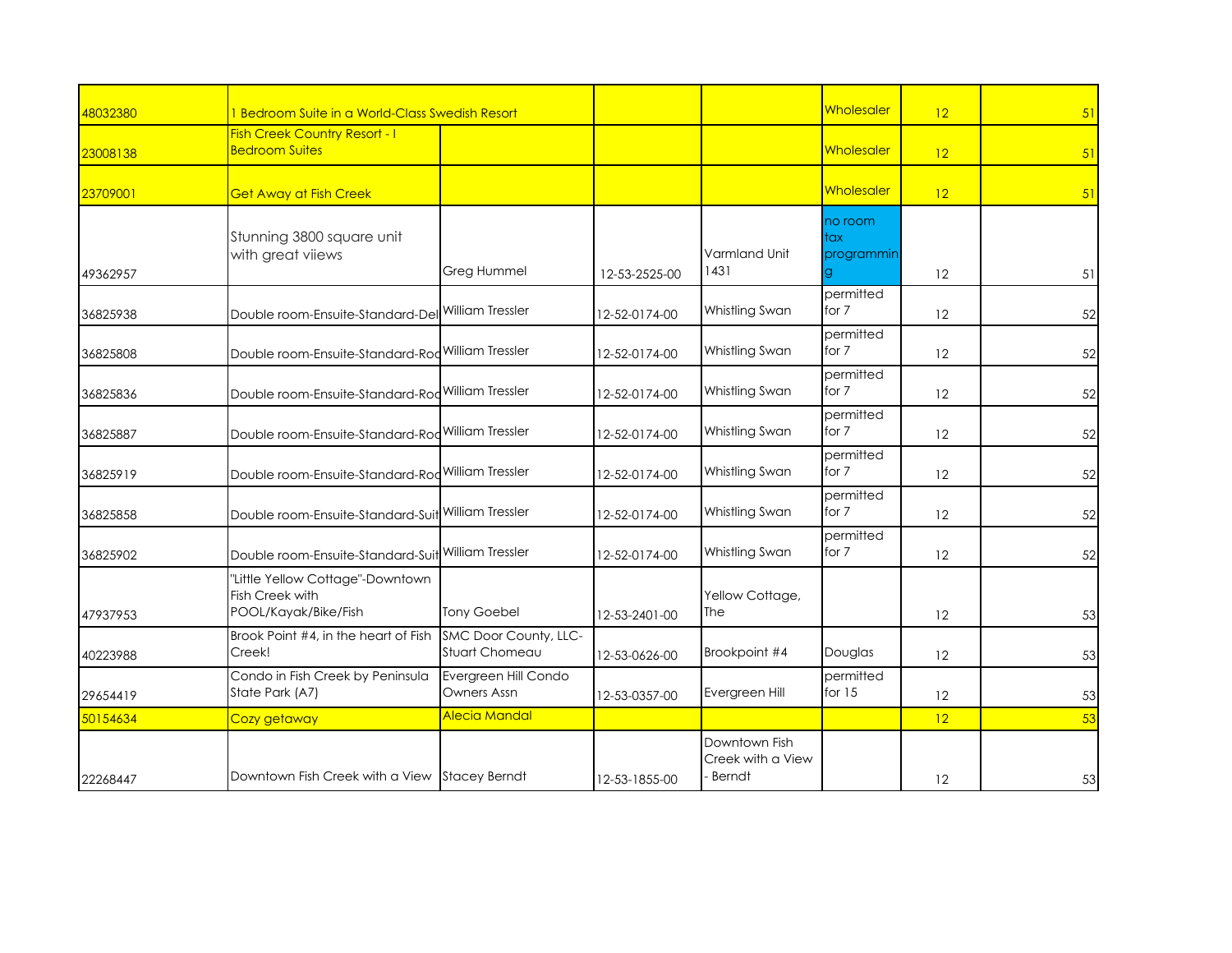| 24189891 | Elegant Creekside Cottage (on<br>Fish Creek)          | <b>Patricia Culliton</b>            | 12-53-1890-00 | Creekside Cottage g                    | <i>incorrect</i><br>room tax<br>progammin | 12 | 53 |
|----------|-------------------------------------------------------|-------------------------------------|---------------|----------------------------------------|-------------------------------------------|----|----|
| 29660011 | Evergreen A8                                          | Evergreen Hill Condo<br>Owners Assn | 12-53-0357-00 | Evergreen Hill                         | permitted<br>for $15$                     | 12 | 53 |
| 29660194 | Evergreen B!                                          | Evergreen Hill Condo<br>Owners Assn | 12-53-0357-00 | Evergreen Hill                         | permitted<br>for $15$                     | 12 | 53 |
| 29659642 | Evergreen B3                                          | Evergreen Hill Condo<br>Owners Assn | 12-53-0357-00 | Evergreen Hill                         | permitted<br>for $15$                     | 12 | 53 |
| 29708652 | Evergreen B4                                          | Evergreen Hill Condo<br>Owners Assn | 12-53-0357-00 | Evergreen Hill                         | permitted<br>for $15$                     | 12 | 53 |
| 29756847 | Evergreen B5                                          | Evergreen Hill Condo<br>Owners Assn | 12-53-0357-00 | Evergreen Hill                         | permitted<br>for $15$                     | 12 | 53 |
| 29709704 | Evergreen B6                                          | Evergreen Hill Condo<br>Owners Assn | 12-53-0357-00 | Evergreen Hill                         | permitted<br>for $15$                     | 12 | 53 |
| 46728157 | Evergreen Hill A Condo by<br>Peninsula State Park     | Evergreen Hill Condo<br>Owners Assn | 12-53-0357-00 | Evergreen Hill                         | permitted<br>for $15$                     | 12 | 53 |
| 46728528 | Evergreen Hill B Condo by<br>Peninsula State Park     | Evergreen Hill Condo<br>Owners Assn | 12-53-0357-00 | Evergreen Hill                         | permitted<br>for $15$                     | 12 | 53 |
| 29002621 | Evergreen Hill Condo - B2                             | Evergreen Hill Condo<br>Owners Assn | 12-53-0357-00 | Evergreen Hill                         | permitted<br>for $15$                     | 12 | 53 |
| 29513544 | Evergreen Hill Condo B7 - By<br>Peninsula State Park  | Evergreen Hill Condo<br>Owners Assn | 12-53-0357-00 | Evergreen Hill                         | permitted<br>for $15$                     | 12 | 53 |
| 15634038 | Fish Creek Condo/Town Home at<br>Brook Point, Door Co | Karen Berndt                        | 12-53-1681-00 | <b>Brook Point</b><br>Condo #5- Berndt | No room<br>tax<br>programmin              | 12 | 53 |
| 20308419 | Luxury tri-Level Condo Downtown F                     | Jonathan Glapa                      | 12-53-1791-00 | Luxury Tri-Level Fish<br>Creek - Glapa |                                           | 12 | 53 |
| 5278540  | Irish Hospitality in Fish Creek WI                    | Megan O'Meara                       | 12-54-0685-00 | O'Meara's<br>Cottage Loft              |                                           | 12 | 54 |
| 23398401 | A Retreat Art Gallery Stay in Door                    | <b>Wendy Carpenter</b>              | 12-56-1975-00 | A Retreat Art Gallery Stay in Doo      |                                           | 12 | 56 |
| 44135893 | Apple Orchard House                                   | David Thorp                         | 12-56-2295-06 | Apple Orchard<br>House                 | <b>DCPM</b>                               | 12 | 56 |
| 32206576 | Artist's Retreat Luxury Home in<br>Charming setting   | Paul and Katherine<br>Munck         | 12-56-1519-02 | An Artists Retreat                     | lundquist                                 | 12 | 56 |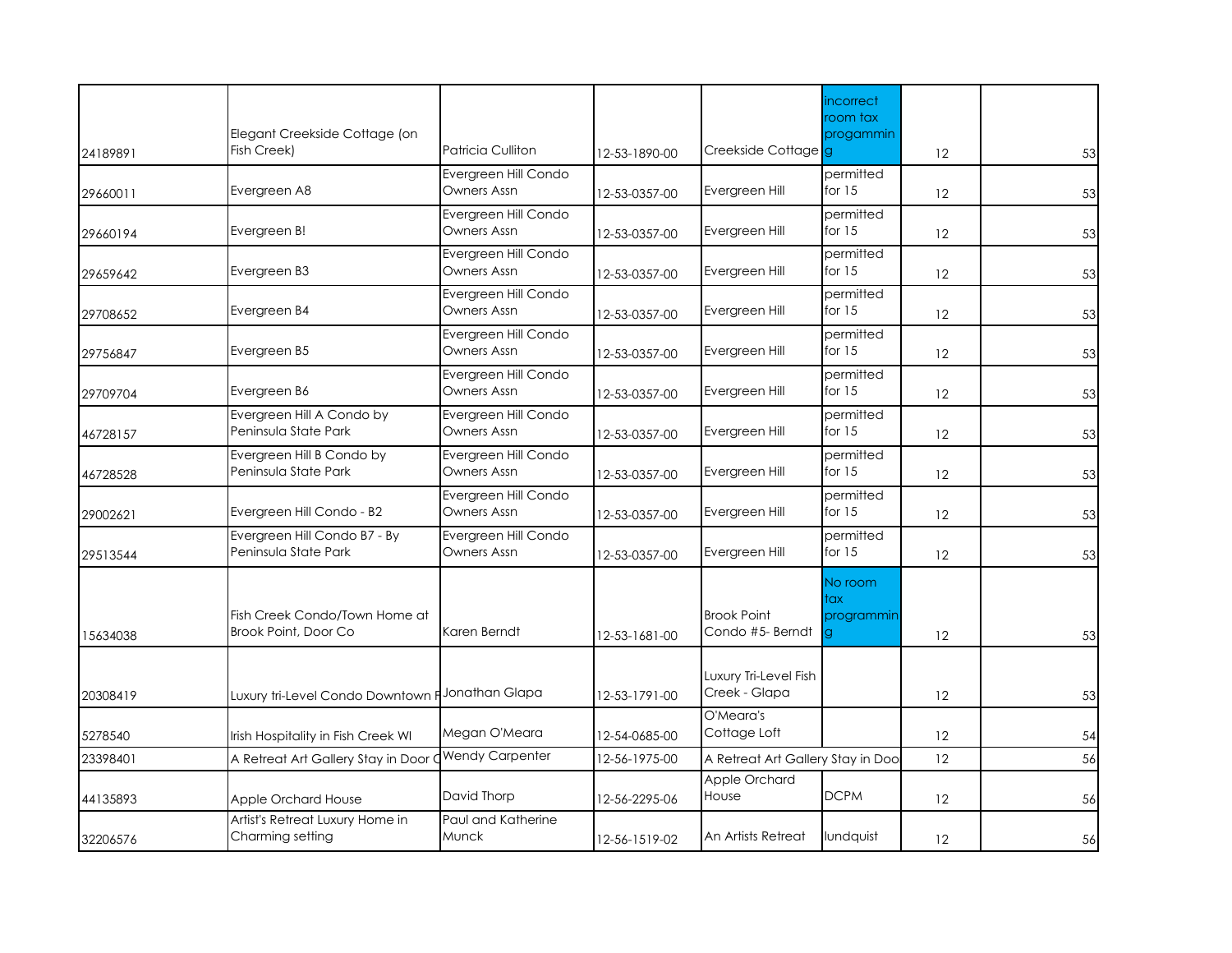|          |                                                       |                                                |               |                                                           | no room<br>tax<br>programm         |                   |    |
|----------|-------------------------------------------------------|------------------------------------------------|---------------|-----------------------------------------------------------|------------------------------------|-------------------|----|
| 47935254 | Bedroom #1 in a spacious log    Miriam Erickson Trust |                                                | 12-56-2427-00 | The Hermitage                                             | ing                                | 12                | 56 |
| 47552822 | Bedroom #2 in spacious log<br>home                    | Miriam Erickson Trust                          | 12-56-2427-00 | The Hermitage                                             | no room<br>tax<br>programm<br>ling | 12                | 56 |
| 26019754 | <b>Birch Bluff</b>                                    | <b>Eleanor J Warntjes</b>                      | 12-56-1845-02 | <b>Birch Bluff</b>                                        | lundquist                          | 12                | 56 |
|          |                                                       |                                                |               |                                                           |                                    |                   |    |
| 38599705 | Carraig Dale Cottage - A<br>Peaceful Oasis            | Carraig Cottages                               | 12-56-1276-09 | Carraig Dale                                              | carraig                            | 12                | 56 |
| 38600512 | Carraig Nua House- A luxurious<br>Door County Retreat | Carraig Cottages                               | 12-56-1277-09 | Carraig Nua                                               | carraig                            | $12 \overline{ }$ | 56 |
| 1894636  | Cedar Creek Lodge II                                  | Michael Servais                                | 12-56-1357-00 | Cedar Creek<br>Lodge $#2$                                 |                                    | 12                | 56 |
| 13496429 | Cedarwood Vacation Home                               | Jay and Carla Marr                             | 12-55-0778-00 | Cedarwood Marr                                            |                                    | $12 \overline{ }$ | 56 |
| 49171190 | Cole's Country Cottage . In The He                    | Michael and Debra<br>Cole                      | 12-56-2480-00 | Cole's Country<br>Cottage                                 |                                    | 12                | 56 |
| 35918147 | Cottage in the Creek- Centrally<br>Located DoCo Oasis | Irish Stories LLC                              | 12-56-2077-00 | Centrally Located Fish Creek Cot                          |                                    | 12                | 56 |
| 16497330 | COZY DC HOME RETREAT IN FISH C                        | Steven Pachonphai                              | 12-56-1692-00 | DC HOME<br>Pachonphai                                     |                                    | 12                | 56 |
| 35616070 | Cuckoo's Nest: Solitude & Nature<br>Near Everything   | Cuckoo's Nest LLC                              | 12-56-2167-00 | Cuckoo's Nest                                             |                                    | 12                | 56 |
| 26021111 | <b>Daisy Patch Retreat</b>                            | Tierney Home Rental<br>LLC - Catharine Tierney | 12-56-1798-02 | <b>Tierney Home</b>                                       | lundquist                          | 12                | 56 |
| 30762173 | Downtown Fish Creek "Night<br>Cap" Studio Apartment   | <b>Bonnie Spielman</b>                         | 12-56-2335-00 | Night Cap Studio<br>Loft in Downtown<br><b>Fish Creek</b> |                                    | 12                | 56 |
| 22163833 | Eagle Harbor View                                     | Nancy Claypool                                 | 12-56-1570-06 | Eagle Harbor View DCPM                                    |                                    | 12                | 56 |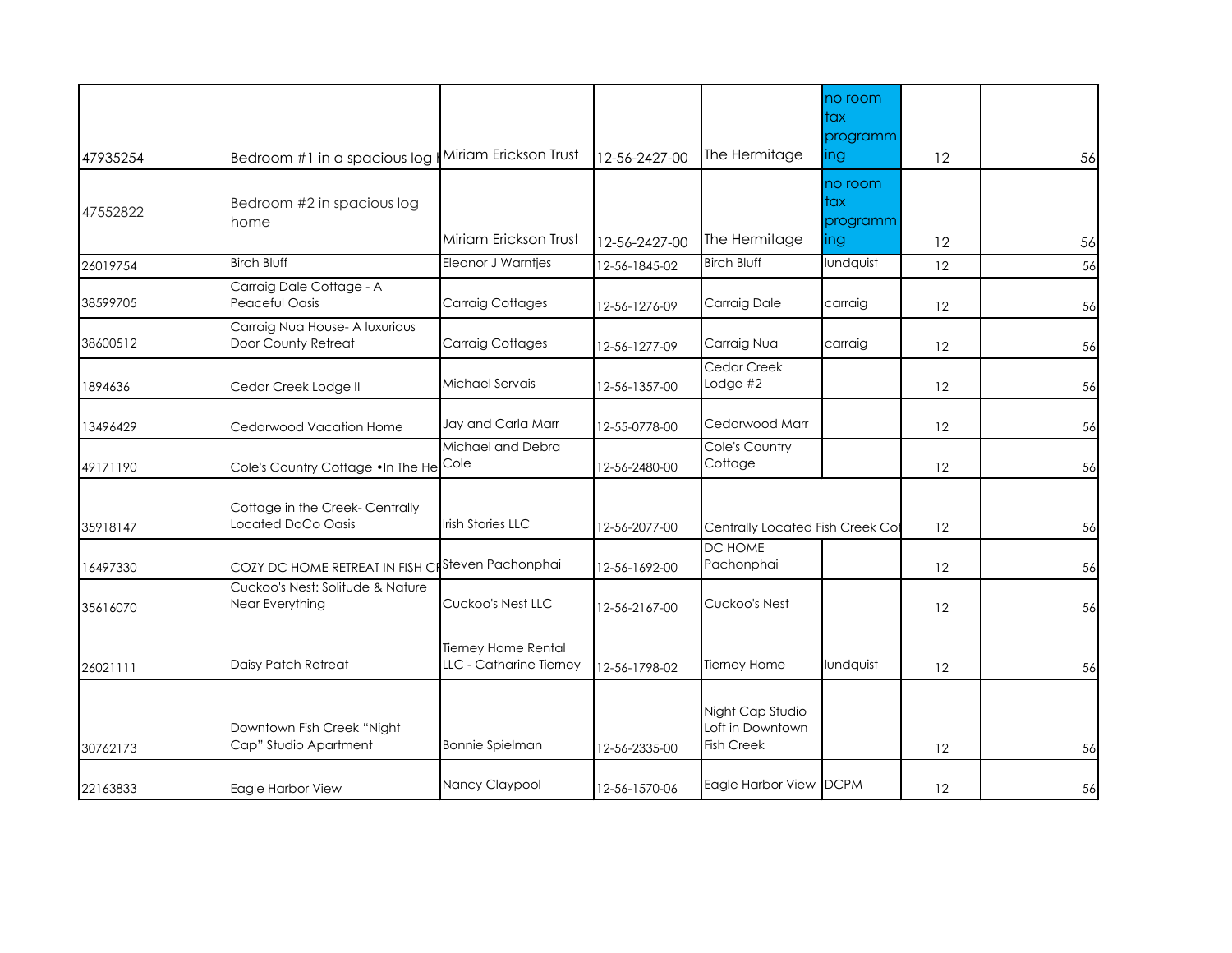|          |                                                       |                                       |               |                                                                  | no room           |    |    |
|----------|-------------------------------------------------------|---------------------------------------|---------------|------------------------------------------------------------------|-------------------|----|----|
|          |                                                       |                                       |               |                                                                  | tax<br>programmin |    |    |
| 18941540 | <b>Ellmann House</b>                                  | Steve Ellmann                         | 12-56-0369-00 | Ellman House                                                     | g                 | 12 | 56 |
| 28431338 | Ephraim- Fish Creek Entire Home                       | Maple Grove Cottage<br>LLC            | 12-56-1330-00 | Maple Grove<br>Cottage                                           |                   | 12 | 56 |
| 36177607 | <b>Fish Creek Beach House</b>                         | Wickman LLC                           | 12-56-2142-06 | <b>Fish Creek Beach</b><br>House                                 | <b>DCPM</b>       | 12 | 56 |
|          |                                                       |                                       |               |                                                                  |                   |    |    |
| 36178650 | <b>Fish Creek Road House</b>                          | Wickman LLC                           | 12-56-2141-06 | Road House, The<br>4086 Main St                                  | <b>DCPM</b>       | 12 | 56 |
| 12964179 | Fish Creek, WI: Sweet log cabin & n                   | Robin Bienemann                       | 12-56-1665-00 | Sweet Log Cabin<br>Bienneman                                     |                   | 12 | 56 |
| 31948544 | Foxlea Guest House in Fish Creek                      | <b>Rymar Properties LLC</b>           | 12-56-2055-00 | Foxlea Farms                                                     |                   | 12 | 56 |
|          |                                                       |                                       |               | Garden House -                                                   |                   |    |    |
| 28693376 | Garden House                                          | Marise Redman                         | 12-56-2065-00 | 9130 STH 42-<br>Redmann                                          |                   | 12 | 56 |
| 22163877 | Gibraltar House                                       | Paul & Amy Devine                     | 12-56-1439-06 | Gibraltar House                                                  | <b>DCPM</b>       | 12 | 56 |
| 26989763 | <b>Homestead Park House</b>                           | <b>PDW Rentals LLC</b>                | 12-56-1801-00 | Park House                                                       |                   | 12 | 56 |
| 35875588 | House on the Hill                                     | <b>Brett Lecy</b>                     | 12-56-2147-06 | <b>Fish Creek Central</b><br>Home                                | <b>DCPM</b>       | 12 | 56 |
| 34395537 | Kaye's Hideaway                                       | Kaye's Hideaway                       | 12-56-2054-00 | Paul Kaye                                                        |                   | 12 | 56 |
| 10015145 | Lawler Guest House - Blue                             | Greg and Dan Lawler                   | 12-56-1573-00 | Lawler Guest<br>House Blue                                       |                   | 12 | 56 |
| 38405636 | Lawler Guest House - Green                            | Greg and Dan Lawler                   | 12-56-2218-00 | Lawler Guest<br><b>House Green</b>                               |                   | 12 | 56 |
| 22339034 | Log Retreat at Fish Creek                             | William Anderson                      | 12-56-1225-06 | Log Retreat at Fish<br>Creek                                     | <b>DCPM</b>       | 12 | 56 |
| 28127081 | Maple Grove Landing (Brand New                        | <b>Rick and Rachel</b><br>Chomeau     | 12-56-2003-00 | Maple Grove Landing Chomeau                                      |                   | 12 | 56 |
| 36606925 | Modern Hygge Farmhouse - Bailey Shelly Sprinkman      |                                       | 12-56-2217-00 | Modern Farmhouse - Sprinkman                                     |                   | 12 | 56 |
| 26845405 | NEW Family-Friendly Fish Creek<br>Cape House' w/Yard  | Deborah, Carl & Joan<br>Eckert        | 12-56-0679-00 | <b>Eckert Vacation</b><br>Home - Cape<br>Cod House Fish<br>Creek |                   | 12 | 56 |
| 41931234 | NEW LISTING! Charming Stone<br>Cottage in Fish Creek! | Ryan and Karilyn Dayton 12-56-1743-07 |               | Manistique Stone<br>Cottage                                      | SImpleLife        | 12 | 56 |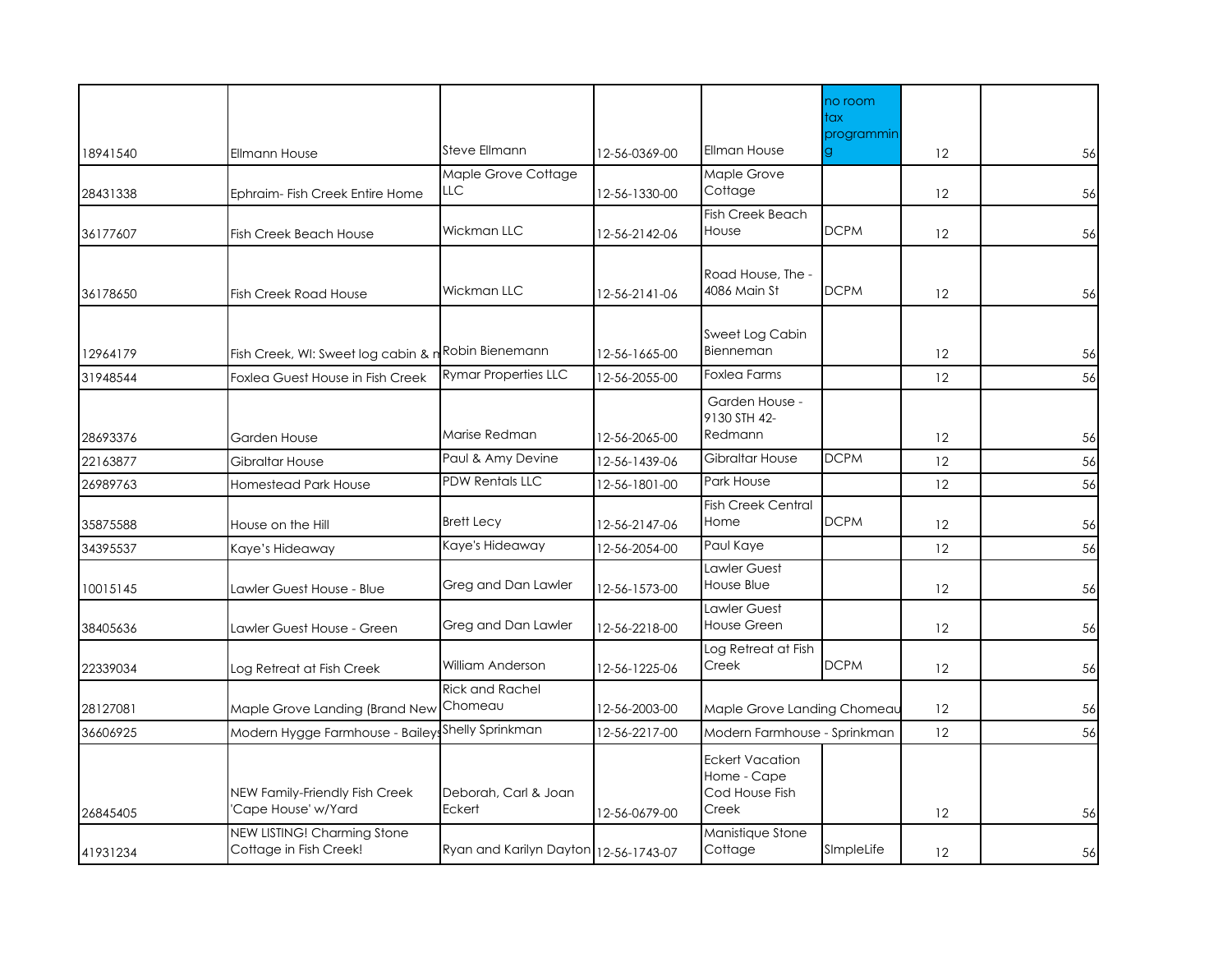| 50540331 | NEW! Quaint Baileys Harbor Hideav                     | Country View                                          | 12-56-2393-06            | Country View Farm                                           | evolve                       | 12 | 56 |
|----------|-------------------------------------------------------|-------------------------------------------------------|--------------------------|-------------------------------------------------------------|------------------------------|----|----|
| 32662963 | Newly renovated farmhouse in<br>Fish Creek on 25 acre | <b>JJ JETS LLC</b>                                    | 12-56-2078-00            | Tirangle<br>Farmhouse                                       |                              | 12 | 56 |
| 41822428 | Nicely located Ranch Home Near<br>Fish Creek-4BD/2BA  | Klems Investment<br>Properties LLC - Mary<br>Klimczyk | 12-56-2027-00            | Klems Investments<br>- Klimczyk 8580<br><b>STH 42</b>       | No Room<br>Tax<br>Proramming | 12 | 56 |
| 34178567 | Perfect for weekend getaways<br>and family reunions   | Ken Riche                                             | 12-56-1241-00            | Riche - 9419 Tree<br>Top                                    |                              | 12 | 56 |
| 31150450 | Private Fish Creek cottage in the w                   | Steven and Lana<br>Amenda                             | 12-56-2091-00            | Private Fish Creek<br>Cottage -<br>Amenda                   |                              | 12 | 56 |
| 5123586  | Relax & Refocus at Hesed House                        | Rebecca and Richard<br>Van Sistine                    | 12-56-2038-00            | <b>Hesed House</b>                                          |                              | 12 | 56 |
| 41157083 | Tall Pine Retreat - Fish Creek, WI                    | Walt Teichen                                          | 12-56-2247-00            | <b>Tall Pines</b>                                           |                              | 12 | 56 |
| 44959844 | The Glass House on Birch Bluff                        | Katherine D Blair                                     | 12-56-2334-00            | <b>Birch Bluff Retreat -</b><br>Blair - 9695 Maple<br>Grove |                              | 12 | 56 |
| 23233934 | The House on High Rock Creek                          | Karen L Wagner Trust &<br>Andrew J Lang Trust         | 12-56-1938-00            | House on High<br><b>Rock Creek</b>                          |                              | 12 | 56 |
| 48822543 | back forty                                            | Tim Lockhart/Express<br>Adventures                    | 4-56-0864-00             | <b>Back Forty Retreat</b>                                   |                              | 14 | 56 |
| 26231098 | Forest hideaway Home                                  | <b>Ransom Flanders</b>                                | 14-56-1961-00            | Forestville<br>Hideaway Home                                | No room<br>tax<br>programmin | 14 | 56 |
|          |                                                       |                                                       |                          |                                                             |                              |    |    |
| 50268254 | *NEW Listing*Rustic Cabin w/Clark L                   | Jean McHenry                                          | 15-56-2301-07            | Rosebud Retreat -<br>3562 Clark Lake<br>Court               |                              | 15 | 56 |
| 49585992 | *Waterfront* Rustic cabin on<br>Clark Lake            | Sam Kaufman                                           | 15-56-1536-07 Adjustment | Latitiude                                                   |                              | 15 | 56 |
| 49585992 | *Waterfront* Rustic cabin on Clark<br>Lake            | Sam Kaufman                                           | 15-56-1536-07            | Latitude<br>Adjustment                                      |                              | 15 | 56 |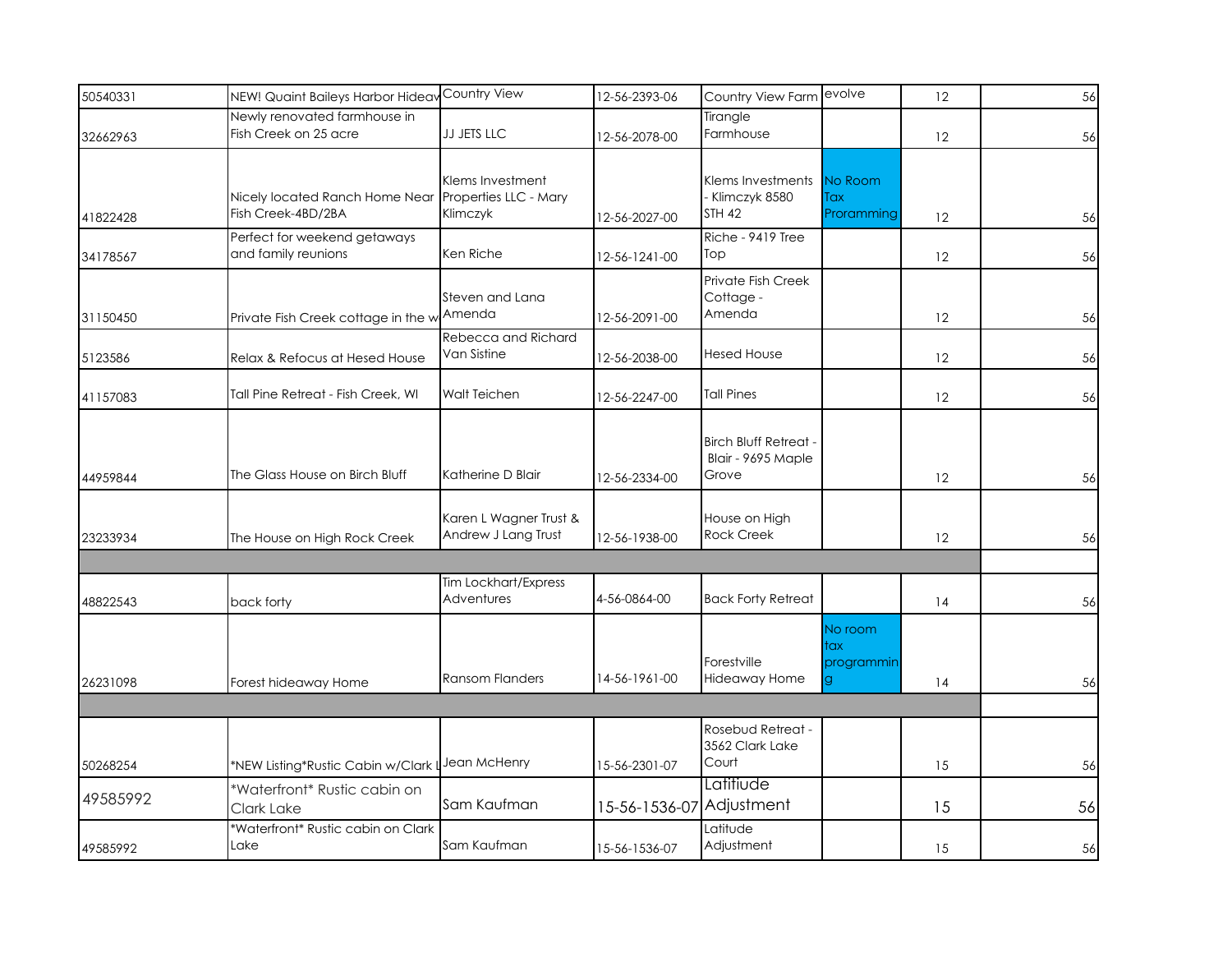| 40701347 | 5☆Modern Waterfront Lake<br>Cabin in Door County <b>A</b> | Jeremy Jeffrey                                                 | 15-56-2215-00 | The Bay on Clark Lake                                        |                                    | 15 | 56 |
|----------|-----------------------------------------------------------|----------------------------------------------------------------|---------------|--------------------------------------------------------------|------------------------------------|----|----|
| 49129537 | Bauers Lodge on Kangaroo Lake<br>in Baileys Harbor        | Jane Rodriguez,<br>Elizabeth Kirkpatrick, &<br>James Cousineau | 15-56-2413-00 | <b>Bauers Lodge</b>                                          |                                    | 15 | 56 |
| 19709930 | <b>Beach House Whispering Pines</b><br>Door Co, lake view | Beth Ann Meyer                                                 | 15-56-1793-00 | <b>Whispering Pines</b>                                      | permitted<br>for 2                 | 15 | 56 |
| 19706345 | Beach House Whispering Pines,<br>Door Co, forest view     | <b>Beth Ann Meyer</b>                                          | 15-56-1793-00 | <b>Whispering Pines</b>                                      | permitted<br>for 2                 | 15 | 56 |
| 45314247 | Beautiful Lake Michigan                                   | Carrie Sather                                                  | 15-56-2433-00 | <b>Beautiful Lake</b><br>Michigan                            | no room<br>tax<br>programmin<br>g. | 15 | 56 |
| 27421061 | Beautiful Waterfront Cottage on CI Kari and Scott Hunt    |                                                                | 15-56-1998-00 | <b>Beautiful</b><br>Waterfront<br>Cottage on Clark<br>Lake   |                                    | 15 | 56 |
| 25625710 | Beechwood Lodge                                           | Jessica Porter                                                 | 15-56-1956-00 | Beechwood<br>Lodge Porter                                    |                                    | 15 | 56 |
| 11659022 | Classic Farm House in Egg Harbor                          | Tim Raduenz                                                    | 15-56-1601-00 | Raduenz 6551<br>CTH <sub>T</sub>                             |                                    | 15 | 56 |
| 49848439 | Cottage at Cave Point                                     | Braden Duszynski                                               | 15-56-2495-17 | Cottage at Cave<br>Point                                     | restassure                         | 15 | 56 |
| 40470866 | Cozy Log Cabin on 4 Acres                                 | Christine Skogg                                                | 15-56-2237-00 | Recently<br><b>Renovated Cozy</b><br>Log Cabin on 4<br>Acres |                                    | 15 | 56 |
| 14400793 | Door County Lakeside Retreat                              | Janet Slater                                                   | 15-56-1085-00 | Lakeside Paradise<br>Slater                                  |                                    | 15 | 56 |
| 25284585 | Jacksonport Home                                          | Robert Geitner                                                 | 15-56-1944-00 | Jacksonport<br>Home Geitner                                  |                                    | 15 | 56 |
| 22163921 | Kangaroo South Shore                                      | Michael K & Mary Lou H<br>Serchen                              | 15-56-1157-06 | Kangaroo South<br>Shore                                      | <b>DCPM</b>                        | 15 | 56 |
| 34023502 | Logan Creek Cottage                                       | <b>Robert Geitner</b>                                          | 15-56-2105-00 | Logan Creek<br>Cottage                                       |                                    | 15 | 56 |
| 29701170 | NEW! Door County Lake Cabin on<br>Private Peninsula       | Jeremy and Caitlyn<br>Jeffery                                  | 15-56-2060-00 | The Point on Clark<br>Lake                                   |                                    | 15 | 56 |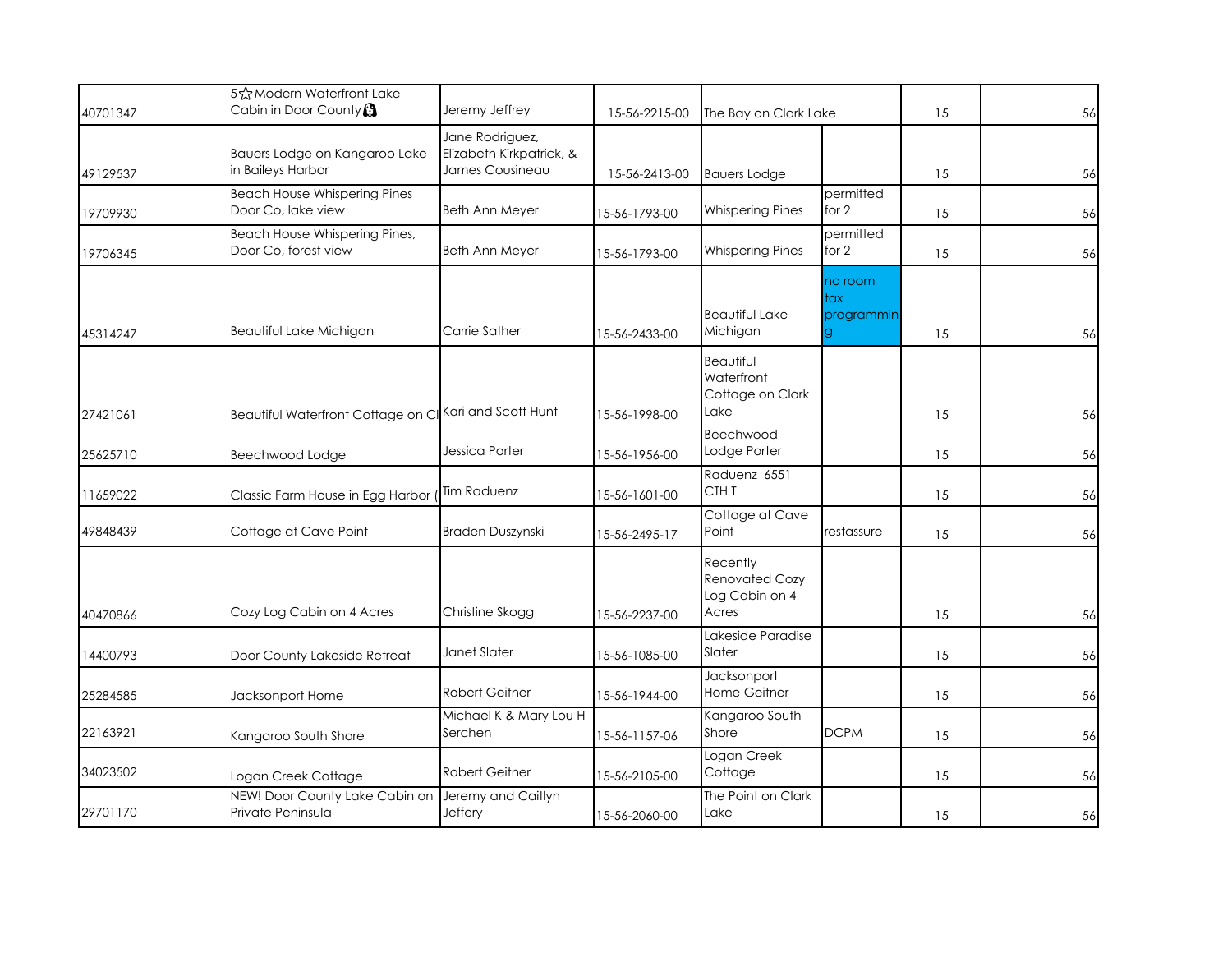| 47534380 | New! Inn Between Ferns                                            | Kayla Bissen                      | 15-52-2389-00 | Inn Between Ferns               |                                                           | 15 | 56 |
|----------|-------------------------------------------------------------------|-----------------------------------|---------------|---------------------------------|-----------------------------------------------------------|----|----|
| 49383153 | Sweet Retreat                                                     | Shawn and Joann<br>Hennigan Trust | 15-56-2449-06 | <b>Sweet Retreat</b>            |                                                           | 15 | 56 |
| 47308287 | The Pines on T                                                    | Jane Welsing                      | 15-56-2382-00 | The Pines on T                  |                                                           | 15 | 56 |
| 22164036 | Vans Log Home                                                     | Robert & Marilyn Van<br>Lieshout  | 15-56-0308-06 | Vans Log Home                   | <b>DCPM</b>                                               | 15 | 56 |
|          |                                                                   |                                   |               |                                 | 36 (35<br>beach                                           |    |    |
| 47857729 | Beach Harbor Resort - Family Room Jon Hanson                      |                                   | 27-51-0807-00 | <b>Beach Harbor Resor</b>       | $harbor + 1$<br>unit at 6404<br>CTH C)                    | 27 | 51 |
| 43927524 | Beautifully remodeled unit with<br>king bed and waterfront access | Jon Hanson                        | 27-51-0807-00 | <b>Beach Harbor Resor</b>       | 36 (35<br>beach<br>$harbor + 1$<br>unit at 6404<br>CTH C) | 27 | 51 |
| 28561474 | Deluxe Apartment with Whirlpool<br>*Stay & Play in Sturgeon Bay*  | Jon Hanson                        | 27-51-0807-00 | <b>Beach Harbor Resol</b>       | 36 (35<br>beach<br>$harbor + 1$<br>unit at 6404<br>CTH C) | 27 | 51 |
| 43927523 | Deluxe Lower Apartment                                            | Jon Hanson                        | 27-51-0807-00 | <b>Beach Harbor Resol</b>       | 36 (35<br>beach<br>$harbor + 1$<br>unit at 6404<br>CTH C) | 27 | 51 |
| 45362398 | Double Room with Private<br>Bathroom and beach access             | Jon Hanson                        | 27-51-0807-00 | <b>Beach Harbor Reso</b> CTH C) | 36 (35<br>beach<br>$harbor + 1$<br>unit at 6404           | 27 | 51 |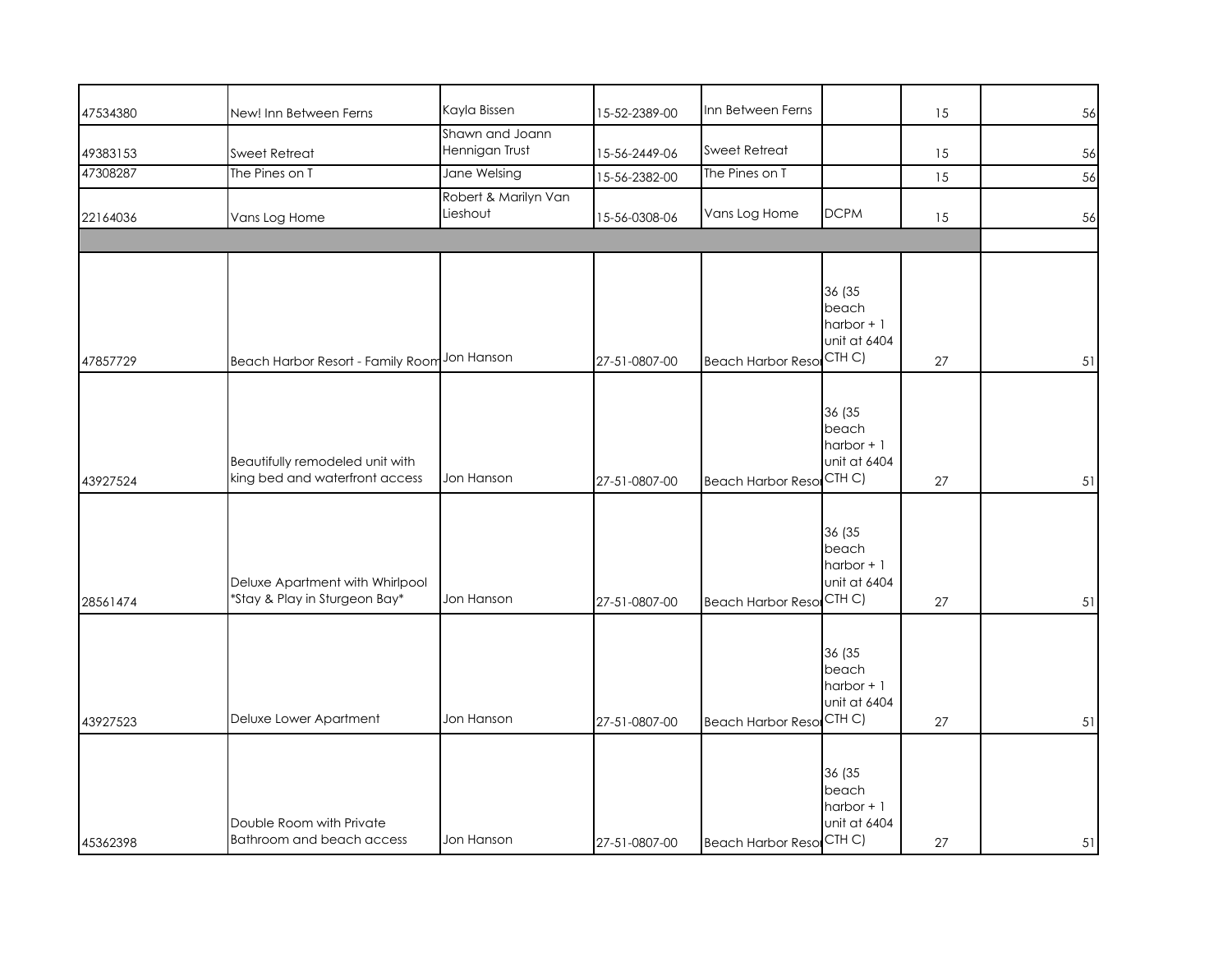| 33826439 | Studio Cottage with beach access Jon Hanson                     |                                            | 27-51-0807-00 | <b>Beach Harbor Resol</b>                                        | 36 (35<br>beach<br>$harbor + 1$<br>unit at 6404<br>CTH C) | 27 | 51 |
|----------|-----------------------------------------------------------------|--------------------------------------------|---------------|------------------------------------------------------------------|-----------------------------------------------------------|----|----|
| 33284391 | Waterfront Beach House Cottage                                  | Jon Hanson                                 | 27-51-0807-00 | <b>Beach Harbor Resol</b>                                        | 36 (35<br>beach<br>$harbor + 1$<br>unit at 6404<br>CTH C) | 27 | 51 |
|          | "Adventure Cottage" on Sand                                     |                                            |               | Adventure                                                        |                                                           |    |    |
| 44089140 | <b>Bay Point, Door County</b>                                   | Anthony Goebel                             | 27-56-2327-00 | Cottages LLC                                                     |                                                           | 27 | 56 |
| 48481227 | "Sherwood Point Lodge" Luxury<br>Waterfront Log Cabin           | Sherwood Point Lodge<br>LLC - Tony Goebel  | 27-56-2425-00 | Sherwood Point<br>Lodge                                          |                                                           | 27 | 56 |
| 47595590 | **New Listing** Waterfront *Pet<br>friendly* home on Green Bay! | <b>William Berndt</b>                      | 27-56-2386-07 | Shorewood Point<br>Shores-Berndt-<br>4481 Sherwood<br>Point Road | simplelife                                                | 27 | 56 |
| 24010019 | Door County Cabin next to working                               | <b>Bay Area Property</b><br>Management LLC | 27-56-1900-00 | Door County<br>Cabin next to<br>Lighthouse                       |                                                           | 27 | 56 |
| 9953250  | Door County Country Home                                        | <b>Terry Kinney</b>                        | 27-55-0737-00 | Door County<br>Country Home                                      |                                                           | 27 | 56 |
| 185416   | Door County Waterfront Cottage                                  | Lane Kendig and Elaine<br>Carmichael       | 27-56-1156-00 | Kendig Snake<br>Island                                           |                                                           | 27 | 56 |
| 26157331 | English Bluebell Cottage                                        | Reginald Peter Jackson                     | 27-56-1955-00 | English Blubell<br>Cottage                                       |                                                           | 27 | 56 |
| 35999204 | Log Cabin House on the Water (Wo                                | <b>Rachel Messner</b>                      | 27-56-2184-00 | Log Cabin House on the Water                                     |                                                           | 27 | 56 |
| 25447356 | Nasewaupee Trail Log Home                                       | <b>Terry Kinney</b>                        | 27-56-1841-00 | Nasewaupee Trail<br>Log Home react<br>5/29/18                    |                                                           | 27 | 56 |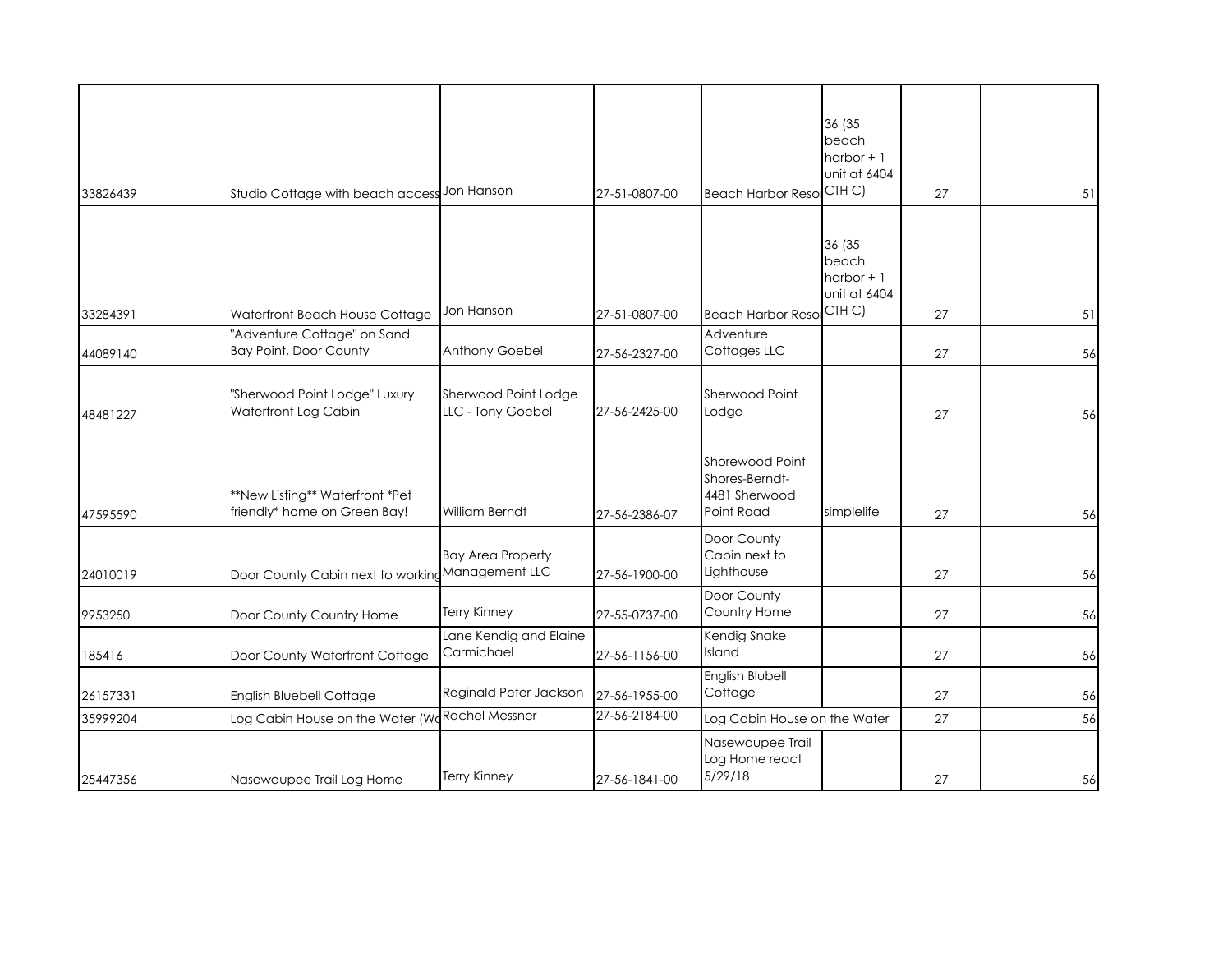|          |                                                     | White Slope Hospitality<br><b>Partners LLC-</b> |               |                                                                                       |       |    |    |
|----------|-----------------------------------------------------|-------------------------------------------------|---------------|---------------------------------------------------------------------------------------|-------|----|----|
| 41002430 | Open Door Oasis                                     | Przemyslaw (Peter)<br>Szewczyk                  | 27-56-2204-00 | Open Door Oasis                                                                       |       | 27 | 56 |
| 25189877 | Quiet Country Shed Surrounded by                    | Glen Vander Velden                              | 27-56-1912-00 | Shed, The -<br>Vander Velden                                                          |       | 27 | 56 |
| 47387826 | Relax and unwind on the water in IHager             | Paul Kok C/O Kristen                            | 27-56-2421-00 | Kok's Kove not<br>until 5/2021                                                        |       | 27 | 56 |
| 20965365 | Secluded Retreat Near<br>Potawatomi State Park      | Glen and Gloria La<br>Plante                    | 27-56-2233-00 | Secluded Retreat<br>Near Potawatomi<br><b>State Park</b>                              |       | 27 | 56 |
| 47563877 | Spacious and peaceful<br>beach house on Riley's Bay | Donald and Pam LeRoy                            | 27-56-2387-00 | Riley's Bay Beach<br>House - 3843 Sand<br><b>Bay Lane</b>                             |       | 27 | 56 |
| 44695162 | Stay right on the water with beautit                | Michael Jeanquart                               | 27-56-2324-00 | Sunset Lagoon                                                                         |       | 27 | 56 |
| 47112433 | Stone's Throw Cottage                               | Lee and Bridget Spude                           | 27-56-2376-00 | Stone's Throw<br>Cottage - Spude                                                      |       | 27 | 56 |
| 22983752 | Sunrise Cabin in Sturgeon Bay, Doo Berken           | Claire Miller & Justin                          | 27-56-1861-00 | <b>Big Island</b>                                                                     | owner | 27 | 56 |
| 22983092 | Sunset Cabin in Sturgeon Bay, Doo Berken            | Claire Miller & Justin                          | 27-56-1861-00 | <b>Big Island</b>                                                                     | owner | 27 | 56 |
| 28741299 | The Bungalow at Potawatomi State Saacson            | Andrew and Erin                                 | 27-56-2011-00 | <b>Bungalow</b> at<br>Potawatomi Park-<br>Isaacson                                    |       | 27 | 56 |
| 44305288 | The House on the Harbor - Door<br>County Waterfront | Travis & Sara Le Roy                            | 27-56-2326-00 | Le Roy - 7015<br>Prospect - The<br>House on the<br>Harbor - Door<br>County Waterfront |       | 27 | 56 |
| 50671440 | Tranquility Cabin on the Water.                     | <b>BELINDA AND SCOTT</b><br><b>DENOBLE</b>      | 27-56-2494-00 | Tranquility Cabin -<br>4263 Ski Lane                                                  |       | 27 | 56 |
|          |                                                     |                                                 |               |                                                                                       |       |    |    |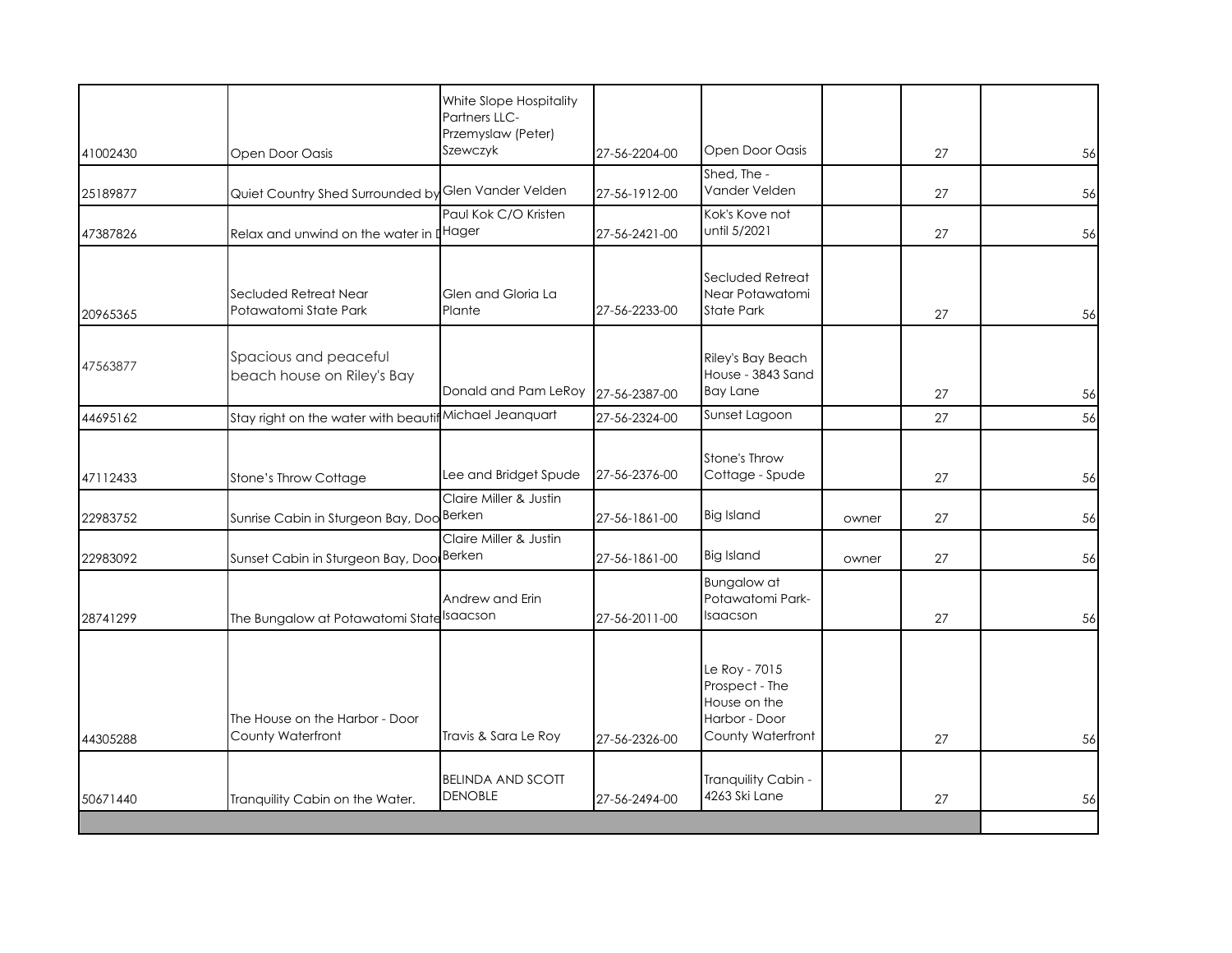| 43871860 | Spacious Water View Condominiur Rockton Shoreline, LLC |                                                        | 32-51-0796-00 | Shoreline Resort & Condos                                            |                            | 32 | 51 |
|----------|--------------------------------------------------------|--------------------------------------------------------|---------------|----------------------------------------------------------------------|----------------------------|----|----|
| 49559957 | Arbor Retreat                                          | Leonard Bottcher and<br>John Scott Van Lanen           | 32-53-2408-00 | Arbor Retreat<br>#3002-<br><b>Bottcher</b>                           |                            | 32 | 53 |
| 22163909 | Hideaway                                               | Gregory Herman                                         | 32-53-0955-06 | Hideaway, The<br>Herman                                              | <b>DCPM</b>                | 32 | 53 |
| 49130725 | *(NEW)* Entire 1930's Cabin,<br>dance with nature      | <b>Emeil Marks</b>                                     | 32-56-2487-00 | Marks - Old School<br>Road                                           |                            | 32 | 56 |
| 49284898 | *NEW* 1900s renovated<br>Farmhouse with spacious yard  | Dan and Amy Beck                                       | 32-56-2447-00 | The Little White<br>Farm House in<br>Sister Bay<br>A Little House in | no room tax<br>programming | 32 | 56 |
| 4371155  | A Little House in the Woods                            | Erica and Emmet Hirsch                                 | 32-56-2365-00 | the Woods                                                            |                            | 32 | 56 |
| 35222861 | Alvor Pines Hideaway                                   | David & Cory Erickson                                  | 32-56-2085-02 | Moose Manor                                                          | Lundquist                  | 32 | 56 |
| 23698547 | <b>Appleport Sunrise</b>                               | Kathleen and Edward<br>Callahan                        | 32-56-1913-06 | Appleport Sunrise                                                    | <b>DCPM</b>                | 32 | 56 |
| 22163843 | Arnie's Sanctuary                                      | James Arneson                                          | 32-56-1352-06 | Arnie's Sanctuary                                                    | <b>DCPM</b>                | 32 | 56 |
| 22163815 | <b>Aunt Sallys</b>                                     | William Bell                                           | 32-56-1238-06 | <b>Aunt Sallys</b>                                                   | <b>DCPM</b>                | 32 | 56 |
| 46623877 | Bay Beach Rental-water front cottl                     | Yacht Haven LLC                                        | 32-56-2380-00 | <b>Bay Beach Rental</b>                                              |                            | 32 | 56 |
| 46305638 | <b>Bayside Hideaway</b>                                | Eric K Ferren Trust                                    | 32-56-2430-00 | <b>Bayside Hideaway</b>                                              |                            | 32 | 56 |
| 22163849 | <b>Beechers Cabin</b>                                  | Susan Szabo & Mark<br><b>Beecher</b>                   | 32-56-1571-06 | <b>Beechers Cabin</b>                                                | <b>DCPM</b>                | 32 | 56 |
| 45799888 | Beechwood Cottage - Secluded A Megan Welter            |                                                        | 32-56-2342-00 | <b>Beechwood Cabin</b>                                               |                            | 32 | 56 |
| 35162816 | <b>Birch Isle</b>                                      | reBarn LLC - Douglas<br>and Gretchen Cunliffe-<br>Owen | 32-56-1922-02 | <b>Birch Isle</b>                                                    | Lundquist                  | 32 | 56 |
| 45099729 | <b>Birds Nest</b>                                      | Cedar Tree Properties<br>LLC - Sara Unkafer            | 32-56-2358-00 | Cedar Tree<br>Properties LLC-<br><b>Bird's Nest</b>                  |                            | 32 | 56 |
| 23005364 | <b>Blackberry Acres</b>                                | Chad Ewald                                             | 32-56-1847-00 | <b>Blackberry Acres</b>                                              |                            | 32 | 56 |
| 22163856 | <b>Brenner Tower</b>                                   | <b>Brenner Tower LLC</b>                               | 32-56-1227-06 | <b>Brenner Tower</b>                                                 | <b>DCPM</b>                | 32 | 56 |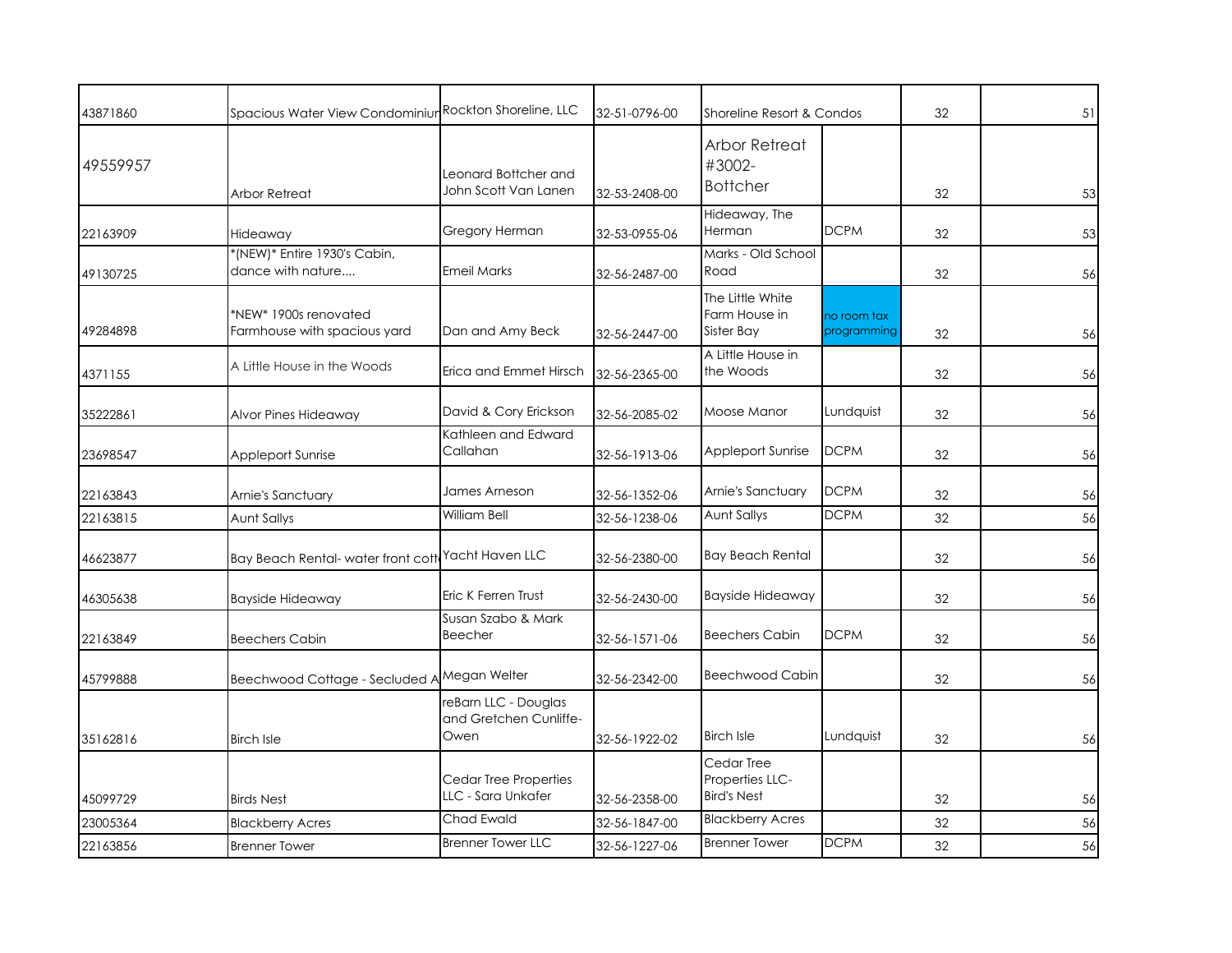| 36554021 | Cabin at the tip of the Door                                | Scott Studebaker                                           | 32-56-1747-02 | Cabin at the Tip of<br>the Door         | Lundquist                  | 32 | 56 |
|----------|-------------------------------------------------------------|------------------------------------------------------------|---------------|-----------------------------------------|----------------------------|----|----|
| 26020396 | Camp Door                                                   | Jonathan Ocker                                             | 32-56-1844-02 | Camp Door                               | Lundquist                  | 32 | 56 |
| 22163823 | Cedar Dell Chalet                                           | <b>Vicky Kalscheur</b>                                     | 32-56-1203-06 | Cedar Dell Chalet                       | <b>DCPM</b>                | 32 | 56 |
| 21026430 | Cottage Hideaway                                            | Mary Jahnke                                                | 32-55-0710-00 | Cottage<br>Hideaway                     |                            | 32 | 56 |
| 39248101 | Cro's Nest - On the shore. Island vie Donald Lee Buckingham |                                                            | 32-56-2270-00 | Cro's Nest                              |                            | 32 | 56 |
| 27550326 | DOOR 42                                                     | Shawn and Kim Marshall                                     | 32-56-1976-00 | <b>DOOR 42</b>                          |                            | 32 | 56 |
| 31885024 | Door County Waterfront Cabin<br>with private beach          | Tom & Tanya Wismar -<br>Sand Bay Beach Cabin<br><b>LLC</b> | 32-56-1880-00 | Sand Bay Beach<br>Cabin LLC -<br>Wismar |                            | 32 | 56 |
| 41169131 | Door County White Barn Cottage                              | Van Moreau Properties<br>LLC                               | 32-56-2289-00 | Door County<br>White Barn<br>Cottage    |                            | 32 | 56 |
| 24741359 | Eagle Sands Beach Lodge                                     | Matthew P Shumway                                          | 32-56-1870-06 | Vandelay Shore                          | <b>DCPM</b>                | 32 | 56 |
| 22163835 | East Haven                                                  | <b>Barnara Moline</b>                                      | 32-56-1592-06 | East Haven                              | <b>DCPM</b>                | 32 | 56 |
| 1036370  | Eclectic Style Cottage                                      | <b>Tim Raduenz</b>                                         | 32-56-0930-00 | <b>EBDC-Raduenz</b>                     |                            | 32 | 56 |
| 44072623 | Ellison Bay Family Compound! 8<br>bed/5bath/20 acres        | <b>Tim Raduenz</b>                                         | 32-56-2374-00 | EBDC-2                                  |                            | 32 | 56 |
| 46735456 | Fin de la Terre - magical cabin<br>steps to the lake        | Kira Connolly Nelson                                       | 32-56-2428-00 | Fin de la Terre                         |                            | 32 | 56 |
| 1807644  | First Floor with Forest View                                | Loren & Helen Fandrei                                      | 32-56-1341-00 | Granpa's House<br>Rental Door Co WI     |                            | 32 | 56 |
| 22163867 | Garret Bay Bluff                                            | William Berry                                              | 32-56-1641-06 | Garret Bay Bluff                        | <b>DCPM</b>                | 32 | 56 |
| 20802710 | <b>Garrett Bay Getaway</b>                                  | Kenneth Hays & Sally<br>Wheelock                           | 32-56-1802-00 | Garret Bay<br>Getaway                   |                            | 32 | 56 |
| 18686076 | Get Ready to hear Welcome Home Charlene K Berg              |                                                            | 32-56-1756-00 | Welcome Home-<br>12625 STH 42           | no room tax<br>programming | 32 | 56 |
| 9818691  | Historic Log Cabin by the Bay (Lake                         | Greg Bott                                                  | 32-56-2311-00 | Doc's Hideaway                          |                            | 32 | 56 |
| 22163913 | Hoffman's Up North                                          | Hoffman's Up North LLC -<br>Matthel Hoffman                | 32-56-1463-06 | Hoffman's Up North DCPM                 |                            | 32 | 56 |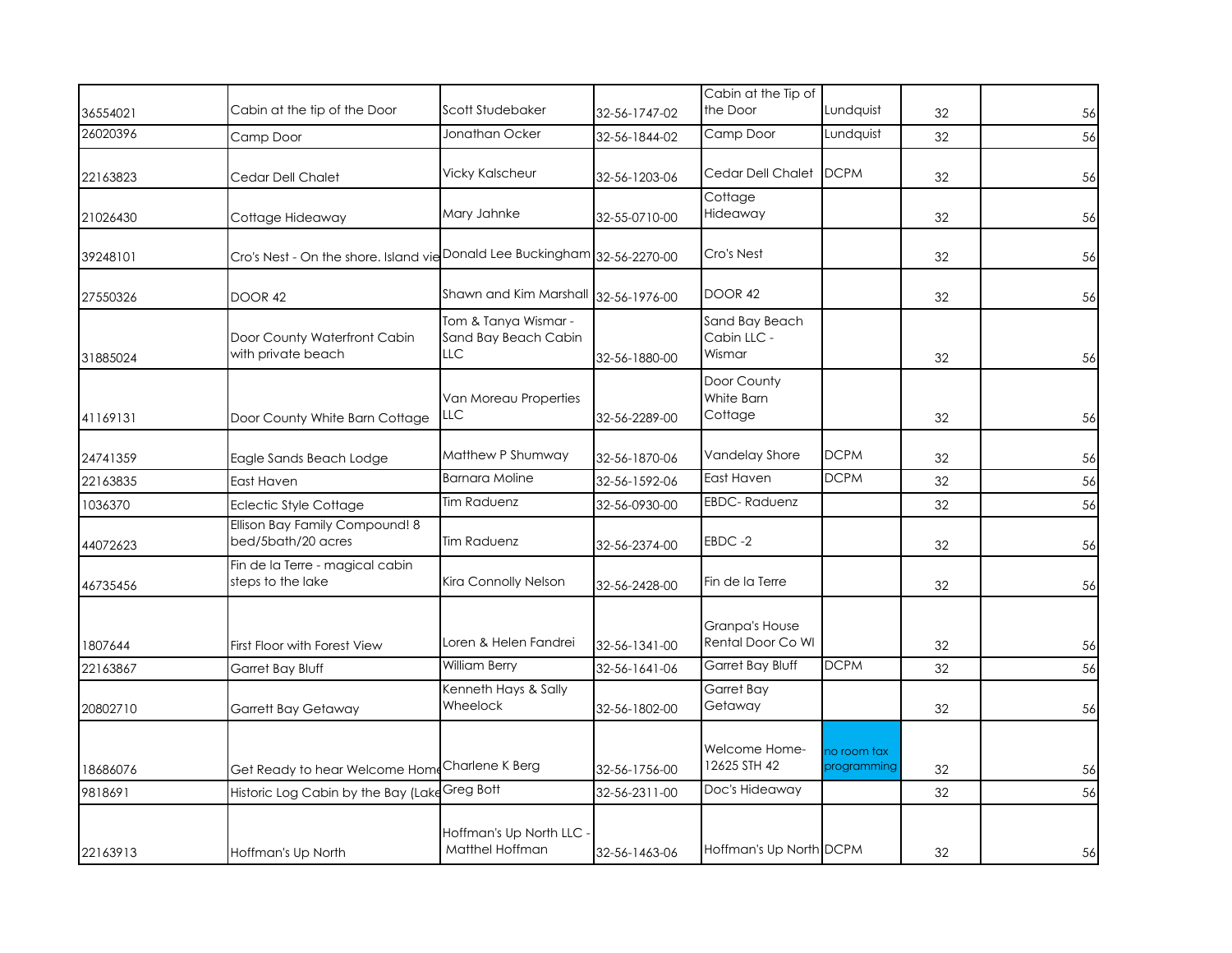| 22163924 | Krause Cottage                                          | Douglas & Ellen Krause                           | 32-56-1466-06 | Krause Cottage                                    | <b>DCPM</b>             | 32 | 56 |
|----------|---------------------------------------------------------|--------------------------------------------------|---------------|---------------------------------------------------|-------------------------|----|----|
| 23682161 | Lakeview Lodge                                          | ee Hildebrand -<br>Lakeview Lodge LLC            | 32-56-1804-06 | Lakeview Lodge                                    | <b>DCPM</b>             | 32 | 56 |
| 25949863 | Little Yellow Cottage in Gills Rock                     | Mathias Zehender                                 | 32-56-1992-00 | Zehnder - Colorful<br>Cozy Cottage<br>Windside #3 |                         | 32 | 56 |
| 43323667 | Midcentury Modern A-Frame on th                         | John and Elizabeth<br>Carstens                   | 32-56-2344-00 | Goathaus                                          |                         | 32 | 56 |
| 27154178 | Never Want to Leave Cottage                             | <b>Herman and Camille</b><br>Unger               | 32-56-1996-00 | Never Want to<br>Leave Cottage                    |                         | 32 | 56 |
| 36416958 | NEW! Cottage in Roweleys Bay w/                         | Mary Cole                                        | 32-55-0014-00 | <b>Rowleys Bay</b><br>Cabins                      | evolve                  | 32 | 56 |
| 43858030 | NEW! Door County Retreat ~3 Mi<br>to Sister Bay Beach   | Stoyan Dimitrov                                  | 32-56-2006-00 | Lovely Apartment<br>in Sister Bay -<br>Dimitrov   | evolve                  | 32 | 56 |
| 48311671 | NEW! Luxury Waterfront Cabin in<br>Northern Door County | Jeremy and Caitlyn<br>Jeffery                    | 32-56-2364-00 | Porte Haven -<br>12786                            |                         | 32 | 56 |
| 36417068 | NEW! Rowleys Bay Cottage w/Grill                        | Mary Cole                                        | 32-55-0014-00 | <b>Rowleys Bay</b><br>Cabins                      | evolve                  | 32 | 56 |
| 48602932 | NEW! Stunning Sister Bay Home 4<br>Mi to Lake + Beach   | Zachary & Brittany<br>Ezzell/ Shannan<br>Donegon | 32-56-2415-00 | Our Swamp                                         | evolve                  | 32 | 56 |
| 38669989 | NEW! Updated Home w/Deck, 2 Mi                          | <b>Brian and Alissa</b><br>Schwalbach            | 32-56-2200-00 | <b>Beach Road</b><br>Cottage -<br>Schwalbach      | evolve                  | 32 | 56 |
| 19476764 | North Woods Cottage                                     | <b>Robert Grant</b>                              | 32-56-1749-00 | Northwoods<br>Cottage                             |                         | 32 | 56 |
| 40304839 | Northern Lights Farmhouse                               | Randall J Daubner                                | 32-56-1722-00 | Timberline Road -<br>Daubner                      | previously<br>permitted | 32 | 56 |
| 38484779 | Peaceful Studio Loft on Outskirts of                    | Sunwise Turn LLC- Eryka<br>Fiedler               | 32-56-2171-00 | Sunwise Turn                                      |                         | 32 | 56 |
| 22163990 | Porcupine Shores                                        | Brian Bartell - Kim<br>Winburn                   | 32-56-1603-06 | Porcupine Shores                                  | <b>DCPM</b>             | 32 | 56 |
| 49516851 | Ramrock Cabin under the Stars                           | <b>Rex Kahr</b>                                  | 32-56-2431-00 | Ramrock Cabin                                     |                         | 32 | 56 |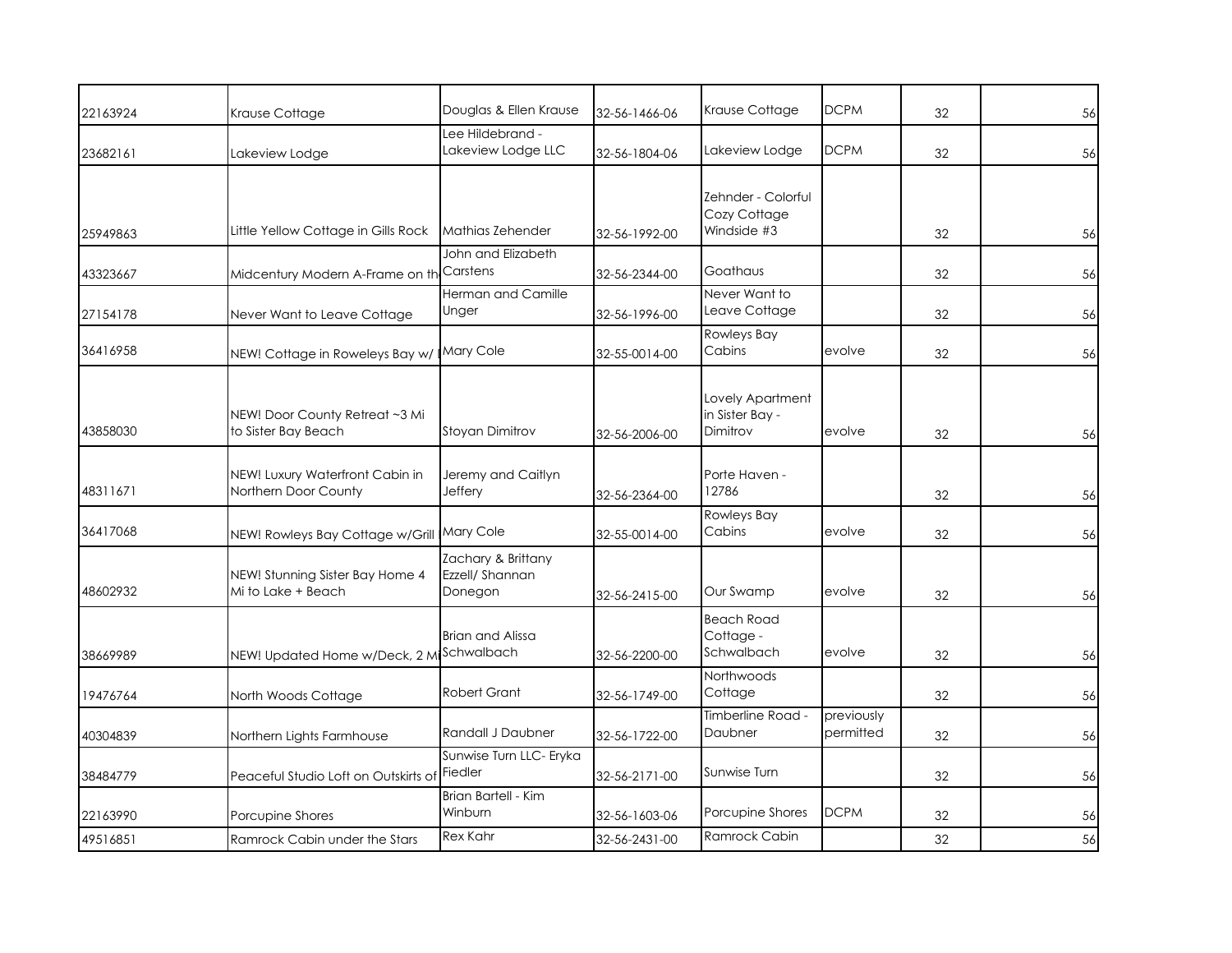| 23052847 | Rothaus/Europe Lake                                  | Roman and Claudia<br>Apuzzo             | 32-56-1849-00 | Europe Lake Cottage-Apuzzo -50                   |                             | 32 | 56 |
|----------|------------------------------------------------------|-----------------------------------------|---------------|--------------------------------------------------|-----------------------------|----|----|
| 47922019 | Rowley's Bay Lakefront                               | Charles Kraemer Trust<br>C/O Sarah Mohr | 32-56-2304-06 | House 21 at Rowleys Bay                          |                             | 32 | 56 |
| 6795558  | Rustic Summer Sleeping House                         | Tim and Kathleen Kay                    | 32-56-1523-00 | <b>Three Sisters Farm</b>                        | permnitted<br>for $3$       | 32 | 56 |
| 17656861 | Schwandt Cottage                                     | Georgina Schwandt                       | 32-55-0177-00 | Schwandt Cottage                                 |                             | 32 | 56 |
| 44315844 | Sea Glass Cottage                                    | <b>Blair and Jeffrey</b><br>Wisnicky    | 32-56-2330-00 | Sister Bay Cottage<br>on the Water -<br>Wisnicky |                             | 32 | 56 |
| 48736594 | Secluded Door County haven<br>minutes to everything! | Paul Hintermeyer                        | 32-56-2440-00 | Hinterhaven<br>Cottage                           |                             | 32 | 56 |
| 31074495 | Serendipity Meadow 7-acre oasis ir                   | Cecilia and Dennis<br>Lindell           | 32-56-1963-00 | Serendipity<br>Meadow                            |                             | 32 | 56 |
| 22339050 | Shadow Lawn                                          | John Peterson                           | 32-56-0190-06 | Shadown Lawn                                     | <b>DCPM</b>                 | 32 | 56 |
| 24307299 | Sister Bay Log Home with a View                      | Van Moreau Properties<br>LLC            | 32-56-1932-00 | Sister Bay Log<br>Home with a view               |                             | 32 | 56 |
| 896385   | Sunny Cottage in Ellson Bay                          | Deborah "Sophie"<br>Taubert Gehan       | 32-55-0124-00 | <b>Terra Cottages</b>                            | permitted<br>for five units | 32 | 56 |
| 2336212  | Terra Cottages #2                                    | Deborah "Sophie"<br>Taubert Gehan       | 32-55-0124-00 | <b>Terra Cottages</b>                            | permitted<br>for five units | 32 | 56 |
| 14648663 | Terra Cottages #4                                    | Deborah "Sophie"<br>Taubert Gehan       | 32-55-0124-00 | <b>Terra Cottages</b>                            | permitted<br>for five units | 32 | 56 |
| 896560   | Terra Cottages Gills Rock 3                          | Deborah "Sophie"<br>Taubert Gehan       | 32-55-0124-00 | <b>Terra Cottages</b>                            | permitted<br>for five units | 32 | 56 |
| 897991   | Terra Cottages Gills Rock, Door Co. Taubert Gehan    | Deborah "Sophie"                        | 32-55-0124-00 | <b>Terra Cottages</b>                            | permitted<br>for five units | 32 | 56 |
| 46873260 | Teskie's Cottage-on the water in Gi                  | Christina Witmer                        | 32-56-2405-00 | <b>Teskies Cottage</b>                           |                             | 32 | 56 |
| 22164029 | The Nest                                             | Paul O'Keefe                            | 32-56-1514-06 | Nest, The                                        | <b>DCPM</b>                 | 32 | 56 |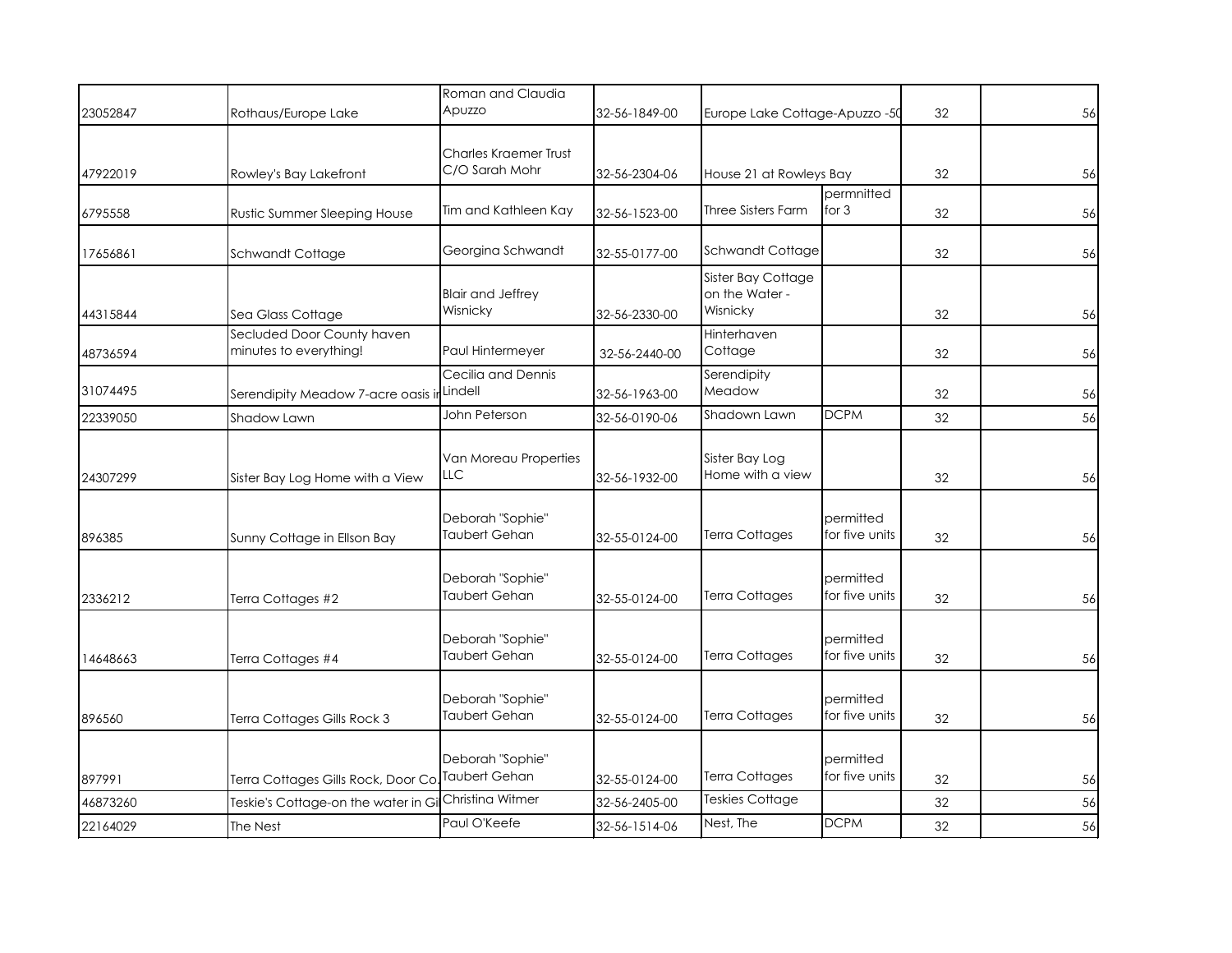| 41772460 | The Swedish Orchard Farm                             | Peder Nelson                            | 32-56-2083-00 | The Swedish<br>Orchard Farm                                        |                                 | 32 | 56 |
|----------|------------------------------------------------------|-----------------------------------------|---------------|--------------------------------------------------------------------|---------------------------------|----|----|
| 8036265  | Three Sisters "Sweet" Retreat                        | Tim and Kathleen Kay                    | 32-56-1523-00 | Three Sisters Farm                                                 | permitted<br>for three<br>units | 32 | 56 |
| 48580040 | Three Sister's Cottage Barn Retreat                  | Tim and Kathleen Kay                    | 32-56-1523-00 | Three Sisters Farm                                                 | permitted<br>for three<br>units | 32 | 56 |
| 31650868 | Tree Top Getaway                                     | Kayla Gensler                           | 32-56-2040-00 | Tree Top Getaway                                                   |                                 | 32 | 56 |
| 40775569 | Under The Tree Top Getaway                           | Kayla Gensler                           | 32-56-2040-00 | Tree Top Getaway                                                   |                                 | 32 | 56 |
| 24230129 | Unique architect designed home a                     | Kimberly Hazen                          | 32-56-1971-00 | Vinkelhus-Vest                                                     |                                 | 32 | 56 |
| 34750391 | Windermere                                           | <b>Barton Warner</b>                    | 32-56-2103-06 | Windermere                                                         |                                 | 32 | 56 |
| 43318300 | Winding Down - A Retreat on the                      | James Kulerstrand                       | 32-56-2279-00 | Winding Down                                                       |                                 | 32 | 56 |
| 22164049 | <b>Windmill Place</b>                                | Michael & Vicki Bowers                  | 32-56-1134-06 | Windmill - 10104<br>Town Line Dr                                   | <b>DCPM</b>                     | 32 | 56 |
| 22337471 | Cappy Cottage                                        | <b>Hakes Family Trust</b>               | 32-56-1132-06 | Cappy Cottage                                                      | <b>DCPM</b>                     | 32 | 56 |
|          |                                                      |                                         |               |                                                                    |                                 |    |    |
| 26565068 | Chanticleer Guest House-Garden FHouse, Inc.          | <b>Chanticleer Guest</b>                | 33-54-0006-00 | <b>Chanticleer Guest</b><br>House                                  | permitted<br>for $12$           | 33 | 54 |
| 26537104 | <b>Chanticleer Guest House-Granary</b>               | <b>Chanticleer Guest</b><br>House, Inc. | 33-54-0006-00 | Chanticleer Guest<br>House                                         | permitted<br>for $12$           | 33 | 54 |
| 26564676 | Chanticleer Guest House-Loft Roor House, Inc.        | <b>Chanticleer Guest</b>                | 33-54-0006-00 | <b>Chanticleer Guest</b><br>House                                  | permitted<br>for $12$           | 33 | 54 |
| 26565824 | Chanticleer Guest House-Rose Rod House, Inc.         | <b>Chanticleer Guest</b>                | 33-54-0006-00 | <b>Chanticleer Guest</b><br>House                                  | permitted<br>for 12             | 33 | 54 |
| 26565527 | <b>Chanticleer Guest House-Sunflowe</b>              | <b>Chanticleer Guest</b><br>House, Inc. | 33-54-0006-00 | <b>Chanticleer Guest</b><br>House                                  | permitted<br>for $12$           | 33 | 54 |
| 28359743 | Beautiful home on the best sand<br>beach in Door Co. | Gary and Marion<br>Ciepluch             | 33-56-2009-00 | Beautiful Home on<br>the Best Sand<br>Beach in Do Co -<br>Ciepluch |                                 | 33 | 56 |
| 23546503 | Birmingham's Barn by the Bay                         | Birmingham's of<br>Sturgeon Bay         | 33-56-0163-00 | <b>Birminghams</b><br>Cottages                                     |                                 | 33 | 56 |
| 13328872 | Door County Dream House                              | Fred Suchy                              | 33-56-0695-00 | Door County<br>Dream Home                                          |                                 | 33 | 56 |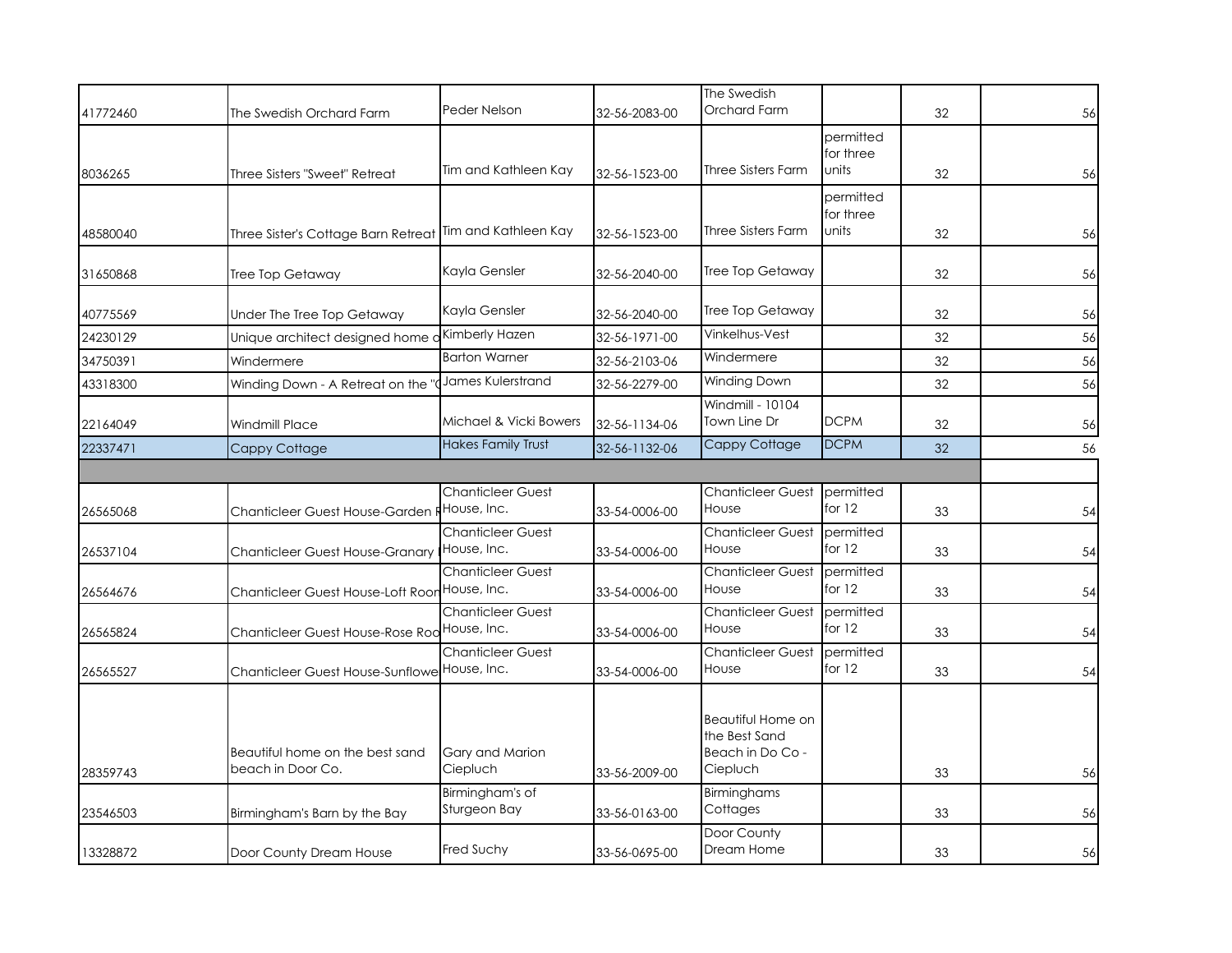| 15048452 | Door County Escape!                                         | Ann Johnson                                         | 33-56-1660-00 | Clark Lake<br>Cottage - Johnson                                  |                    | 33 | 56 |
|----------|-------------------------------------------------------------|-----------------------------------------------------|---------------|------------------------------------------------------------------|--------------------|----|----|
| 49568576 | Door County Waterfront Moose LodMCSMITH & NEHLS, LLC        |                                                     | 33-56-2402-00 | Door County<br>Waterfront Moose<br>Lodge                         |                    | 33 | 56 |
| 39088182 | Glidden Cottage- Beach Access                               | Justin & Lindsey Bohrer                             | 33-56-1954-00 | <b>Bayside Cottage --</b><br>Bohrer - 3815<br><b>Bayshore</b>    | permitted<br>for 2 | 33 | 56 |
| 50104251 | Glidden Getaway - Private, rural be                         | Todd and Carin Stuth                                | 33-56-2502-00 | Glidden Getaway                                                  |                    | 33 | 56 |
| 22164023 | Green House                                                 | A&J Properties, LLC                                 | 33-56-1493-06 | Green House                                                      | <b>DCPM</b>        | 33 | 56 |
| 31488590 | Fantastic Family Cottage on Sand                            | Kaftan Family LLP                                   | 33-55-0777-00 | Kaftan - 4830 Bark<br>Road                                       |                    | 33 | 56 |
| 22163954 | Lakeside Haven                                              | Kathy Richmond                                      | 33-56-1240-06 | Lakeside Haven                                                   | <b>DCPM</b>        | 33 | 56 |
| 50028319 | Leroy and Erma's Cottage                                    | <b>Jesse Ehlers</b>                                 | 33-56-2439-06 | LEROY & ERMA'S COTTAGE LLC                                       |                    | 33 | 56 |
| 46451918 | Little House Cottage                                        | Julie Felhofer                                      | 33-56-2379-00 | Little House Cottage - 4914 Braue                                |                    | 33 | 56 |
| 25742101 | Lodge on Laurie Lane                                        | Shirley Becker Trust -<br>Polly Kerkman             | 33-56-1492-17 | Lodge on Laurie<br>Lane                                          | restassure         | 33 | 56 |
| 28407162 | Log Cabin on the nicest sand bead Log Cabin Rentals LLC     |                                                     | 33-56-1447-00 | Log Cabin on the<br>Water                                        |                    | 33 | 56 |
| 18834422 | Midship at Three's Company                                  | Jon Hanson                                          | 33-56-906-00  | Little Harbor<br>Cottages                                        | permitted<br>for 3 | 33 | 56 |
| 48696597 | Modern Farmhouse w/large yard<br>and firepit pergola        | Cody and Ashley Leist                               | 33-56-2446-00 | Large Yard,<br>Outdoor fire pit<br>surrounded by<br>Pergola      |                    | 33 | 56 |
| 33554883 | NEW LISTING - Rustic Charm just ste                         | John & Julie Thenell-<br><b>Thenell Rentals LLC</b> | 33-55-0063-07 | <b>Thenells Cottage</b>                                          | simplelife         | 33 | 56 |
| 25551184 | Sand Beach Cottage - prime<br>Door County waterfront        | Greg, Mary, Nick and<br>Jennelle Anderson           | 33-56-1942-00 | Sand Beach<br>Cottage -<br>Anderson                              |                    | 33 | 56 |
| 36451928 | Secluded Forest Retreat in Door Ca <sup>John F</sup> Quella |                                                     | 33-56-2169-00 | Quella -4324<br>Whitefish Bay Rd-<br>Secluded pine<br>tree retre |                    | 33 | 56 |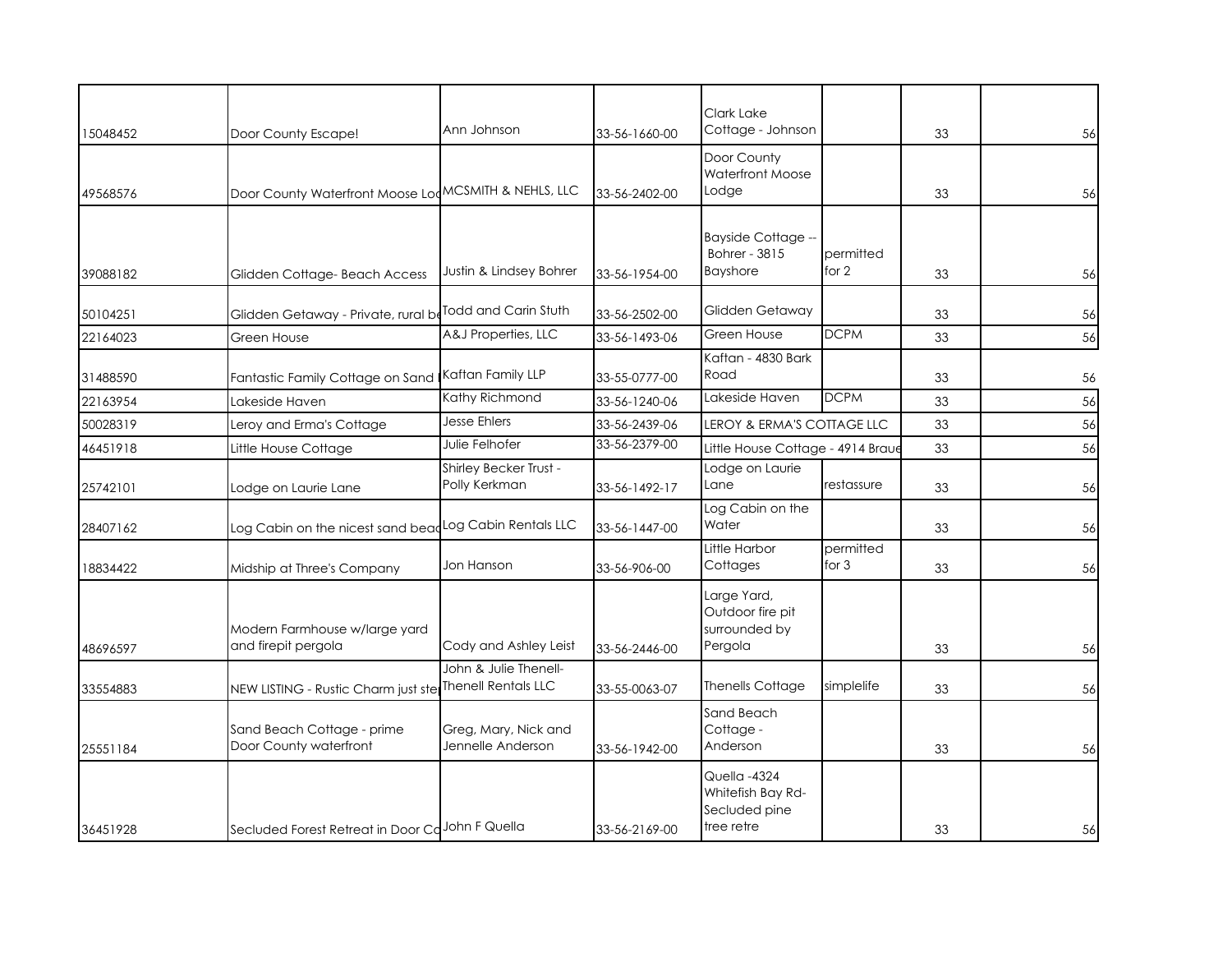| 18834495 | Snug Harbor Inn - Port Cottage                           | Jon Hanson                                | 33-56-0906-00 | Snug Harbor Inn                                               | permitted<br>for 3 | 33 | 56 |
|----------|----------------------------------------------------------|-------------------------------------------|---------------|---------------------------------------------------------------|--------------------|----|----|
| 18834309 | Starboard Cottage at Three's Com                         | Jon Hanson                                | 33-56-0906-00 | Little Harbor<br>Cottages                                     | permitted<br>for 3 | 33 | 56 |
| 19767552 | <b>Stunning Door County Sunsets</b>                      | Beth Ann Resch                            | 33-56-1792-00 | <b>Stunning Door</b><br>County Sunsets -<br>Resch             |                    | 33 | 56 |
| 25487105 | Sturgeon Bay Waterfront Cottage                          | Justin & Lindsey Bohrer                   | 33-56-1954-00 | <b>Bayside Cottage --</b><br><b>Bohrer - 3815</b><br>Bayshore |                    | 33 | 56 |
| 38026760 | Sunset Bluff                                             | Carter Holdings LLC                       | 33-56-2205-00 | Sunset Bluff - 5217 Red Sunset Lar                            |                    | 33 | 56 |
| 45959451 | White Rock on Glidden Drive                              | <b>JASON B KIEHNAU</b><br>NANCY M KIEHNAU | 33-56-2391-00 | White Rocl                                                    |                    | 33 | 56 |
| 12323917 | Woodsy Retreat on Lake Michigan                          | Joan Shiels                               | 33-56-1627-00 | <b>Woodsy Retreat</b><br>on Lake Michigan                     |                    | 33 | 56 |
| 20432696 | Zivjeli on Lake Michigan                                 | James and Ruth Metz                       | 33-56-2398-00 | Zivjeli - 3990<br>Glidden Drive                               |                    | 33 | 56 |
| 50768027 | The Lake House on South Shore                            | Kathy and Richard<br>Steinmetz            | 33-56-2528-06 | The Lake House<br>on South Shore                              |                    | 33 | 56 |
|          |                                                          |                                           |               |                                                               |                    |    |    |
| 26339590 | <b>Bedroom Suite</b>                                     | Nora Zacek                                | 34-50-0077-00 | Open Hearth Lodge                                             |                    | 34 | 50 |
| 47595108 | Brand New Boutique Hotel with Wa Dorr Hotel Holdings LLC |                                           | 34-50-2216-00 | The Dorr Hotel                                                |                    | 34 | 50 |
| 26339607 | Evergreen Suite                                          | Nora Zacek                                | 34-50-0077-00 | Open Hearth Lodge                                             |                    | 34 | 50 |
| 47595704 | New Boutique Hotel in Downtown SDorr Hotel Holdings LLC  |                                           | 34-50-2216-00 | The Dorr Hotel                                                |                    | 34 | 50 |
| 35615823 | 101: Downtown Sister Bay Door<br>County, Wisconsin       | Mary Erickson                             | 34-53-2150-00 | Marina View<br>Condominium<br>#101 - The 101                  |                    | 34 | 53 |
| 34598765 | Marina View #104                                         | Max Mc Cormick                            | 34-56-2023-06 | Marina View CondoDCPM                                         |                    | 34 | 53 |
| 34538998 | Mill Road Place #1                                       | Patrick Quinn                             | 34-53-2072-06 | Mill Road Place #1                                            | <b>DCPM</b>        | 34 | 53 |
| 34539755 | Mill Road Place #2                                       | Kevin and Vicki Quinn                     | 34-53-2120-06 | Mill Road Place #2 DCPM                                       |                    | 34 | 53 |
| 34540316 | Mill Road Place #3                                       | Ken Larsen - Mill Road<br>Place LLC       | 34-53-2112-06 | Mill Road Place #3 DCPM                                       |                    | 34 | 53 |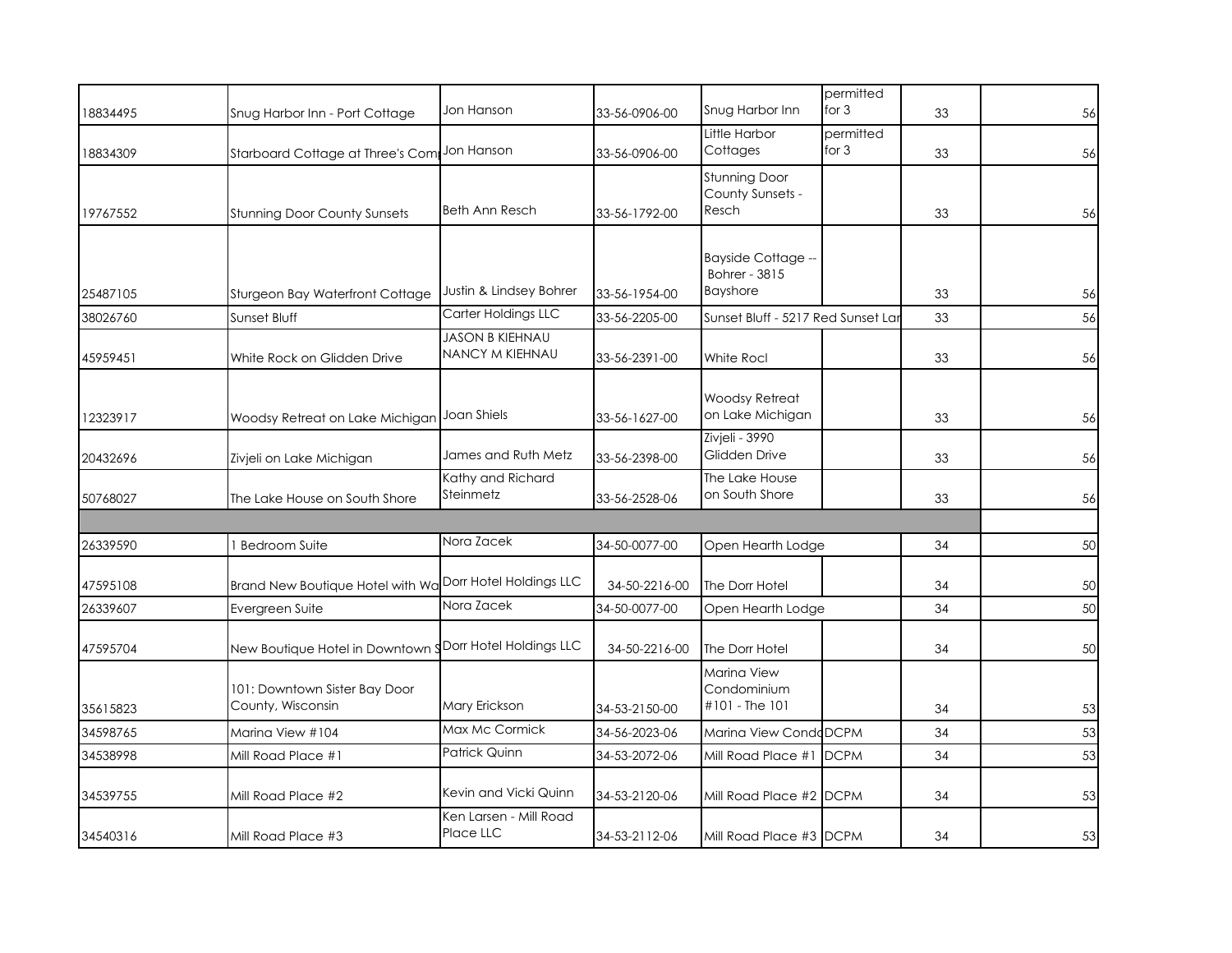| 34540627 | Mill Road Place #4                                          | Ken Larsen - Mill Road<br>Place LLC                             | 34-53-2113-06 | Mill Road Place #4 DCPM                       |                      | 34 | 53 |
|----------|-------------------------------------------------------------|-----------------------------------------------------------------|---------------|-----------------------------------------------|----------------------|----|----|
| 50229739 | New Listing! Beautiful condo with w Menninga                | Dennis Fogle & Terri                                            | 34-53-2458-00 | Shore View #202                               |                      | 34 | 53 |
| 38355098 | Abode on Spring                                             | Kevin Schuhart                                                  | 34-56-1291-06 | Abode on Spring                               | <b>DCPM</b>          | 34 | 56 |
| 23698884 | Another Thyme                                               | David Peterson                                                  | 34-56-1805-06 | Another Thyme                                 | <b>DCPM</b>          | 34 | 56 |
| 43266518 | Bay Shore Bungalow---Home With                              | Door County Squires LLC                                         | 34-56-2287-00 | <b>Bayshore</b><br>Bungalow                   |                      | 34 | 56 |
| 43237668 | Bay Shore Bungalow---Home With                              | Door County Squires LLC                                         | 34-56-2287-00 | <b>Bayshore</b><br>Bungalow                   | duplicate            | 34 | 56 |
| 12672427 | Beach view waterfront park acces                            | Dawn and Walter<br>Nawrot                                       | 34-56-1620-00 | Parkview Drive -<br>Nawrot                    |                      | 34 | 56 |
| 49559610 | Birchwood cottage                                           | Audrey and Craig<br>Schmidt                                     | 34-56-1769-00 | Mapleand<br>Birchwood<br>Cottages Schmidt     | permitted<br>for $2$ | 34 | 56 |
| 44234783 | <b>BRAND NEW HOME 2020!</b><br>Vacation Place at Sister Bay | Jeff Lauscher                                                   | 34-56-2319-00 | Vacation Place in<br>Sister Bay -<br>Lauscher |                      | 34 | 56 |
| 42412911 | Camp Kukubuku                                               | Kevin and Annie Geurts                                          | 34-56-2256-00 | Camp Kukubuku                                 |                      | 34 | 56 |
| 22163827 | Copper Moon                                                 | Donald Denny                                                    | 34-55-0761-06 | Copper Moon<br>Cottage                        | <b>DCPM</b>          | 34 | 56 |
| 24200272 | Cotter Cottage                                              | <b>Brandon Cotter</b>                                           | 34-56-1885-00 | Cotter Cottage                                |                      | 34 | 56 |
| 25692012 | Door in the woods                                           | Tom Ahlbeck - Daisy<br>Ahlbeck Trust                            | 34-56-1892-06 | Door in the Woods                             |                      | 34 | 56 |
| 16332969 | Family Friendly Retreat in the Heart                        | Pamela Schmitz/CPS<br><b>Holdings LLC</b>                       | 34-56-1695-00 | Sister Bay Chalet                             |                      | 34 | 56 |
| 33579557 | Farmhouse on Northwoods                                     | Hillside Cove LLC                                               | 34-56-2080-00 | Farmhouse on<br>Northwoods                    |                      | 34 | 56 |
| 22163906 | Hidden Gem                                                  | Julie & Nathan Slovin                                           | 34-56-0495-06 | Hidden Gem on<br>Trillium                     | <b>DCPM</b>          | 34 | 56 |
| 22164027 | <b>High Garden</b>                                          | Jeff & Alisha Wiswell -<br><b>Wiswell Property Group</b><br>LLC | 34-56-1888-06 | <b>High Garden</b>                            | <b>DCPM</b>          | 34 | 56 |
| 30368118 | Hillside Haven                                              | Pamela Schmitz/ CPS<br><b>Holdings LLC</b>                      | 34-56-2051-00 | Hillside Haven                                |                      | 34 | 56 |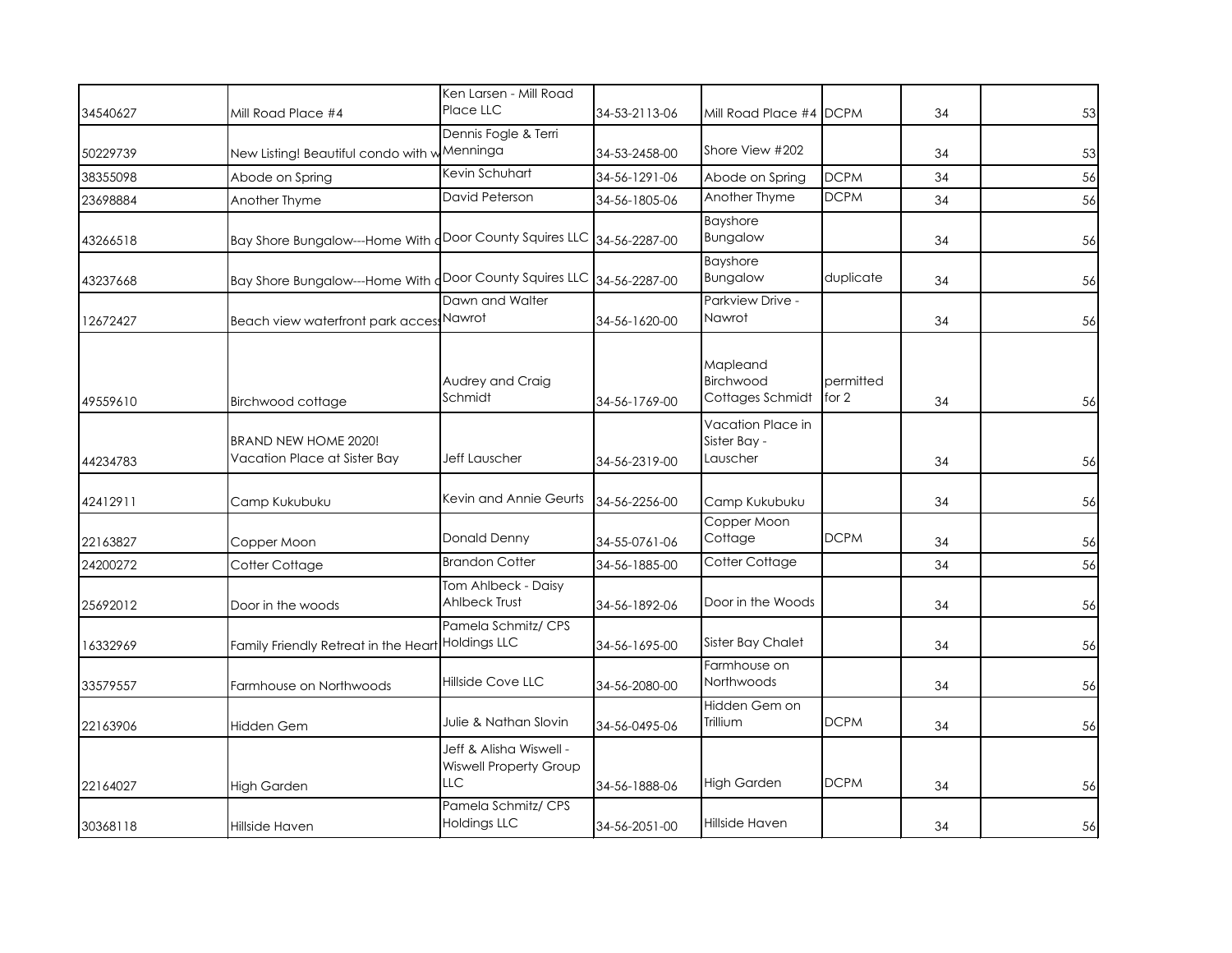| 22339043 | King's Landing                                        | <b>Wiswell Property Group</b> | 34-56-1602-06 | Kings Landing                             | <b>DCPM</b>              | 34 | 56 |
|----------|-------------------------------------------------------|-------------------------------|---------------|-------------------------------------------|--------------------------|----|----|
| 47095419 | Luna's Retreat available July 2021!                   | Carley and Mark<br>Swanson    | 34-56-2383-00 | Luna's Retreat                            |                          | 34 | 56 |
| 19227870 | Maple Cottage                                         | Audrey and Craig<br>Schmidt   | 34-56-1769-00 | Mapleand<br>Birchwood<br>Cottages Schmidt | permitted<br>for $2$     | 34 | 56 |
| 30958438 | Maple Manor                                           | <b>Gary Polipnick</b>         | 34-56-2050-00 | Maple Manor -<br>Polipnick                |                          | 34 | 56 |
| 49226139 | NEW! Contemporary Retreat w/<br>Patio ~ 1 Mi to Beach | Timothy Rockwell Jr           | 34-56-2414-00 | <b>Rockwell Retreat</b>                   | permitted<br>for 2 units | 34 | 56 |
| 50169067 | NEW! Modern Sister Bay Condo <<br>1 Mile to Beach!    | Timothy Rockwell Jr           | 34-56-2414-00 | <b>Rockwell Retreat</b>                   | permitted<br>for 2 units | 34 | 56 |
| 48157236 | Newly remodeled motel room<br>downtown sister bay #14 | Fred Bexell                   | 34-56-2138-00 | <b>Heart of Sister Bay-</b><br>Bexell     | permitted<br>for 6       | 34 | 56 |
| 48157881 | Newly remodeled motel room<br>downtown sister bay #15 | <b>Fred Bexell</b>            | 34-56-2138-00 | Heart of Sister Bay-<br>Bexell            | permitted<br>for 6       | 34 | 56 |
| 48167159 | Newly remodeled motel room<br>downtown sister bay #16 | <b>Fred Bexell</b>            | 34-56-2138-00 | Heart of Sister Bay-<br>Bexell            | permitted<br>for 6       | 34 | 56 |
| 48195430 | Newly remodeled motel room<br>downtown sister bay #17 | <b>Fred Bexell</b>            | 34-56-2138-00 | Heart of Sister Bay-<br>Bexell            | permitted<br>for 6       | 34 | 56 |
| 48195744 | Newly remodeled motel room<br>downtown sister bay #7  | Fred Bexell                   | 34-56-2138-00 | Heart of Sister Bay-<br>Bexell            | permitted<br>for 6       | 34 | 56 |
| 33591420 | Newly Renovated Home in Heart of Fred Bexell          |                               | 34-56-2138-00 | <b>Heart of Sister Bay</b><br>Bexell      |                          | 34 | 56 |
| 42222859 | Pheasant Court Near the Bay                           | <b>Charles Raymond</b>        | 34-56-2260-06 | Pheasant Court Ne                         | <b>DCPM</b>              | 34 | 56 |
| 22163993 | Port New                                              | Andrew Bookmeier              | 34-56-0075-06 | Port New                                  | <b>DCPM</b>              | 34 | 56 |
| 43897664 | Remodeled motel room in down<br>town Sister Bay.Nr 8  | <b>Fred Bexell</b>            | 34-56-2138-00 | Heart of Sister Bay-<br>Bexell            | permitted<br>for 6       | 34 | 56 |
| 44478661 | Remodeled motel room nr 10 one<br>block from downtown | <b>Fred Bexell</b>            | 34-56-2138-00 | Heart of Sister Bay-<br>Bexell            | permitted<br>for 6       | 34 | 56 |
| 43914574 | Remodeled motel room Nr 9 one<br>block from down town | <b>Fred Bexell</b>            | 34-56-2138-00 | Heart of Sister Bay-<br>Bexell            | permitted<br>for 6       | 34 | 56 |
| 43914792 | Remodeled motel room with 2<br>double beds. Nr 11     | Fred Bexell                   | 34-56-2138-00 | Heart of Sister Bay-<br>Bexell            | permitted<br>for 6       | 34 | 56 |
| 43914679 | Remodeled motel room with 2<br>double beds.Nr 12      | Fred Bexell                   | 34-56-2138-00 | Heart of Sister Bay-<br>Bexell            | permitted<br>for 6       | 34 | 56 |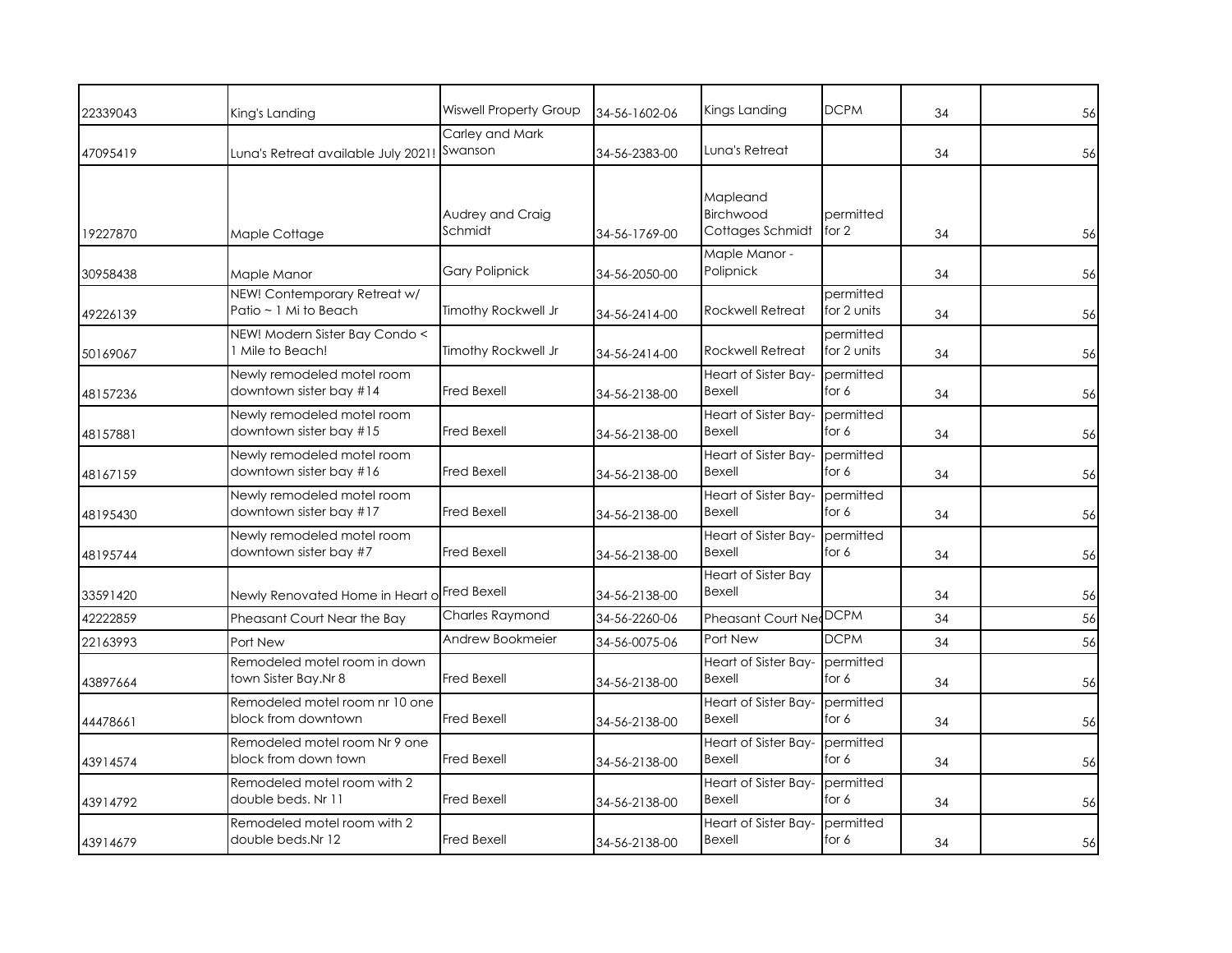|          |                                                                          |                                        |               | Salinskys Domicile                             |                                |    |    |
|----------|--------------------------------------------------------------------------|----------------------------------------|---------------|------------------------------------------------|--------------------------------|----|----|
| 25692031 | Salinskys Domicile Cottage                                               | Jim Salinsky                           | 34-56-1757-06 | Cottage                                        | <b>DCPM</b>                    | 34 | 56 |
| 20981273 | Sister Bay Cottage                                                       | Karen Berndt                           | 34-56-1788-00 | Sister Bay Cottage                             |                                | 34 | 56 |
| 23352551 | Sister Bay Eclectic Cottage                                              | <b>Tim Raduenz</b>                     | 34-56-1859-00 | <b>SBDC</b>                                    |                                | 34 | 56 |
| 50242340 | Sister Bay Log Cabin                                                     | Karen Berndt                           | 34-56-2201-00 | Sister Bay Log<br>Cabin - Berndt-              |                                | 34 | 56 |
| 50242340 | Sister Bay Log Cabin, 3 bedroom,<br>2 bath, firepit                      | Karen Berndt                           | 34-56-2201-00 | Sister Bay Log<br>Cabin - Berndt-              |                                | 34 | 56 |
| 25692218 | Sister Bay View                                                          | James Johnson                          | 34-56-1422-06 | <b>Sister Bay View</b>                         | <b>DCPM</b>                    | 34 | 56 |
| 45513834 | Spacious & Secluded - .3 miles to $\mathsf{d}^\mathsf{D}$ ean Lagenfield |                                        | 34-56-2314-07 | Scandia Haven -<br>Lagenfeld - 2210<br>Scandia |                                | 34 | 56 |
| 48525229 | Spacious • Bright • Clean •<br>Fireplace • Large Yard                    | Janet Janisse                          | 34-56-2441-00 | Sister Bay House -<br>10585 Fieldcrest         |                                | 34 | 56 |
| 26327643 | The Yoga Pad - Open & Eclectic In                                        | <b>Brad Massey</b>                     | 34-56-1982-00 | Yoga Pad, The                                  |                                | 34 | 56 |
| 48160388 | Treetops in Sister Baya luxury resp Dan and Laurel Simons                |                                        | 34-56-2173-00 | Treetops in Sister<br>Bay                      |                                | 34 | 56 |
| 22164033 | Trillium Lane                                                            | Dennis & Maribeth Dorn                 | 34-56-1702-06 | <b>Trillium Retreat</b>                        | <b>DCPM</b>                    | 34 | 56 |
| 22164040 | Wall to Wall Retreat                                                     | Jack and Teresa Wall                   | 34-56-1335-06 | Wall to Wall<br>Retreat                        | <b>DCPM</b>                    | 34 | 56 |
| 50523973 | Sister Bay Beachside Hideaway,<br>ocation, Location!                     | Country Cottage<br>Properties LLC      | 34-56-2529-00 | Sister Bay<br><b>Beachside</b><br>Hideaway     |                                | 34 | 56 |
|          |                                                                          |                                        |               |                                                |                                |    |    |
| 27656165 | 33ft Yacht!                                                              | Jon Hanson                             | 35-50-0907-00 | Snug Harbor Inn                                | 17 (15<br>rooms $+2$<br>boats) | 35 | 50 |
| 20869118 | Carver Cabin                                                             | Jon Hanson                             | 35-50-0907-00 | Snug Harbor Inn                                | 17 (15<br>rooms $+2$<br>boats) | 35 | 50 |
| 31929058 | Deluxe Room, 1 King Bed, Second                                          | <b>Holiday Motel</b><br>Management LLC | 35-50-0964-00 | <b>Holiday Music</b><br>Hotel                  | permitted<br>for $18$          | 35 | 50 |
| 31927648 | Deluxe Room, 1 Queen Bed, Secor Management LLC                           | Holiday Motel                          | 35-50-0964-00 | <b>Holiday Music</b><br>Hotel                  | permitted<br>for $18$          | 35 | 50 |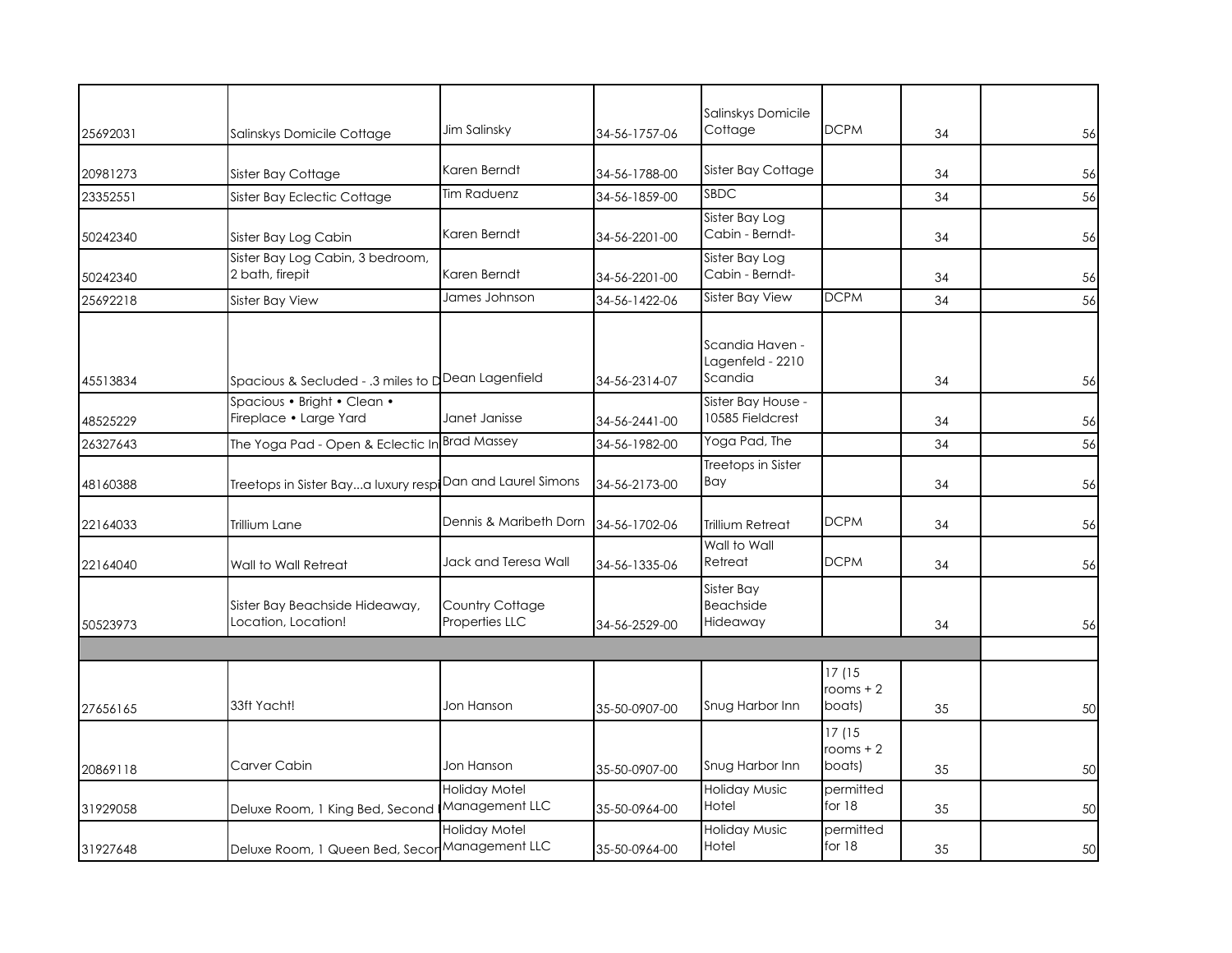|          |                                                 |                      |               |                      | 17(15                |    |    |
|----------|-------------------------------------------------|----------------------|---------------|----------------------|----------------------|----|----|
|          |                                                 |                      |               |                      | rooms $+2$           |    |    |
| 33549110 | Luxury Suite                                    | Jon Hanson           | 35-50-0907-00 | Snug Harbor Inn      | boats)               | 35 | 50 |
|          |                                                 | <b>Holiday Motel</b> |               | <b>Holiday Music</b> | permitted            |    |    |
| 31928802 | Room, 1 King Bed, Second Floor                  | Management LLC       | 35-50-0964-00 | Hotel                | for $18$             | 35 | 50 |
|          | Room, 1 Queen Bed and 1 Full                    | Holiday Motel        |               | <b>Holiday Music</b> | permitted            |    |    |
|          | <b>Bed, Ground Floor</b>                        | Management LLC       | 35-50-0964-00 | Hotel                | for $18$             | 35 | 50 |
| 24498867 |                                                 |                      |               |                      |                      |    |    |
|          |                                                 | <b>Holiday Motel</b> |               | <b>Holiday Music</b> | permitted            |    |    |
| 31928561 | Room, 1 Queen Bed and 1 Full Bed Management LLC |                      | 35-50-0964-00 | Hotel                | for $18$             | 35 | 50 |
|          |                                                 | <b>Holiday Motel</b> |               | <b>Holiday Music</b> | permitted            |    |    |
| 24476710 | Room, 1 Queen Bed, Ground Floor Management LLC  |                      | 35-50-0964-00 | Hotel                | for $18$             | 35 | 50 |
|          |                                                 | <b>Holiday Motel</b> |               | <b>Holiday Music</b> | permitted            |    |    |
| 31927631 | Room, 1 Queen Bed, Second Floor                 | Management LLC       | 35-50-0964-00 | Hotel                | for $18$             | 35 | 50 |
|          |                                                 | <b>Holiday Motel</b> |               | <b>Holiday Music</b> | permitted            |    |    |
|          |                                                 |                      |               |                      | for $18$             |    |    |
| 31926806 | Room, 2 Double beds, Ground Flod Management LLC |                      | 35-50-0964-00 | Hotel                |                      | 35 | 50 |
|          |                                                 | <b>Holiday Motel</b> |               | <b>Holiday Music</b> | permitted            |    |    |
| 31928285 | Room, 2 Double Beds, Second Floo Management LLC |                      | 35-50-0964-00 | Hotel                | for $18$             | 35 | 50 |
|          |                                                 |                      |               |                      | 17(15                |    |    |
|          |                                                 |                      |               |                      | rooms $+2$           |    |    |
| 33826458 | Snug Harbor Inn - Deluxe                        | Jon Hanson           | 35-50-0907-00 | Snug Harbor Inn      | boats)               | 35 | 50 |
|          |                                                 |                      |               |                      |                      |    |    |
|          |                                                 |                      |               |                      | 17 (15               |    |    |
|          |                                                 |                      |               |                      | rooms $+2$           |    |    |
| 24114480 | Studio Suite                                    | Jon Hanson           | 35-50-0907-00 | Snug Harbor Inn      | boats)               | 35 | 50 |
|          |                                                 |                      |               |                      | 17 (15               |    |    |
|          | Waterfront 2 Bedroom Cottage at                 |                      |               |                      | rooms $+2$           |    |    |
| 33826447 | Snug Harbor Inn                                 | Jon Hanson           | 35-50-0907-00 | Snug Harbor Inn      | boats)               | 35 | 50 |
|          |                                                 |                      |               |                      |                      |    |    |
|          |                                                 |                      |               |                      | 17 (15<br>rooms $+2$ |    |    |
|          | Waterfront Boutique Room                        | Jon Hanson           |               | Snug Harbor Inn      | boats)               |    |    |
| 33826450 |                                                 |                      | 35-50-0907-00 |                      |                      | 35 | 50 |
|          |                                                 |                      |               |                      | 17 (15               |    |    |
|          | Waterfront Luxury Cottage with 2                |                      |               |                      | rooms $+2$           |    |    |
| 24113755 | Bedrooms & Whirlpool!                           | Jon Hanson           | 35-50-0907-00 | Snug Harbor Inn      | boats)               | 35 | 50 |
|          |                                                 |                      |               |                      | 17(15                |    |    |
|          | Waterfront Luxury Cottage with                  |                      |               |                      | rooms $+2$           |    |    |
| 24114293 | Whirlpool at Snug Harbor Inn                    | Jon Hanson           | 35-50-0907-00 | Snug Harbor Inn      | boats)               | 35 | 50 |
|          |                                                 |                      |               |                      |                      |    |    |
|          |                                                 |                      |               |                      | 17(15                |    |    |
|          | Waterfront Studio Cottage with                  |                      |               |                      | rooms $+2$           |    |    |
| 33826446 | Whirlpool                                       | Jon Hanson           | 35-50-0907-00 | Snug Harbor Inn      | boats)               | 35 | 50 |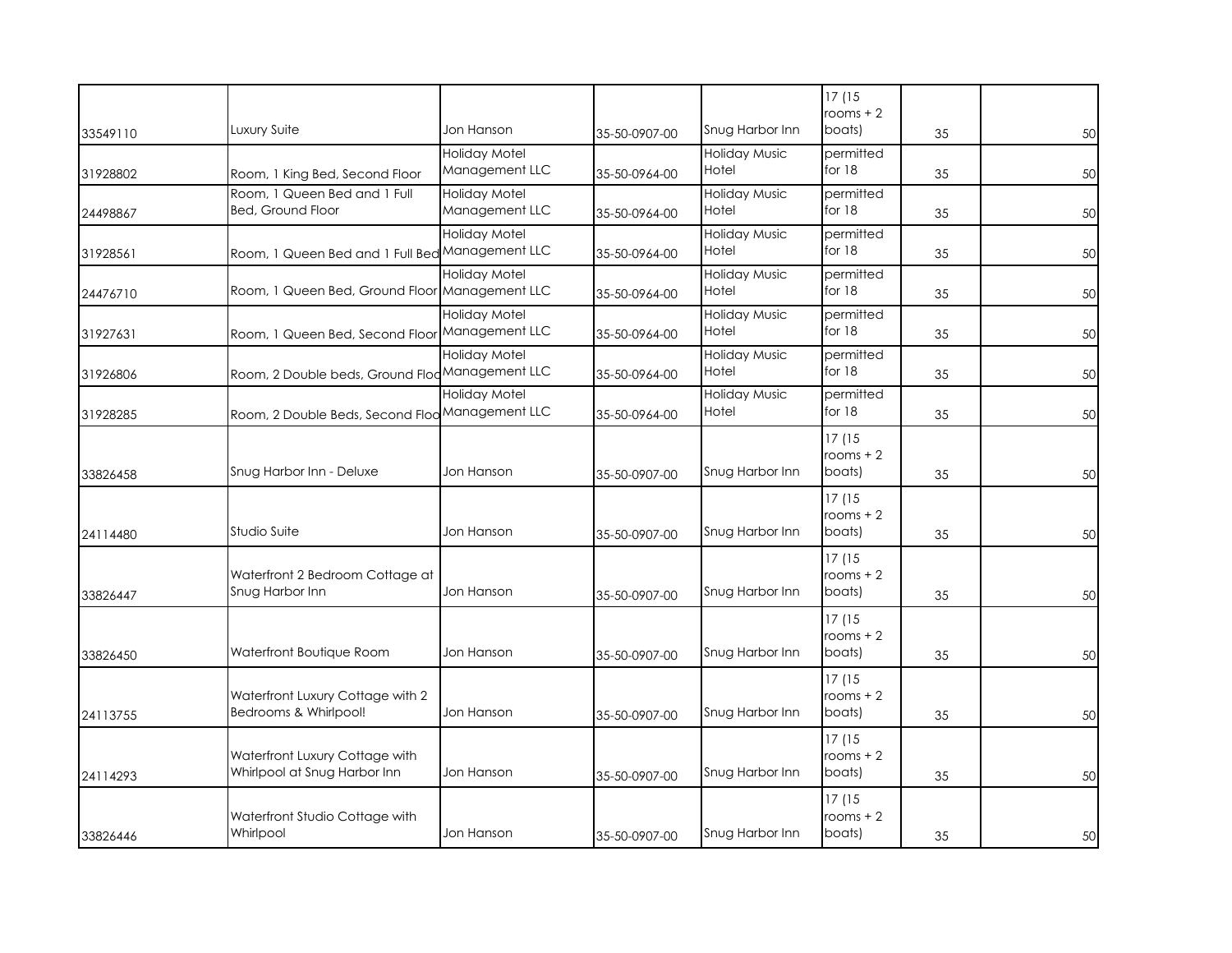| 49674842 | Gorgeous Sturgeon Bay Home<br>with a View!                    |                     | 35-51-1111-00 | Lodge at Leathem<br>Smith |                       | 35 | 51 |
|----------|---------------------------------------------------------------|---------------------|---------------|---------------------------|-----------------------|----|----|
| 31535739 | Room 1: Door County Orchard<br>(Main House) - White Lace Inn  | Dennis Statz        | 35-52-0856-00 | White Lace Inn            | permitted<br>for 19   | 35 | 52 |
| 31560774 | Room 10: Secret Garden (Garden<br>House) - White Lace Inn     | Dennis Statz        | 35-52-0856-00 | White Lace Inn            | permitted<br>for $19$ | 35 | 52 |
| 31560870 | Room 11: The Hideaway (Garden<br>House) - White Lace Inn      | Dennis Statz        | 35-52-0856-00 | White Lace Inn            | permitted<br>for $19$ | 35 | 52 |
| 31535845 | Room 2: Old Garden Roses (Main<br>House) - White Lace Inn     | Dennis Statz        | 35-52-0856-00 | White Lace Inn            | permitted<br>for $19$ | 35 | 52 |
| 31536049 | Room 3: English Lavender (Main<br>House) - White Lace Inn     | Dennis Statz        | 35-52-0856-00 | White Lace Inn            | permitted<br>for 19   | 35 | 52 |
| 31536176 | Room 4: Romantic Retreat (Main<br>House) - White Lace Inn     | Dennis Statz        | 35-52-0856-00 | White Lace Inn            | permitted<br>for 19   | 35 | 52 |
| 31536254 | Room 6: Vintage Rose (Garden<br>house) - White Lace Inn       | Dennis Statz        | 35-52-0856-00 | White Lace Inn            | permitted<br>for $19$ | 35 | 52 |
| 31536340 | Room 7: Garden View (Garden<br>House) - White Lace Inn        | Dennis Statz        | 35-52-0856-00 | White Lace Inn            | permitted<br>for 19   | 35 | 52 |
| 31560145 | Room 8: English Country (Garden<br>House) - White Lace Inn    | Dennis Statz        | 35-52-0856-00 | White Lace Inn            | permitted<br>for 19   | 35 | 52 |
| 31560520 | Room 9: Casual Victorian<br>(Garden House) - White Lace Inn   | <b>Dennis Statz</b> | 35-52-0856-00 | White Lace Inn            | permitted<br>for $19$ | 35 | 52 |
| 31561008 | Room A: Royal Chamber<br>(Washburn House) - White Lace<br>Inn | Dennis Statz        | 35-52-0856-00 | White Lace Inn            | permitted<br>for 19   | 35 | 52 |
| 31566668 | Room C: Wild Roses (Washburn<br>House) - White Lace Inn       | Dennis Statz        | 35-52-0856-00 | White Lace Inn            | permitted<br>for 19   | 35 | 52 |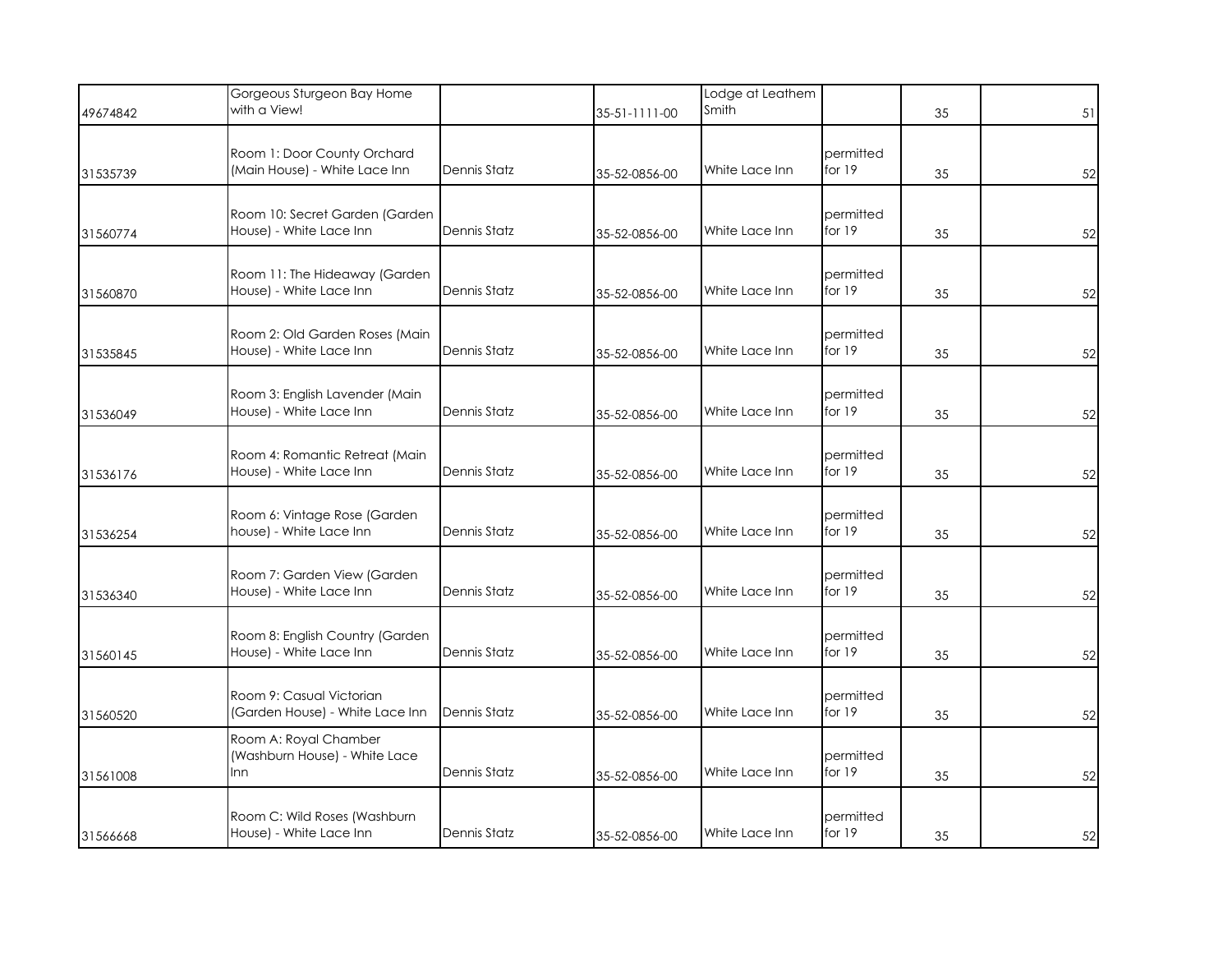|          | Room D: Country Cottage<br>(Washburn House) - White Lace      | Dennis Statz                      |               | White Lace Inn                          | permitted<br>for 19        |    |    |
|----------|---------------------------------------------------------------|-----------------------------------|---------------|-----------------------------------------|----------------------------|----|----|
| 31566760 | Inn                                                           |                                   | 35-52-0856-00 |                                         |                            | 35 | 52 |
| 31877729 | Steeple View Cottage                                          | Dennis Statz                      | 35-52-0856-00 | White Lace Inn                          | permitted<br>for 19        | 35 | 52 |
| 31586882 | Suite 16: Winter Warmth (Hadley<br>House) - White Lace Inn    | Dennis Statz                      | 35-52-0856-00 | White Lace Inn                          | permitted<br>for $19$      | 35 | 52 |
| 31587028 | Suite 17: Country Summer (Hadley<br>House) - White Lace Inn   | Dennis Statz                      | 35-52-0856-00 | White Lace Inn                          | permitted<br>for 19        | 35 | 52 |
| 31587189 | Suite 18: Fall Festival (Hadley<br>House) - White Lace Inn    | Dennis Statz                      | 35-52-0856-00 | White Lace Inn                          | permitted<br>for 19        | 35 | 52 |
| 31587433 | Suite 19: Spring Floral (Hadley<br>House) - White Lace Inn    | Dennis Statz                      | 35-52-0856-00 | White Lace Inn                          | permitted<br>for $19$      | 35 | 52 |
| 31561096 | Suite B: Victorian Suite (Washburn<br>House) - White Lace Inn | Dennis Statz                      | 35-52-0856-00 | White Lace Inn                          | permitted<br>for 19        | 35 | 52 |
| 3190446  | Downtown Sturgeon Bay - Postcard Esposito                     | RME Holdings - Robert             | 35-53-1452-00 | Arbor and<br>Postcard - RME<br>Holdings | Permitted<br>for two units | 35 | 53 |
| 12792862 | Downtown Sturgeon Bay CornerSui Robert & Teresa Esposito      |                                   | 35-53-1628-00 | Villa and Corner<br>Suite               | permitted<br>for $3$       | 35 | 53 |
| 12793691 | Downtown Sturgeon Bay Villa Suite Robert & Teresa Esposito    |                                   | 35-53-1628-00 | Villa and Corner<br>Suite               | permitted<br>for 3         | 35 | 53 |
| 3324489  | Downtown Sturgeon Bay, Arbor                                  | RME Holdings - Robert<br>Esposito | 35-53-1452-00 | Arbor and<br>Postcard - RME<br>Holdings | Permitted<br>for two units | 35 | 53 |
| 43229860 | Overlooking Third Ave                                         | <b>Bill &amp; Veronica Behme</b>  | 35-56-2284-00 | Overlooking 3rd<br>Ave - Behme          |                            | 35 | 53 |
| 19180482 | The Coach House                                               | Robert & Teresa Esposito          | 35-53-1628-00 | Villa and Corner<br>Suite               | permitted<br>for $3$       | 35 | 53 |
| 3980384  | the MAGNOLIA suite                                            | Diane Allen & Mike<br>Perski      | 35-53-1096-00 | The Magnolia                            | duplicate<br>listing       | 35 | 53 |
| 9506189  | Diplomat Bed and Breakfast/Treaty Tami Dal Santo              |                                   | 35-54-1544-00 | Diplomat Bed and<br><b>Breakfast</b>    | permitted<br>for six units | 35 | 54 |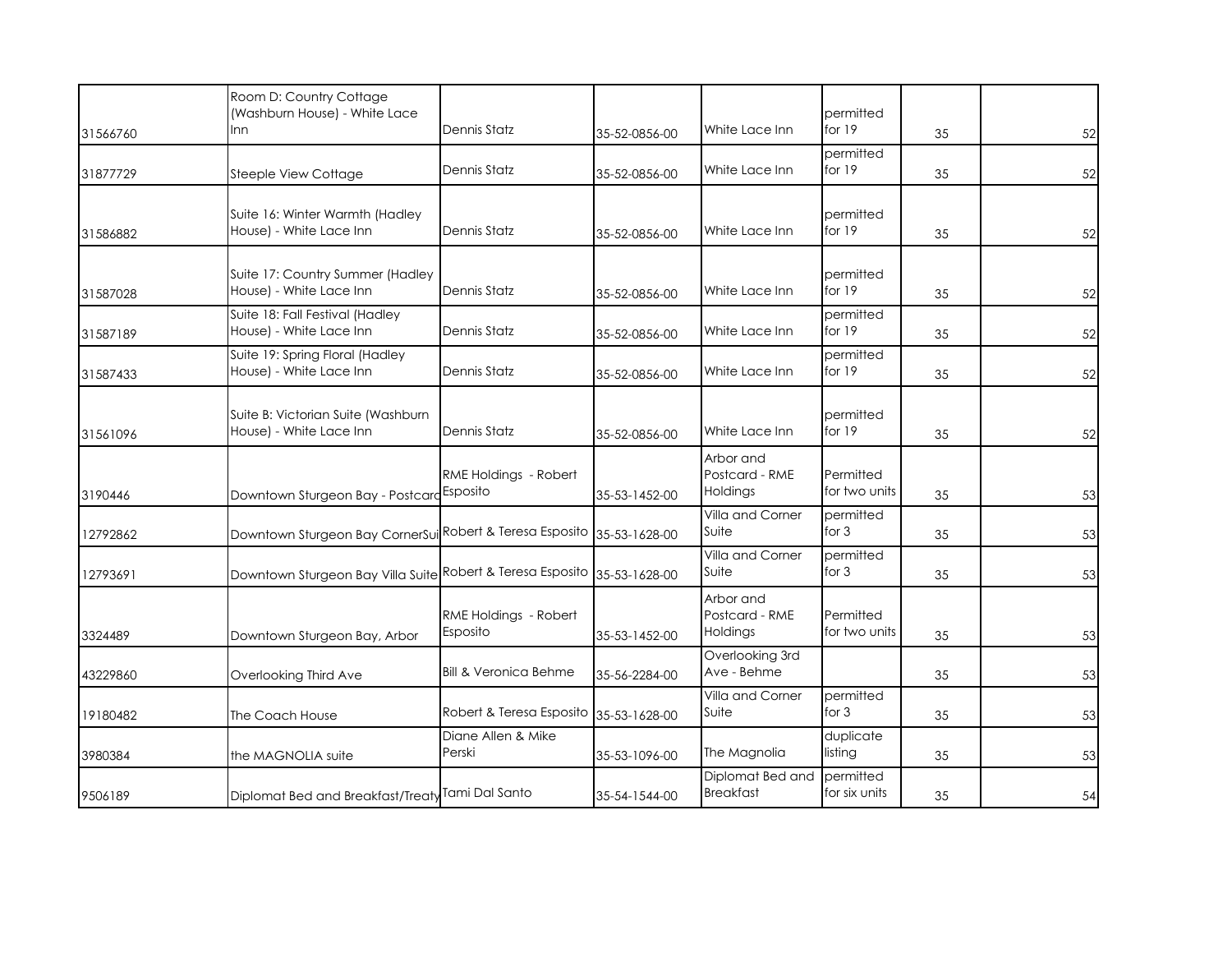| 27085342 | Garden Gate Bed & Breakfast:<br>English Lavender Room           | <b>Robin Vallow</b>                      | 35-54-0858-00 | Garden Gate                          | permitted<br>for 4         | 35 | 54 |
|----------|-----------------------------------------------------------------|------------------------------------------|---------------|--------------------------------------|----------------------------|----|----|
| 27085059 | Garden Gate Bed and Breakfast:<br>Cottage Rose Room             | <b>Robin Vallow</b>                      | 35-54-0858-00 | Garden Gate                          | permitted<br>for $4$       | 35 | 54 |
| 27084207 | Garden Gate Bed and Breakfast:<br>Garden Suite                  | <b>Robin Vallow</b>                      | 35-54-0858-00 | Garden Gate                          | permitted<br>for $4$       | 35 | 54 |
| 26745725 | Garden Gate Bed and Breakfast:<br>Vintage Rose Room             | <b>Robin Vallow</b>                      | 35-54-0858-00 | Garden Gate                          | permitted<br>for $4$       | 35 | 54 |
| 35225889 | Suite Sweets #2 Cherries Jubilee                                | <b>Terry Ullman</b>                      | 35-54-1967-00 | Door County<br>Candy B&B             | permitted<br>for $3$       | 35 | 54 |
| 28540445 | <b>Sweet Suites</b>                                             | Terry Ullman                             | 35-54-1967-00 | Door County<br>Candy B&B             | permitted<br>for $3$       | 35 | 54 |
| 17586605 | The Diplomat Bed and Breakfast/C                                | Tami Dal Santo                           | 35-54-1544-00 | Diplomat Bed and<br><b>Breakfast</b> | permitted<br>for six units | 35 | 54 |
| 46327399 | The Pembrooke Inn, a historic<br>victorian B&B                  | <b>Brett Goetsch and</b><br>Carla Morgan | 35-54-2347-00 | The Pembrooke Inn                    |                            | 35 | 54 |
| 45198898 | Victorian Mansion open for B&B in<br>Sturgeon Bay               | <b>Brett Goetsch and</b><br>Carla Morgan | 35-54-2347-00 | The Pembrooke Inn                    |                            | 35 | 54 |
| 45882159 | *NEW LISTING!* *Pet Friendly* Walk<br>to downtown Sturgeon Bay! | Cindy and Paul Weber                     | 35-56-2339-07 | Weber-630<br>Kentucky                | Simple Life                | 35 | 56 |
| 49808319 | *NEW* Door County BayView Gues                                  | Diane Rockwell                           | 35-56-1772-00 | Door County Bayvie                   | permitted<br>for 2         | 35 | 56 |
| 50952073 | *New Listing**Waterfront* home in<br>the heart of Sturgeon Bay  | James and Teresa Willett 35-56-2520-07   |               | Lazy Lagoon                          | Simple Life                | 35 | 56 |
| 44122852 | 1920s Bungalow by the Bay                                       | Kevin and Kelsey<br><b>McElrath</b>      | 35-56-2321-00 | 1920's Bungalow<br>by the Bay        |                            | 35 | 56 |
| 49810495 | $2$ on $6$                                                      | Jeff Gigstead                            | 35-56-2500-00 | $2$ on $6$                           |                            | 35 | 56 |
| 24911248 | 3BR Newly Renovated House in<br>Sturgeon Bay                    | Phlip Lyons and Judith<br>Dwyer Lyons    | 35-56-1994-00 | Three Bedroom<br>House - Lyons       |                            | 35 | 56 |
| 1095333  | A City Cottage in the Heart of Tow                              | Kelly Avenson & Elliot<br>Goettelman     | 35-56-1651-17 | City Cottage, The                    | permitted<br>for 2         | 35 | 56 |
| 26203239 | Air Mikey B                                                     | Michael Bleck                            | 35-56-1911-00 | Bleck-316 N Joliet                   |                            | 35 | 56 |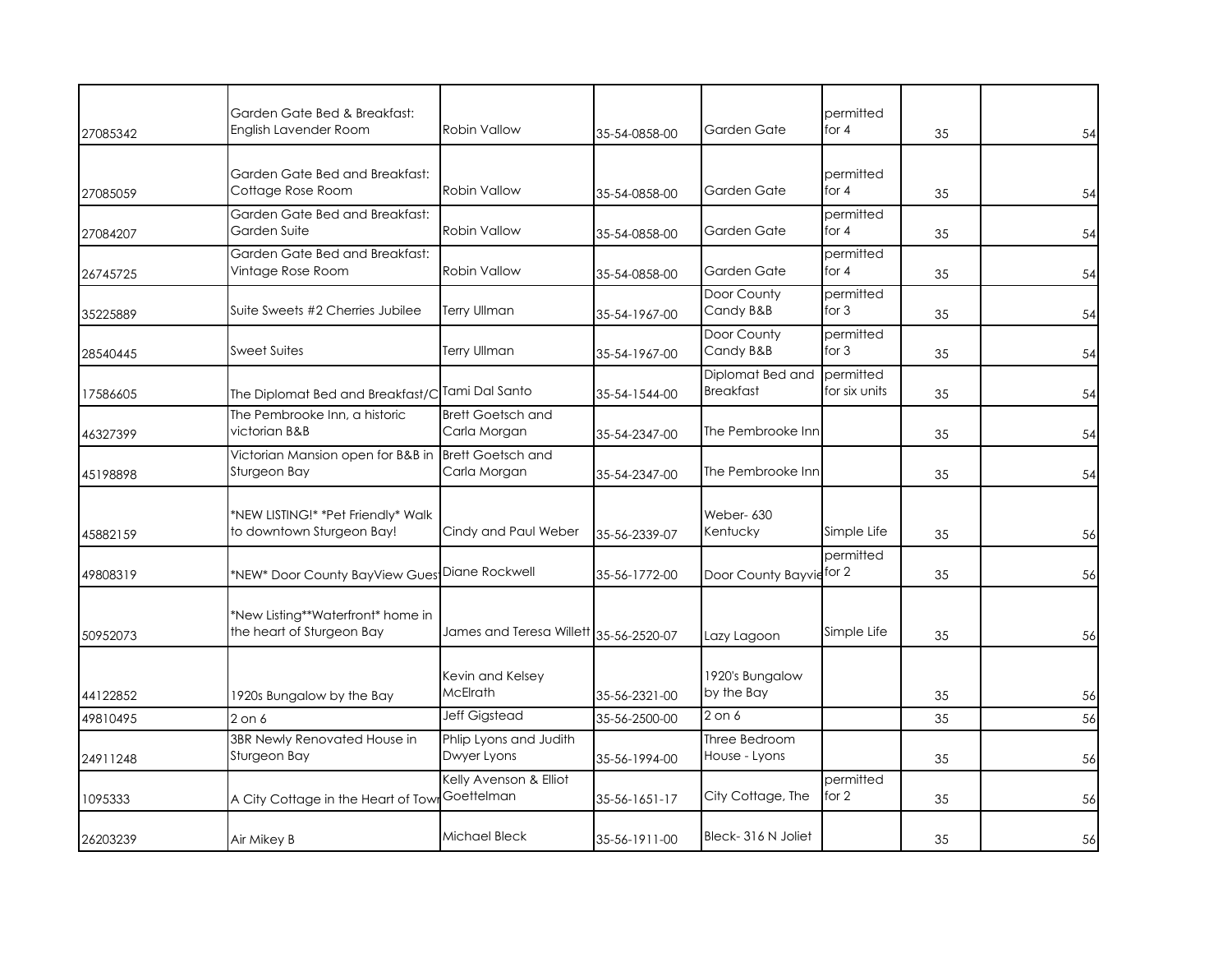|          |                                                       |                                      |               | Options-213                                              |                                 |    |    |
|----------|-------------------------------------------------------|--------------------------------------|---------------|----------------------------------------------------------|---------------------------------|----|----|
| 49011200 | The Loft                                              | Patricia Williams                    | 35-56-2478-00 | Louisiana St                                             |                                 | 35 | 56 |
| 18359397 | <b>Barbara's Guest House</b>                          | Stephen Day                          | 35-56-1727-00 | <b>Barbara's Guest House</b>                             |                                 | 35 | 56 |
| 47716123 | Bayside BAYframe on Sturgeon Ba                       | Fear Investments                     | 35-56-1889-00 | Dock on the Bay                                          |                                 | 35 | 56 |
| 47964721 | Blue Door, the door to Door County Kahr               | Veronica Fernandez                   | 35-56-2257-00 | Kahr- 711 N 5th Ave                                      |                                 | 35 | 56 |
| 37879336 | Canal House - Waterfront Living in Shaun Tauber       |                                      | 35-56-2163-00 | <b>Tauber Memorial</b><br><b>Drive</b>                   |                                 | 35 | 56 |
| 24733645 | Castaway Cottage                                      | Jonathan & Kathy Salit               | 35-56-1936-00 | Castaway<br>Cottage                                      |                                 | 35 | 56 |
| 19824536 | Chalet by the Bay                                     | Jonathan Salit                       | 35-56-1807-00 | Chalet by the Bay - Salit                                |                                 | 35 | 56 |
| 9271311  | Chalet on the Shore                                   | Jennifer Jorns & Brian<br>Frisque    | 35-56-1663-00 | Chalet by the<br>Shore                                   |                                 | 35 | 56 |
| 49438480 | Charming 4 BR Home, A Short<br>Walk From the Bridges  | Jeffrey and Kristin<br>Andrews       | 35-56-2477-00 | Door County<br>Cardinal's Nest                           |                                 | 35 | 56 |
| 43141316 | Chic Sturgeon Bay Escape - Walk<br>to Downtown & Bay! | Aaron Hilpipre                       | 35-56-1939-00 | Hilpipre-228 N 7th<br>Ave - Collectic<br>Farmhouse Suite |                                 | 35 | 56 |
| 28415584 | City Apartment   In the heart of his                  | Kelly Avenson & Elliot<br>Goettelman | 35-56-1651-17 | City Cottage, The                                        | permitted<br>for 2              | 35 | 56 |
| 34182259 | Compass Cove   Downtown<br>Home with Modern updates   | Matthew and Desiree<br>Wood          | 35-56-2048-17 | <b>Compass Cove</b>                                      | Restassure                      | 35 | 56 |
| 43930262 | Cozy Hudson Avenue Loft  <br>Close to Everything      | Lauri Fish                           | 35-56-2263-00 | Hudson House LLC                                         |                                 | 35 | 56 |
| 8146241  | Cute Yellow House                                     | Joan Schiels/Jan Mills               | 35-56-1559-00 | Little Yellow House                                      |                                 | 35 | 56 |
| 24261293 | Dock on the Bay Coach Home                            | Fear Investments                     | 35-56-1889-00 | Dock on the Bay                                          |                                 | 35 | 56 |
| 19179293 | Door County BayView Suite                             | Diane Rockwell                       | 35-56-1772-00 | Door County Bayvie for 2                                 | permitted                       | 35 | 56 |
| 28511065 | Door County Home Away From Ho Alison and Phil Weckler |                                      | 35-56-2001-00 | Door County<br>Home Away from<br>Home                    |                                 | 35 | 56 |
| 3280736  | Door County Waterfront Cottage                        | CenterPointe Yacht<br>Services       | 35-56-0911-00 | CenterPointe<br>Marina                                   | permitted<br>for three<br>units | 35 | 56 |
| 13749828 | Door County Waterfront Cottage                        | CenterPointe Yacht<br>Services       | 35-56-0911-00 | CenterPointe<br>Marina                                   | permitted<br>for three<br>units | 35 | 56 |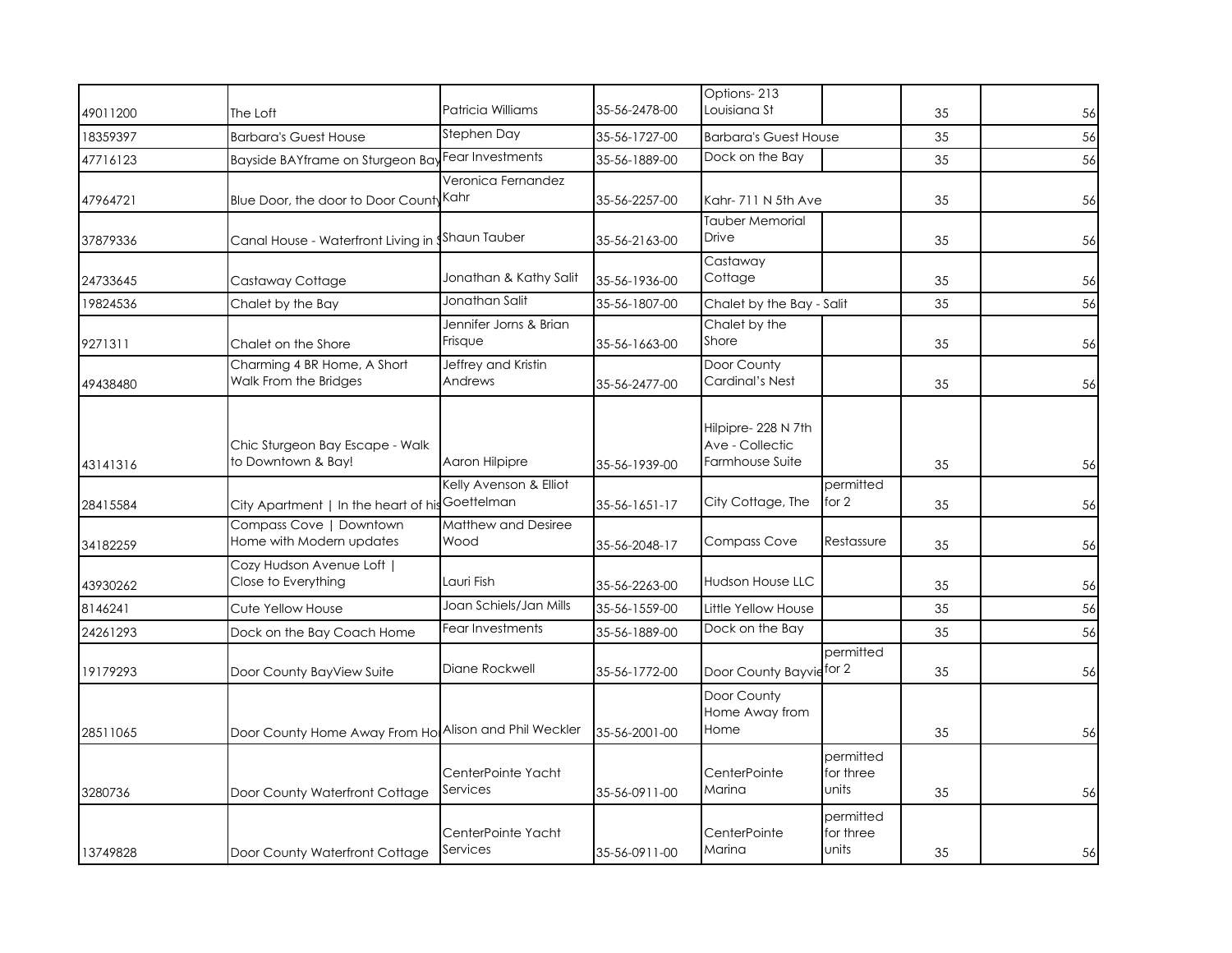| 45058288 | Downtown Stone Cottage                                      | Jennifer Schierl                            | 35-56-2244-00 | Downtown Stone Cottage                                           |                       | 35 | 56 |
|----------|-------------------------------------------------------------|---------------------------------------------|---------------|------------------------------------------------------------------|-----------------------|----|----|
| 3518762  | Downtown Sturgeon Bay, Door CouHans Reumschuessel           |                                             | 35-56-1437-00 | Downtown<br>Sturgeon Bay                                         |                       | 35 | 56 |
| 28284749 | Eagle's Nest, Waterfront Apartment <sup>Alisa</sup> Landman |                                             | 35-56-1808-00 | <b>Lily Pad Cottage</b>                                          |                       | 35 | 56 |
| 49668065 | <b>Flip Flop House</b>                                      | Sanja Roberts and<br><b>David Corbisier</b> | 35-56-2507-00 | <b>Flip Flop Guest</b><br>House                                  |                       | 35 | 56 |
| 50480566 | Garden Studio w/Patio - Steps<br>from Downtown Shops        | Catherine Knipfer                           | 35-56-2277-00 | Mist Studio                                                      |                       | 35 | 56 |
| 42742557 | Heavenly Stay, Sturgeon Bay                                 | Ben Keleny - ODK<br>Properties LLC          | 35-56-2017-00 | Sunset<br>House/Door Bell -<br>Keleny - ODK<br><b>PROPERTIES</b> | permitted<br>for $4$  | 35 | 56 |
| 41332248 | Historic 2 Br. retreat in beautiful Doc                     | Erica Neveau                                | 35-56-2474-00 | Entier Home Neveau                                               |                       | 35 | 56 |
| 42742765 | Holy Hideaway                                               | <b>ODK PROPERTIES Ben</b><br>Keleny         | 35-56-2017-00 | <b>ODK Properties</b>                                            | permittedfo<br>r four | 35 | 56 |
| 33846594 | Home Sweet Home   Sturgeon<br><b>Bay-Door County</b>        | Mary Olsen                                  | 35-56-2087-17 | Home Sweet<br>Home                                               | Restassure            | 35 | 56 |
| 38731591 | <b>Hudson House</b>                                         | Marisa Gotsch                               | 35-56-2174-00 | Gotsch - Hudson<br>Ave Hudson House                              |                       | 35 | 56 |
| 16392503 | Lily Pad Cottage                                            | Alisa Landman                               | 35-56-1808-00 | Lily Pad Cottage                                                 |                       | 35 | 56 |
| 18346670 | Manor on Main                                               | Paul Larson                                 | 35-56-1777-00 | Main Manor - Larson                                              |                       | 35 | 56 |
| 25578596 | Modern Sturgeon Bay Home by<br>Potawatomi State Park!       | Tom and Christine<br>Dehnert                | 35-56-1927-00 | Port View Cottage                                                |                       | 35 | 56 |
| 27877637 | Myrtles Place                                               | <b>Bonny Schinkten</b>                      | 35-56-1947-00 | <b>Myrtles Place</b>                                             |                       | 35 | 56 |
| 48155600 | Nautical home with stunning<br>water views & sunsets        | Kay and Karl Seitz                          | 35-56-2394-17 | Nautical Haven                                                   | Restassure            | 35 | 56 |
| 43087337 | NEW! Chic Family Home: Steps to<br>Sturgeon Bay, Town       | <b>Heather Weasler</b>                      | 35-56-2274-00 | Hammarstrom Hill                                                 | evolve                | 35 | 56 |
| 26270652 | NEW! 'Collectic Farmhouse Suite!'<br>in Sturgeon Bay!       | Aaron Hilpipre                              | 35-56-1939-00 | Hilpipre-228 N 7th<br>Ave - Collectic<br>Farmhouse Suite         |                       | 35 | 56 |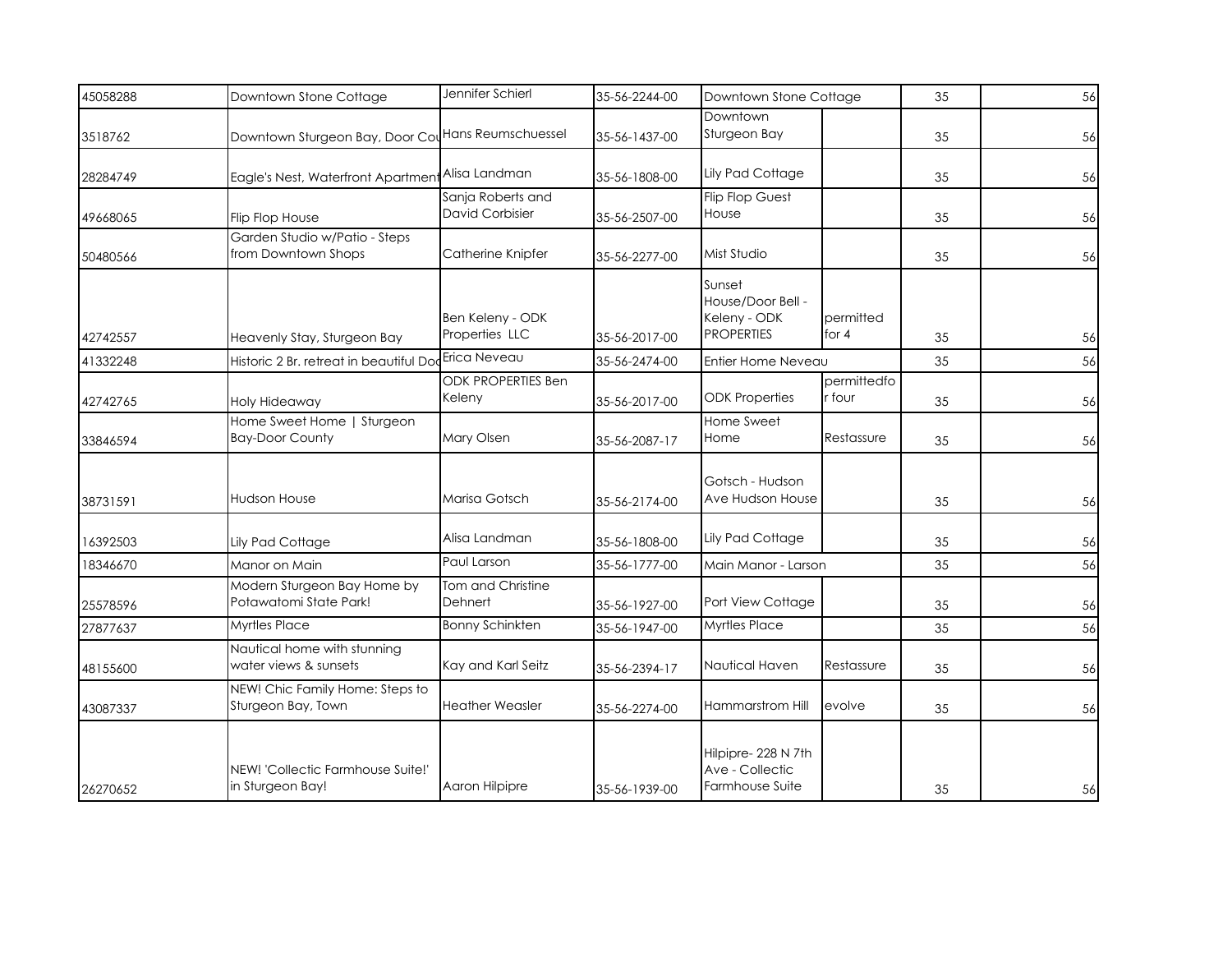| 43141330 | NEW! Cozy Rustic Retreat in<br>Downtown Sturgeon Bay!        | Aaron Hilpipre             | 35-56-1939-00 | Hilpipre-228 N 7th<br>Ave - Collectic<br>Farmhouse Suite |                    | 35 | 56 |
|----------|--------------------------------------------------------------|----------------------------|---------------|----------------------------------------------------------|--------------------|----|----|
| 50803502 | Entire Sturgeon Bay apartment<br>ready for your stay         | Ame Grail                  | 35-56-2508-00 | <b>Holiday House</b>                                     |                    | 35 | 56 |
| 42044663 | NEW! Modern Home w/Yard, 1 Mi<br>to Dtwn Sturgeon Bay        | Christine Struzynski et al | 35-56-2157-00 | Doors Seventh<br>Ave - Struzynski                        |                    | 35 | 56 |
| 50725118 | NEW Steel Bridge Loft   Cable + Sports channels 35-562534-17 |                            |               | Steel Bridge Loft                                        |                    | 35 | 56 |
| 29946818 | Oak Street Loft   Westside Water V                           | Jeff Tebon                 | 35-56-2029-17 | Oak Street Loft -<br>Tebon                               | Restassure         | 35 | 56 |
| 49529012 | Our West Side Gem                                            | Susan I Guthrie            | 35-56-1918-00 | West Side Gem -<br>223 S Lansing                         |                    | 35 | 56 |
| 34744184 | Patti's Place                                                | Richard and Pat<br>Wickman | 35-56-2111-00 | Patti's Place                                            |                    | 35 | 56 |
| 25614073 | Pelican Suite, Door County: Waterf                           | John Hermanson             | 35-56-1819-00 | Suite on the Water                                       | Peritted for<br>Ι3 | 35 | 56 |
| 18683132 | Perfectly Downtown                                           | Carter Holdings LLC        | 35-56-1746-00 | Perfectly Downtown for 3                                 | permitted          | 35 | 56 |
| 38794419 | Petite Maison Bleu                                           | Terry Cummings             | 35-56-1755-17 | Petite Maison Bleu                                       | Restassure         | 35 | 56 |
| 37967142 | <b>Pleasantly Downtown</b>                                   | Carter Holdings LLC        | 35-56-1746-00 | Perfectly Downtown for 3                                 | permitted          | 35 | 56 |
| 41531385 | Restored 1930's Bungalow w/Fire<br>Pit, Walk to Town!        | <b>Barles Holdings</b>     | 35-56-2076-00 | <b>Barlas Holdings -</b><br>610 Jefferson St             | evolve             | 35 | 56 |
| 17380652 | Sawyer View Villa                                            | Sam Burris                 | 35-56-1726-00 | <b>Sawyer View</b><br>Village                            |                    | 35 | 56 |
| 33165932 | Small new home designed for<br>energy efficiency             | Thomas Strang              | 35-56-2125-00 | Strang - Energy<br><b>Efficient Home</b>                 |                    | 35 | 56 |
| 26452662 | Sturgeon Bay Countryside Studio                              | Aaron Carmody              | 35-56-1928-00 | Sturgeon Bay<br>Countryside Studio                       |                    | 35 | 56 |
| 8129738  | Sturgeon Bay Doll House                                      | Patrice Sebastian          | 35-56-1565-00 | Sturgeon Bay Doll<br>House                               |                    | 35 | 56 |
| 21982114 | Sturgeon Bay Waterfront Cottage                              | Eric Minten                | 35-56-1767-00 | Door County<br>Waterfront<br>Cottage Minten              |                    | 35 | 56 |
| 37520676 | Summer Crush                                                 | Russell and Jill Kelley    | 35-56-2185-00 | Summer Crush                                             |                    | 35 | 56 |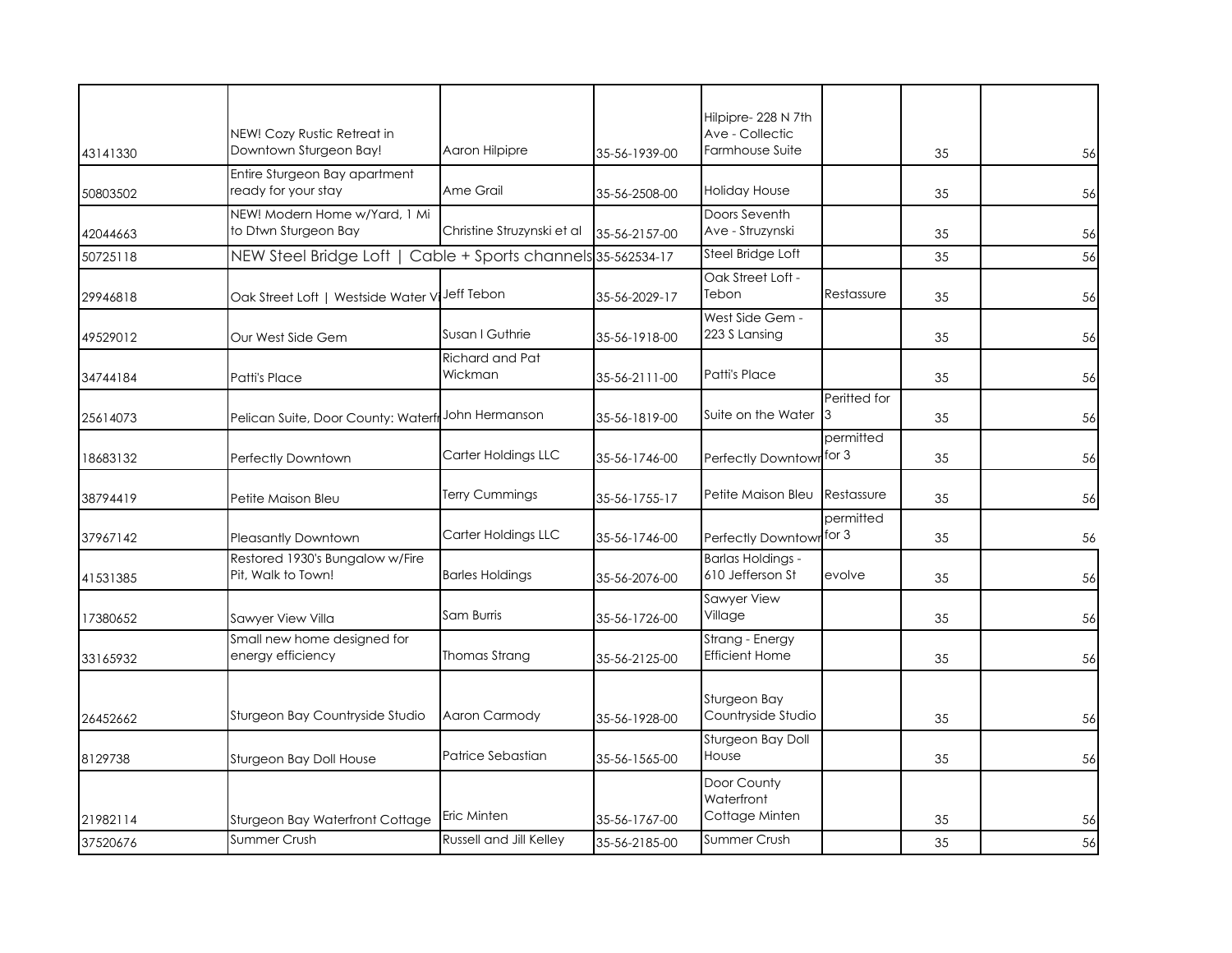| 28844540 | Sunset house                                              | <b>ODK PROPERTIES Ben</b><br>Keleny              | 35-56-2017-00 | Sunset House -<br>Keleny-Door Belle  | permitted<br>for $2$ | 35 | 56 |
|----------|-----------------------------------------------------------|--------------------------------------------------|---------------|--------------------------------------|----------------------|----|----|
|          | The Blue Cottage Cozy city                                |                                                  |               | Blue Cottage, The                    |                      |    |    |
| 27503937 | cottage near downtown.                                    | Tom Haight                                       | 35-56-1991-00 | Haight                               |                      | 35 | 56 |
|          |                                                           | Jason B Kiehnau - Glue<br>Van Properties of Door |               |                                      |                      |    |    |
| 41104920 | The Channel Cottage                                       | County LLC                                       | 35-56-2281-00 | Channel Cottage                      |                      | 35 | 56 |
| 34258306 | The Corner Ranch   A Stylish<br>Modern Retreat            | <b>Robert Starr</b>                              | 35-56-2081-00 | The Corner Ranch                     |                      | 35 | 56 |
| 30062445 | The Door Belle                                            | <b>ODK PROPERTIES Ben</b><br>Keleny              | 35-56-2017-00 | Sunset House -<br>Keleny             | permitted<br>for $2$ | 35 | 56 |
| 41108672 | The Fiddler House                                         | Hilcoux LLC - Carla<br>Maccoux (Mark)            | 35-56-2234-00 | <b>Fiddlers House</b>                |                      | 35 | 56 |
| 48101982 | The Green House   Dog Friendly<br>Super Clean!            | Warren Kohls II                                  | 35-56-2396-00 | The Green House                      |                      | 35 | 56 |
| 49011200 | The Loft                                                  | Patricia Williams                                | 35-56-2478-00 | Options-213<br>Louisiana St          |                      | 35 | 56 |
| 25621059 | The Nest, Door County: Room in<br>Waterfront Home         | John Hermanson                                   | 35-56-1819-00 | Suite on the Water                   | Peritted for<br>3    | 35 | 56 |
| 25623966 | Turtle Suite, Door County: Waterfror                      | John Hermanson                                   | 35-56-1819-00 | Suite on the Water                   | Peritted for<br>Ι3   | 35 | 56 |
| 44416880 | Valhalla Guest House                                      | Sanja Roberts and<br><b>David Corbisier</b>      | 35-56-2345-00 | <b>Valhalla Guest</b><br>House       |                      | 35 | 56 |
| 23343621 | Veronica Joyce                                            | Lola DeVillers and Stuart<br>Champeau            | 35-56-1877-00 | Veronica Joice                       |                      | 35 | 56 |
| 48521532 | Yellow Marina Cottage                                     | YMC LLC-Don Rozz -<br><b>Becky Rozz</b>          | 35-56-2461-00 | Yellow Marina<br>Cottage             |                      | 35 | 56 |
| 23915694 | <b>Boat Bungalow</b>                                      | Sam Parent                                       | 35-59-1907-00 | Gypsy Soul - Boat<br>bungalow        |                      | 35 | 59 |
|          |                                                           |                                                  |               |                                      |                      |    |    |
| 30532976 | Abode on the beach                                        | LLC Great Wulf<br>Partners/Cap Wulf              | 36-56-0811-00 | Abode on the<br>Beach                |                      | 36 | 56 |
| 18073736 | Claybanks   A Woodsy Retreat nedDavid Goettelman          |                                                  | 36-56-1731-17 | Clay Banks<br>Woodsy Retreat         | restassure           | 36 | 56 |
| 38794494 | Flagstaff Manor   Waterfront + High Amber and Brian Writt |                                                  | 36-56-2139-17 | Writt- 3446 N Lake<br>Michigan Drive | restassure           | 36 | 56 |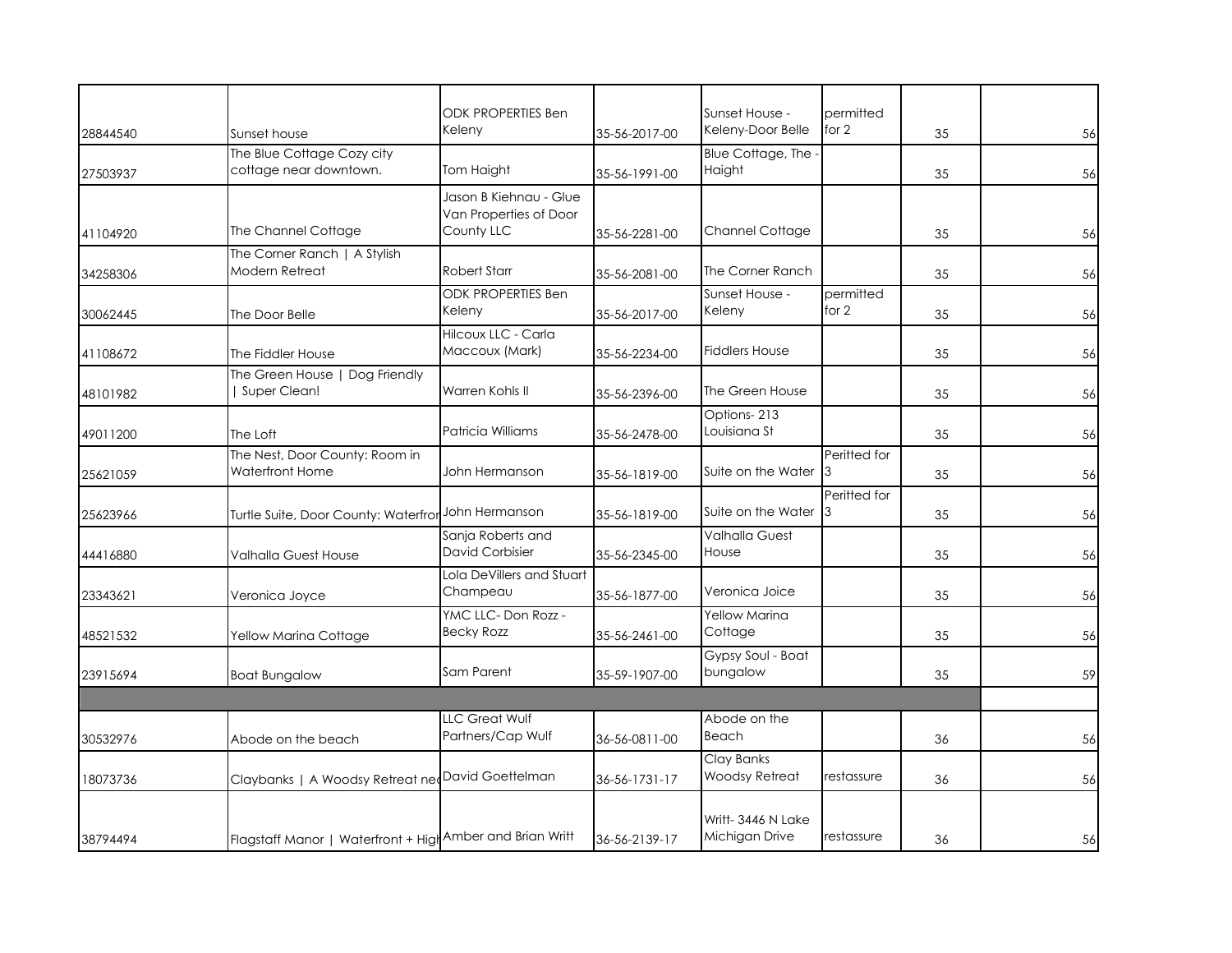| 10283729 | Historic Family Farm                                  | Tom Mickelson                                 | 36-56-1579-00 | <b>Historic Family</b><br>Farm               |                                                                                    | 36 | 56 |
|----------|-------------------------------------------------------|-----------------------------------------------|---------------|----------------------------------------------|------------------------------------------------------------------------------------|----|----|
| 11699220 | Lake Lane Cottage #2                                  | Rob Vogel                                     | 36-56-0869-00 | Lake Lane<br>Cottages                        | permitted<br>for $3$                                                               | 36 | 56 |
| 11700582 | Lake Lane Cottages Camper                             | Rob Vogel                                     | 36-56-0869-00 | Lake Lane<br>Cottages                        | permitted<br>for $3$                                                               | 36 | 56 |
| 6253565  | Lake Lane Cottages in Door Count Rob Vogel            |                                               | 36-56-0869-00 | Lake Lane<br>Cottages                        | permitted<br>for $3$                                                               | 36 | 56 |
| 46659542 | Luxurious waterfront home with mo                     | Joe Fittshur                                  | 36-56-1329-00 | Port Haven                                   |                                                                                    | 36 | 56 |
| 48932561 | Nestled in the woods among the saRyan Peters          |                                               | 36-56-2473-00 | Nestled in the<br>Woods                      |                                                                                    | 36 | 56 |
| 49421110 | New! Modern Door County<br>Waterfront House + Hot Tub | Ray Mendez and Leslie<br>Winston              | 36-56-2518-00 | The Triangle on<br>Lake Michigan             |                                                                                    | 36 | 56 |
| 46766943 | North Unit                                            | <b>Andrew Dicks - Port</b><br>Haven North LLC | 36-56-2491-00 | Port Haven North<br>2929 Cove Road<br>Unit 1 | new owner- old<br>owner finishing<br>out old<br>reservations on<br>current listing | 36 | 56 |
| 28214581 | Peace of Beach                                        | Chris Jeanquart                               | 36-56-1969-00 | Jeanguart - 3140<br>Lake Forest Park<br>Road |                                                                                    | 36 | 56 |
| 41103357 | The Cedars on Lily Bay                                | Philip & Rebecca<br>Roever                    | 36-56-2232-06 | The Cedars on Lily<br>Bay                    | dcpm                                                                               | 36 | 56 |
| 20123299 | The Clerestory on Lake Michigan                       | Christopher Mohar                             | 36-56-1789-00 | The Clerestory on Lake Michigan              |                                                                                    | 36 | 56 |
| 34811175 | 2 bedroom Kitchenette With a<br>Private Bathroom      | Liz Merner                                    | 39-50-1736-00 | Countryside Motel<br>& RV Sites              |                                                                                    | 39 | 50 |
| 35971879 | Fully Furnished Kitchenette 1 QueerLiz Merner         |                                               | 39-50-1736-00 | Countryside Motel<br>& RV Sites              |                                                                                    | 39 | 50 |
| 35971676 | Fully Furnished Kitchenette with 2<br>Queen Beds      | Liz Merner                                    | 39-50-1736-00 | Countryside Motel<br>& RV Sites              |                                                                                    | 39 | 50 |
| 36638262 | Gracie Room - 1 Queen bed and<br>1 Twin bed Sleeps 2  | Liz Merner                                    | 39-50-1736-00 | Countryside Motel<br>& RV Sites              |                                                                                    | 39 | 50 |
| 37963767 | Rocky Mountain Room 1 Queen<br>Bed and 1 Twin Bed     | Liz Merner                                    | 39-50-1736-00 | Countryside Motel<br>& RV Sites              |                                                                                    | 39 | 50 |
| 36637954 | Sally May Room, 2 Queen Beds<br>and Private Bathroom  | Liz Merner                                    | 39-50-1736-00 | Countryside Motel<br>& RV Sites              |                                                                                    | 39 | 50 |
| 36602655 | Sophie Room - Space For 2 Adults<br>with 2 Queen Beds | Liz Merner                                    | 39-50-1736-00 | Countryside Motel<br>& RV Sites              |                                                                                    | 39 | 50 |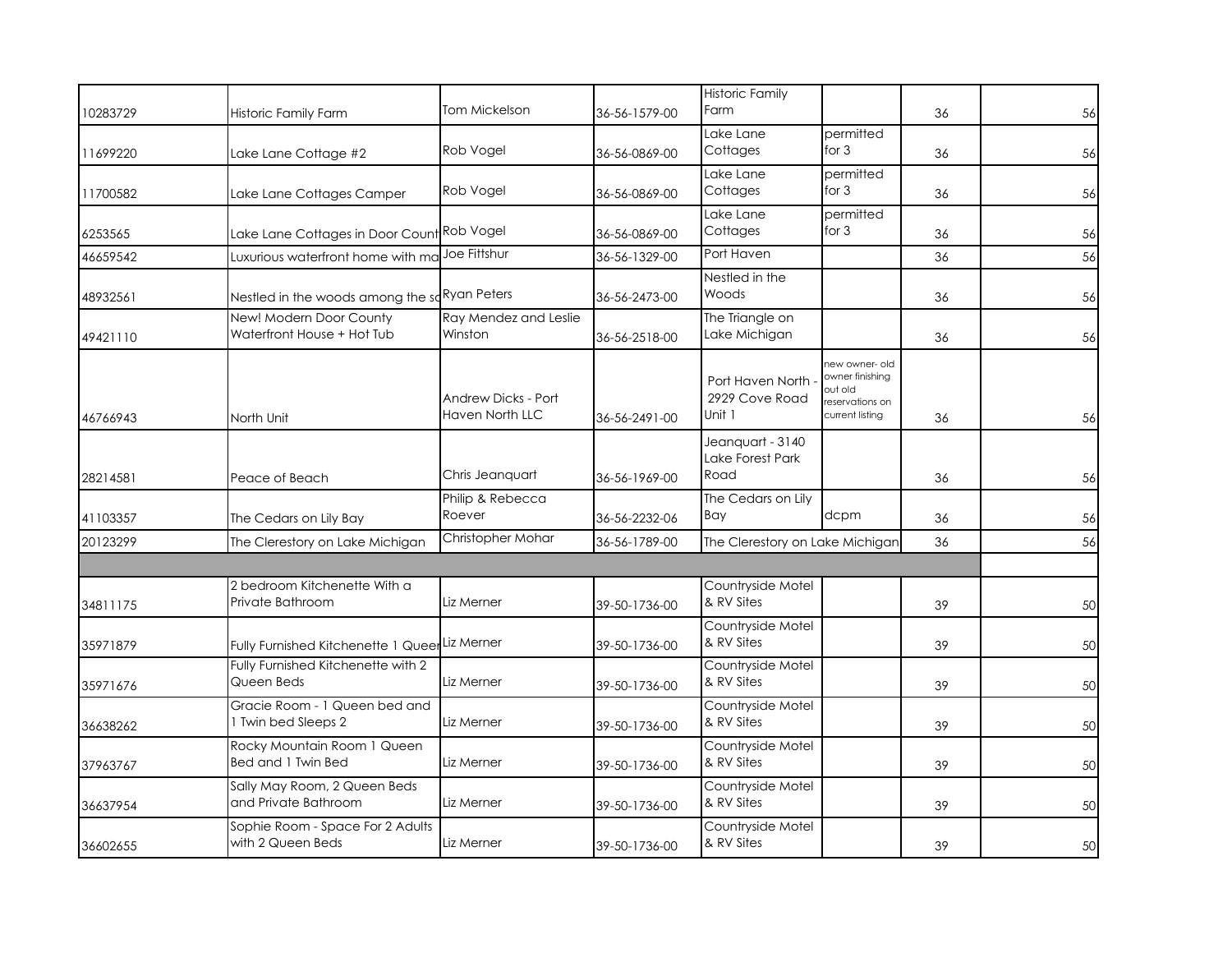|          |                                                         |                                         |               | Countryside Motel                   |                                   |    |    |
|----------|---------------------------------------------------------|-----------------------------------------|---------------|-------------------------------------|-----------------------------------|----|----|
| 38099184 | The Goble Room 1 Queen Bed and Liz Merner               |                                         | 39-50-1736-00 | & RV Sites                          |                                   | 39 | 50 |
| 27457684 | Door County Waterfront Cabin Nev Donn Rozz, Robert Paul |                                         | 39-53-1374-00 | Rozz Little<br>Cemetery             | permitted<br>for 2                | 39 | 53 |
| 47809097 | *NEW LISTING* *Waterfront** home                        | Amy Hobbins                             | 39-56-1365-07 | Shore to Please                     | simplelife                        | 39 | 56 |
| 1327057  | 3 Bedroom Cottage with a Water '                        | Mark and Jill<br>Schwarzbauer           | 39-56-1320-00 | La Bella Casa Di<br>Mattoni         |                                   | 39 | 56 |
| 40004980 | A Quaint, Peaceful Little House in<br>Door County       | Patrick and Linda Schley 39-56-2315-00  |               | Stone Wood<br>Cottage               |                                   | 39 | 56 |
| 50138384 | Door County Waterfront Cottage!                         | Mark and Kristin Ashley                 | 39-56-2457-00 | Bayside Home on<br>Osprey Drive     |                                   | 39 | 56 |
| 17300921 | Family Friendly Cabin On The Bay! Goffard               |                                         | 39-56-1709-00 | Cabin on the Bay -<br>Goffard       |                                   | 39 | 56 |
| 35637055 | Modern Lake House on Little Sturgeon                    |                                         |               |                                     |                                   | 39 | 56 |
| 39081225 | Picturesque Door County Waterfror                       | Michael Morrison                        | 39-56-2219-00 | The Bayhouse                        |                                   | 39 | 56 |
| 42609659 | Secluded Door County Getaway<br>with a view             | John Volkman                            | 39-56-2283-00 | The Money Pit                       |                                   | 39 | 56 |
| 49581834 | Smith's Cottage   300' of Shoreline Linda and Joe Smith |                                         | 39-56-0750-17 | Smith's Cottage                     |                                   | 39 | 56 |
| 50503791 | Sunrise Cottage-Waterfront-Sleeps                       | Sarah Underdahl                         | 39-56-2404-00 | Sunrise Cottage -<br>Underdahl      |                                   | 39 | 56 |
| 18833980 | Sunset Cliff Cottage                                    | Jon Hansen                              | 39-56-0860-00 | <b>Sunset Cliff</b><br>Cottage      |                                   | 39 | 56 |
|          |                                                         |                                         |               |                                     |                                   |    |    |
| 35934019 | Bay Front - Stunning new<br>construction in S Door Co   | 315 Breezy Acres                        | 42-56-2115-07 | 315 Breezy Acres-<br>Maison Rouge   | no room<br>tax<br>programmin      | 42 | 56 |
| 45696277 | <b>Blue Horizon Door County</b><br>Cottage              | David and Kimberly Kolz   42-56-2356-00 |               | <b>Blue Horizon</b>                 | no room<br>tax<br>programmin<br>g | 42 | 56 |
| 47497930 | Luxury Lakefront Cottage in<br>Southern Door County     | Gina and Per Jacobson   42-56-2356-00   |               | The Hytta at<br><b>Breezy Acres</b> | no room<br>tax<br>programmin      | 42 | 56 |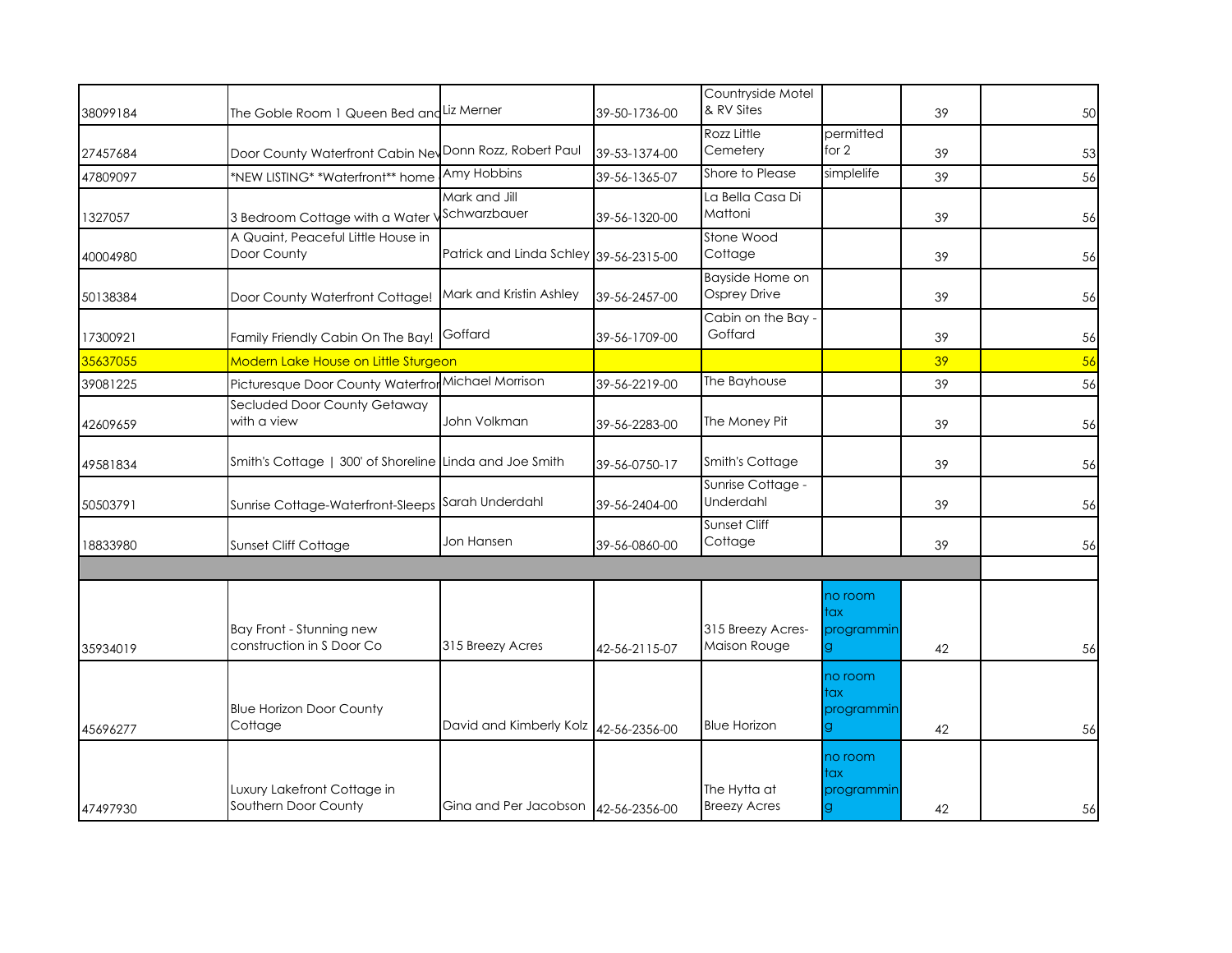| 45708826 | <b>Modern Door County Waterfront</b><br>Lake House With View | Dan Hobbs                     | 42-56-2357-00 | <b>Jiffys Corner</b>          | no room<br>tax<br>programmin<br>g                | 42 | 56 |
|----------|--------------------------------------------------------------|-------------------------------|---------------|-------------------------------|--------------------------------------------------|----|----|
| 49476601 | <b>Turquoise Beach Cottage</b>                               | Ellen Wurm                    | 42-56-2526-00 | turquoise Beach<br>Cottage    | no room<br>tax<br>programmin                     | 42 | 56 |
|          |                                                              |                               |               |                               |                                                  |    |    |
| 14825088 | Charming one bedroom flat at Viki Paola Valentincic          |                               | 46-50-2535-00 | Viking Village                | permitted<br>for $13$                            | 46 | 50 |
| 41424793 | Hotel Washington                                             | Jean Kokes                    | 46-50-1456-00 | Hotel Washington              |                                                  | 46 | 50 |
| 33796800 | Remodeled 2 bedroom apartment Paola Valentincic              |                               | 46-50-2535-00 | Viking Village                | permitted<br>for 13-No<br>room tax<br>programmin | 46 | 50 |
| 8898775  | Viking Village 2 Bedroom Flat                                | Paola Valentincic             | 46-50-2535-00 | Viking Village                | permitted<br>for $13$                            | 46 | 50 |
| 11389754 | Washington Island. Charming near Paola Valentincic           |                               | 46-50-2535-00 | <b>Viking Village</b>         | permitted<br>for $13$                            | 46 | 50 |
| 43724876 | The Inn at Frog Hollow Room #1                               | Dan and Dawn Nelson           | 46-52-2307-00 | The Inn at<br>Froghollow Farm | permitted<br>for $4$                             | 46 | 52 |
| 43725222 | The Inn at Frog Hollow Room #2                               | Dan and Dawn Nelson           | 46-52-2307-00 | The Inn at<br>Froghollow Farm | permitted<br>for $4$                             | 46 | 52 |
| 43725501 | The Inn at Frog Hollow Room #3                               | Dan and Dawn Nelson           | 46-52-2307-00 | The Inn at<br>Froghollow Farm | permitted<br>for $4$                             | 46 | 52 |
| 43725625 | The Inn at Frog Hollow Room #4                               | Dan and Dawn Nelson           | 46-52-2307-00 | The Inn at<br>Froghollow Farm | permitted<br>for $4$                             | 46 | 52 |
| 31445707 | Aunt Ethel's Cozy Island Cottage -<br>close to town!         | Evelyn and Chad<br>Beneda     | 46-56-2066-00 | Aunty Ethyl's                 |                                                  | 46 | 56 |
| 14443055 | <b>Bay Farm Lake Cottage</b>                                 | Kathleen Young                | 46-56-1650-00 | <b>Bay Farm LLC</b>           |                                                  | 46 | 56 |
| 48644930 | <b>Bay Farm Lake House and</b><br>Cottage - Island Getaway   | Kathleen Young                | 46-56-1650-00 | <b>Bay Farm LLC</b>           |                                                  | 46 | 56 |
| 41256987 | Beach Bungalow - Two Bedroom<br>& Loft                       | Eric and Courtney<br>DeJardin | 46-56-2176-00 | DeJardin's Island<br>Cottages |                                                  | 46 | 56 |
| 25811058 | <b>Breezy Beach</b>                                          | <b>Richard Tobey</b>          | 46-56-1940-00 | <b>Breezy Beach</b>           |                                                  | 46 | 56 |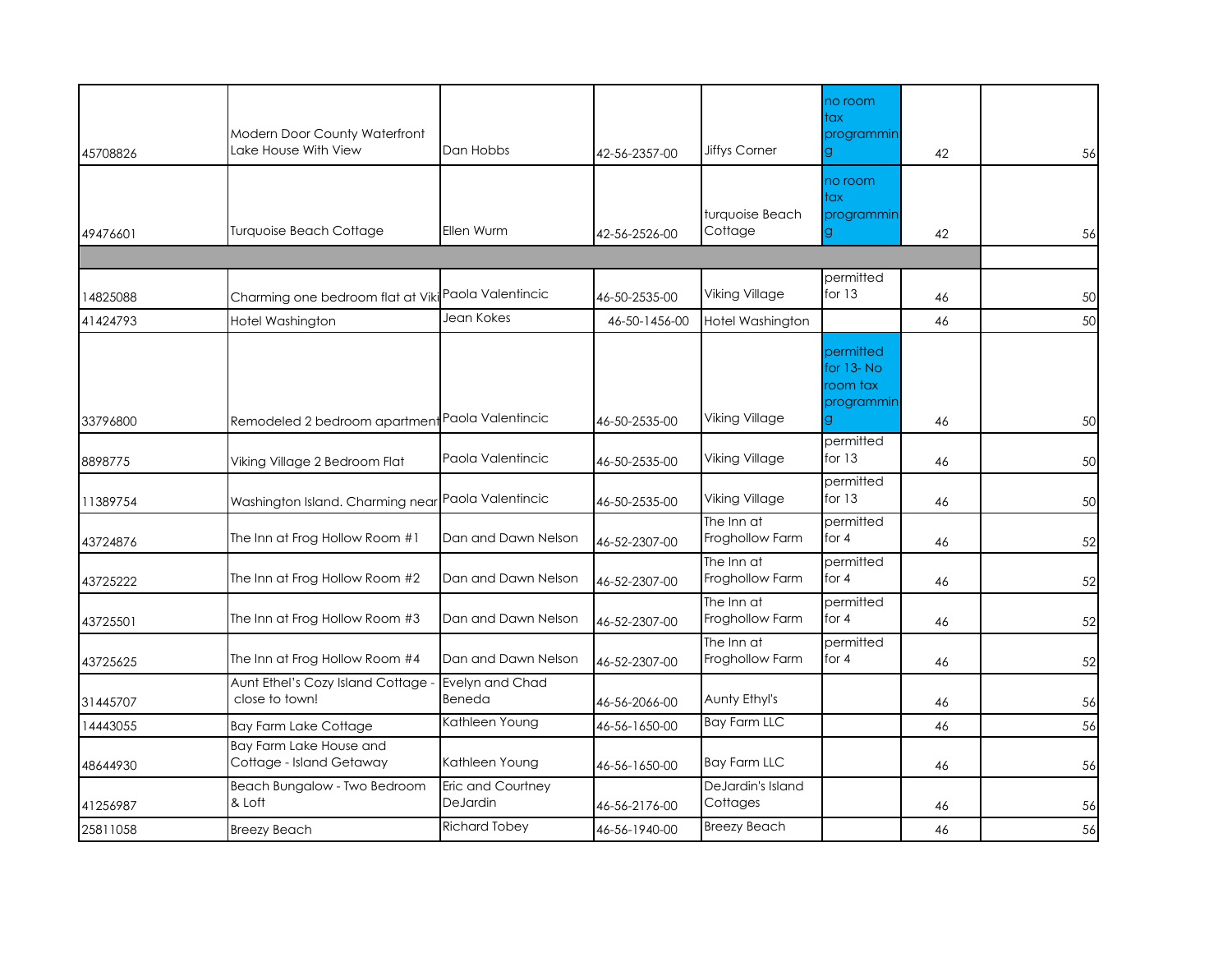| 6541476  | Charming Waterfront Cottage                             | Alex Trueblood                                 | 46-56-1411-00 | Trueblood Cottage for 1                   | permitted                    | 46 | 56 |
|----------|---------------------------------------------------------|------------------------------------------------|---------------|-------------------------------------------|------------------------------|----|----|
| 43594167 | Charming, Lakefront Home Off Ma Melissa Shearer         |                                                | 46-56-2305-00 | Shearer - 1895 The<br>Inn Road            | no room<br>tax<br>programmin | 46 | 56 |
| 25622011 | Folk Tree Farm on Washington Islan Murray               | Casey Dahl & Shawn                             | 46-56-1933-00 | Folk Tree Farm                            |                              | 46 | 56 |
| 35580755 | Gull Cottage Waterfront Home<br>on Washington Island    | Vern Rubenic                                   | 46-56-1354-00 | Gull Cottage                              |                              | 46 | 56 |
| 47873172 | Harbor House on beautiful<br>Washington Harbor          | Tom and Michelle<br>Jordan                     | 46-56-1196-00 | Water's Edge - 719<br><b>Bay Point Rd</b> | permitted<br>for 2           | 46 | 56 |
| 43577436 | Harbor House on the Water                               | Trudy Schelitzche                              | 46-56-0564-00 | Deer Run<br><b>Shorefront Home</b>        |                              | 46 | 56 |
| 49389418 | Hummingbird Cottage on<br>Washington Island             | DO Management LLC -<br>Deirdre Olson Gentolizo | 46-56-2456-00 | Hummingbird<br>Cottage                    |                              | 46 | 56 |
| 25616352 | Island View Cottage on Washingto Wasie                  | Edward & Peri Ann                              | 46-56-1909-00 | <b>Island View</b><br>Cottage - Wasie     | permitted<br>for 2           | 46 | 56 |
| 22717916 | Old Orchard Farm                                        | Deb Sheridan                                   | 46-56-1867-00 | Old Orchard Farm                          |                              | 46 | 56 |
| 29857856 | Quiet Island Waterfront Retreat                         | Daniel Wiersum                                 | 46-56-2036-00 | Quiet Island Waterfront Retreat           |                              | 46 | 56 |
| 49496123 | Sandy Beach Home on beautiful<br>Door County Island     | Vogel Heritage LLC-<br>Mark Vogel              | 46-56-2445-00 | Vogel Heritage                            |                              | 46 | 56 |
| 41257002 | Scandinavian Chalet - One<br>Bedroom & Loft             | Eric and Courtney<br>DeJardin                  | 46-56-2176-00 | DeJardin's Island<br>Cottages             |                              | 46 | 56 |
| 41256983 | Sportsman's Retreat - Two<br>Bedroom & Loft             | Eric and Courtney<br>DeJardin                  | 46-56-2176-00 | DeJardin's Island<br>Cottages             |                              | 46 | 56 |
| 44195513 | The Birches - Cottage, Washington                       | Christine Klann                                | 46-56-2131-00 | Klann - 2129 Mc<br>Donald Road            | permitted<br>for 2           | 46 | 56 |
| 47584239 | The Cottage of the Rising Sun                           | De Ann Schaefer and<br>Gary Anderson           | 46-56-2511-00 | The Cottage of<br>the Rising Sun          |                              | 46 | 56 |
| 41256994 | The Farmhouse - One Bedroom &<br>Loft                   | <b>Eric and Courtney</b><br>DeJardin           | 46-56-2176-00 | DeJardin's Island<br>Cottages             |                              | 46 | 56 |
| 25488651 | Washington Island Home in the Wo Jeff and Corinn Sevcik |                                                | 46-56-1891-00 | West Harbor -<br>Sevcik                   |                              | 46 | 56 |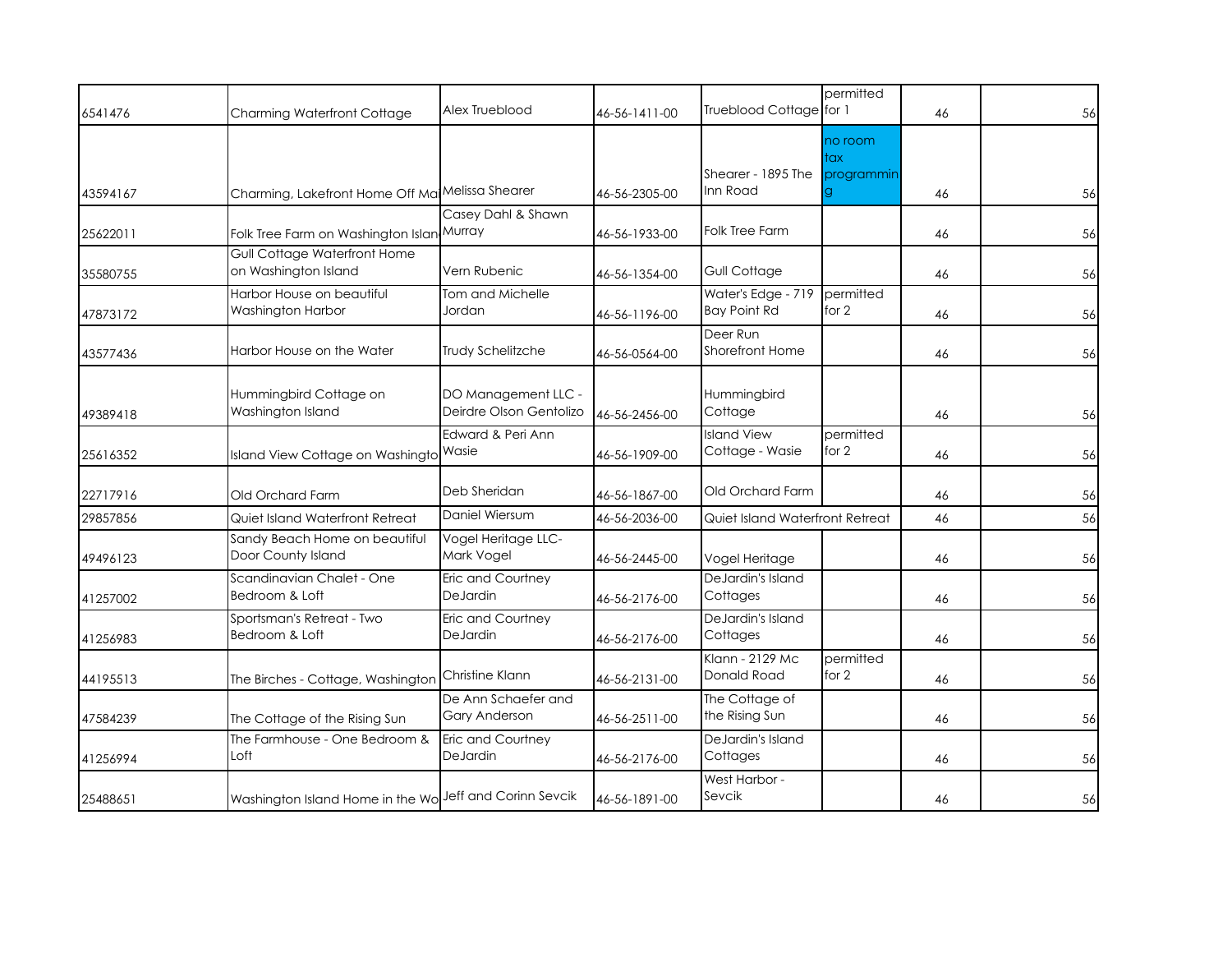| 24117398 | Washington Island home With<br>history and warmth  | Carol Lemon                             | 46-56-1917-00 | Washington Island<br>Historical Home -<br>Lemon |                                                 | 46 | 56 |
|----------|----------------------------------------------------|-----------------------------------------|---------------|-------------------------------------------------|-------------------------------------------------|----|----|
| 24807794 | Waterfront Cottage, includes 2<br>kayaks!          | Jason & Naomi Burke &<br>Dan Jorgeonson | 46-56-1937-11 | Detroit Harbor<br>Homestead<br>Cottage          |                                                 | 46 | 56 |
| 26269262 | Watermark Inn-Washington Island                    | Larry Kilduff                           | 46-56-0584-00 | Watermark Inn                                   |                                                 | 46 | 56 |
| 23713057 | Watermark Inn-Washington Island                    | Larry Kilduff                           | 46-56-0584-00 | Watermark Inn                                   |                                                 | 46 | 56 |
| 47872383 | Water's Edge located on<br>peaceful Figenschau Bay | Tom and Michelle<br>Jordan              | 46-56-1196-00 | Water's Edge - 719<br><b>Bay Point Rd</b>       | permitted<br>for 2 no<br>room tax<br>programmin | 46 | 56 |
| 49959285 | The Harbor Inn Cabin                               | $\mathsf{X}$                            |               |                                                 | no room<br>tax<br>programmin                    | 46 |    |
| 49946403 | The Harbor Inn Cabin                               | $\mathsf{X}$                            |               |                                                 | no room<br>tax<br>programmin                    | 46 |    |
| 50008150 | The Harbor Inn Waterfront Hotel                    |                                         |               |                                                 | no room<br>tax<br>programmin                    | 46 |    |
| 50007893 | The Harbor Inn Waterfront Hotel                    | $\mathsf X$                             |               |                                                 | no room<br>tax<br>programmin                    | 46 |    |
| 49959963 | The Harbor Inn Waterfront Hotel                    | $\mathsf X$                             |               |                                                 | no room<br>tax<br>programmin                    | 46 |    |
| 49959626 | <b>The Harbor Inn Waterfront Hotel</b>             | $\mathsf{X}$                            |               |                                                 | no room<br>tax<br>programmin                    | 46 |    |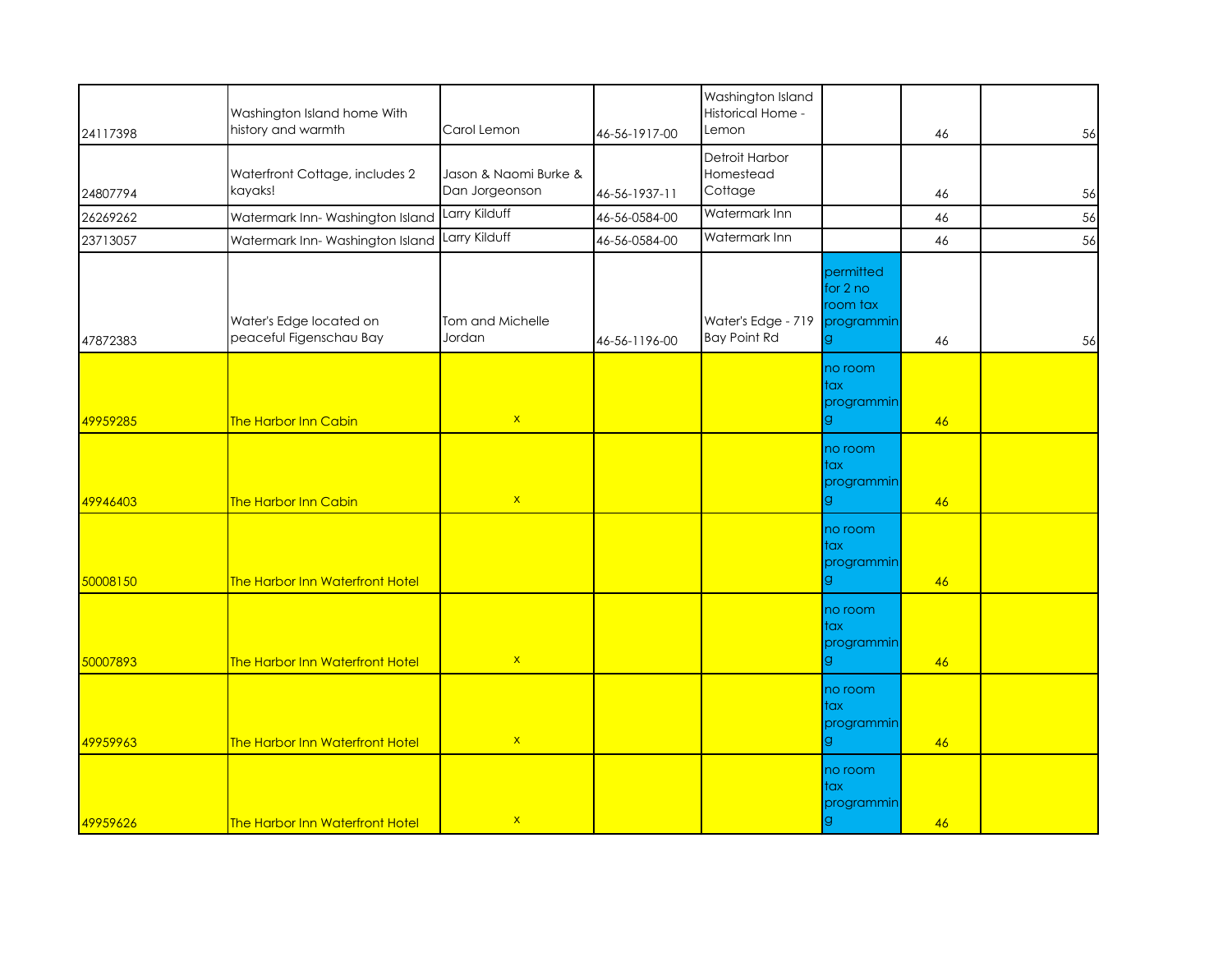| 49945820                          | <b>The Harbor Inn Waterfront Hotel</b>                                               | $\mathsf X$                                    |            |  | no room<br>tax<br>programmin<br>g. | 46 |  |
|-----------------------------------|--------------------------------------------------------------------------------------|------------------------------------------------|------------|--|------------------------------------|----|--|
| 49924704                          | <b>The Harbor Inn Waterfront Hotel</b>                                               | $\mathsf{X}$                                   |            |  | no room<br>tax<br>programmin       | 46 |  |
| 49882416                          | <b>The Harbor Inn Waterfront Hotel</b>                                               | $\mathsf{x}$                                   |            |  | no room<br>tax<br>programmin<br>g. | 46 |  |
| 50008270                          | <b>The Harbor Inn Waterfront Hotel</b>                                               | $\mathsf{x}$                                   |            |  | no room<br>tax<br>programmin       | 46 |  |
|                                   |                                                                                      |                                                |            |  |                                    |    |  |
| <b>NOT LOCATED IN DOOR COUNTY</b> |                                                                                      |                                                |            |  |                                    |    |  |
| 36871011                          | The Family Lure                                                                      | Not Door County Comes up in Door County Search |            |  |                                    |    |  |
| 21549001                          | <b>Cozy Lakefront Home</b>                                                           | Not Door County Comes up in Door County Search | Outside DC |  |                                    |    |  |
| 32736987                          | Warm, Inviting 2 bedroom house in Not Door County Comes up in Door County Search     |                                                |            |  |                                    |    |  |
| 31441773                          | 1 bed apartment, lake view next t $d$ Not Door County Comes up in Door County Search |                                                |            |  |                                    |    |  |
| 31401357                          | Double Queen Beds - Independen Not Door County Comes up in Door County Search        |                                                |            |  | Outside DC                         |    |  |
| 1075853                           | Modern, Sunny Getaway Door Counot Door County Comes up in Door County Search         |                                                |            |  | Outside DC                         |    |  |
| 32284600                          | Private Room with 10' Ceilings & Kit Not Door County Comes up in Door County Search  |                                                |            |  | Outside DC                         |    |  |
| 32317062                          | Big Private Room with 10' Ceiling & Not Door County Comes up in Door County Search   |                                                |            |  | Outside DC                         |    |  |
| 30106811                          | Nice Studio with 2 Full Beds and Ful Not Door County Comes up in Door County Search  |                                                |            |  | Outside DC                         |    |  |
| 14266783                          | Cottage on Cedar                                                                     | Not Door County Comes up in Door County Search |            |  | Outside DC                         |    |  |
| 19012043                          | Home Away From Home Northern   Not Door County Comes up in Door County Search        |                                                |            |  | Outside DC                         |    |  |
| 19176512                          | Guest House on the Menominee Ri Not Door County Comes up in Door County Search       |                                                |            |  | Outside DC                         |    |  |
| 20991844                          | Menominee River Vacation Home Not Door County Comes up in Door County Search         |                                                |            |  | Outside DC                         |    |  |
| 21816932                          | <b>Hogans Place 2</b>                                                                | Not Door County Comes up in Door County Search |            |  | Outside DC                         |    |  |
| 21816968                          | Hogans Place 1                                                                       | Not Door County Comes up in Door County Search |            |  | Outside DC                         |    |  |
| 27232787                          | Cute 2 Bedroom Bungalow                                                              | Not Door County Comes up in Door County Search |            |  | Outside DC                         |    |  |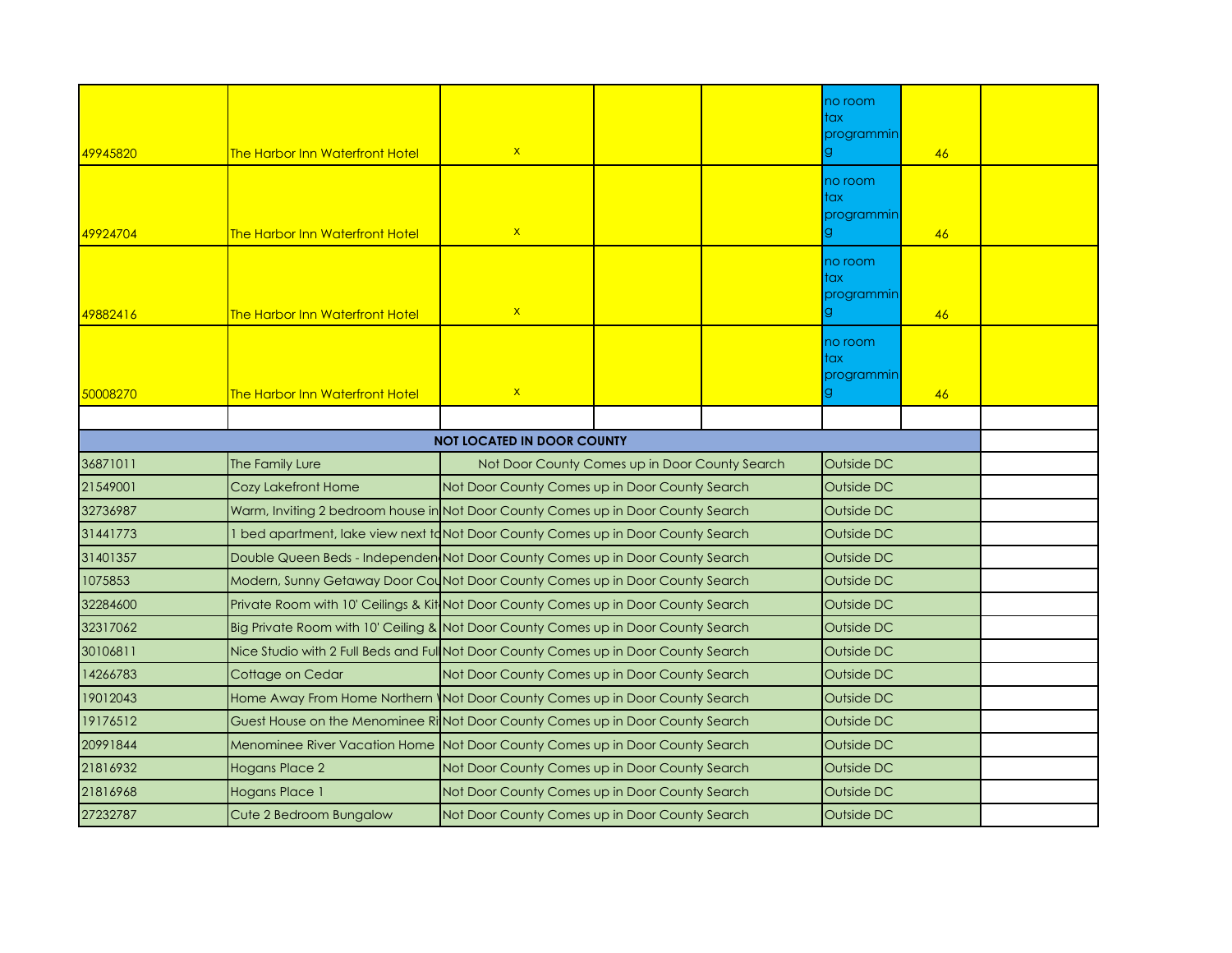|          | King Executive Suite -<br>Independence Stay Marinette    |                                                                                     |            |  |
|----------|----------------------------------------------------------|-------------------------------------------------------------------------------------|------------|--|
| 31402597 | #202                                                     | Not Door County Comes up in Door County Search                                      | Outside DC |  |
| 443694   | Lundgren Tree Farm                                       | Not Door County Comes up in Door County Search                                      | Outside DC |  |
| 33710736 |                                                          | Winding River Cottages-Pine Cone Not Door County Comes up in Door County Search     | Outside DC |  |
| 33045130 |                                                          | Winding River Cottages-Evergreen Not Door County Comes up in Door County Search     | Outside DC |  |
| 37321902 |                                                          | Winding River Cottages-The River H Not Door County Comes up in Door County Search   | Outside DC |  |
| 33155244 | Quiet & Cozy upstairs apartment 1                        | Not Door County Comes up in Door County Search                                      | Outside DC |  |
| 28734368 | Luxury on the Lake                                       | Not Door County Comes up in Door County Search                                      | Outside DC |  |
| 29841495 | Hogan's Place 3                                          | Not Door County Comes up in Door County Search                                      | Outside DC |  |
| 31402252 | King Suite Room - Independence<br>Stay of Marinette #205 | Not Door County Comes up in Door County Search                                      | Outside DC |  |
| 27703908 |                                                          | 2 bedroom duplex in quiet neighbond Door County Comes up in Door County Search      | Outside DC |  |
| 30403078 | <b>Bentley's Place</b>                                   | Not Door County Comes up in Door County Search                                      | Outside DC |  |
| 32744370 | Cottage on the Bay                                       | Not Door County Comes up in Door County Search                                      | Outside DC |  |
| 29843132 | Hogans Place 4                                           | Not Door County Comes up in Door County Search                                      | Outside DC |  |
| 35508656 |                                                          | CEDAR CABIN on the BAY (Lake MilNot Door County Comes up in Door County Search      | Outside DC |  |
| 31440292 |                                                          | Stunning Waterfront! Fully EquippedNot Door County Comes up in Door County Search   | Outside DC |  |
| 23147359 | Lakefront beauty Algoma condo                            | Not Door County Comes up in Door County Search                                      | Outside DC |  |
| 17416421 |                                                          | Gorgeous beach & 5 mi's 2 Door C Not Door County Comes up in Door County Search     | Outside DC |  |
| 32941122 | Buck's Harbor LLC in Algoma, WI                          | Not Door County Comes up in Door County Search                                      | Outside DC |  |
| 36077426 | Country Farmhouse living                                 | Not Door County Comes up in Door County Search                                      | Outside DC |  |
| 15203485 | <b>Minutes from Door County</b>                          | Not Door County Comes up in Door County Search                                      | Outside DC |  |
| 11893626 |                                                          | Lake Michigan Sunrise view, close †Not Door County Comes up in Door County Search   | Outside DC |  |
| 29252930 | Lake Michagan Living                                     | Not Door County Comes up in Door County Search                                      | Outside DC |  |
| 29779882 |                                                          | 3 bed apartment next to Lake MichNot Door County Comes up in Door County Search     | Outside DC |  |
| 29780152 |                                                          | 2 bed apartment, lake view next taNot Door County Comes up in Door County Search    | Outside DC |  |
| 31402434 |                                                          | 1 BR Suite - Independence Stay of Not Door County Comes up in Door County Search    | Outside DC |  |
| 26424111 | Waterfront Inn Sail & Stay                               | Not Door County Comes up in Door County Search                                      | Outside DC |  |
| 3010681  |                                                          | Nice Studio with 2 Full Beds and Ful Not Door County Comes up in Door County Search | Outside DC |  |
| 20411213 | <b>Paradise View</b>                                     | Not Door County Comes up in Door County Search                                      | Outside DC |  |
| 30106940 |                                                          | 2-Bedroom Apt next to Lake Michid Not Door County Comes up in Door County Search    | Outside DC |  |
| 14648642 | Upper Peninsula MI Retreat                               | Not Door County Comes up in Door County Search                                      | Outside DC |  |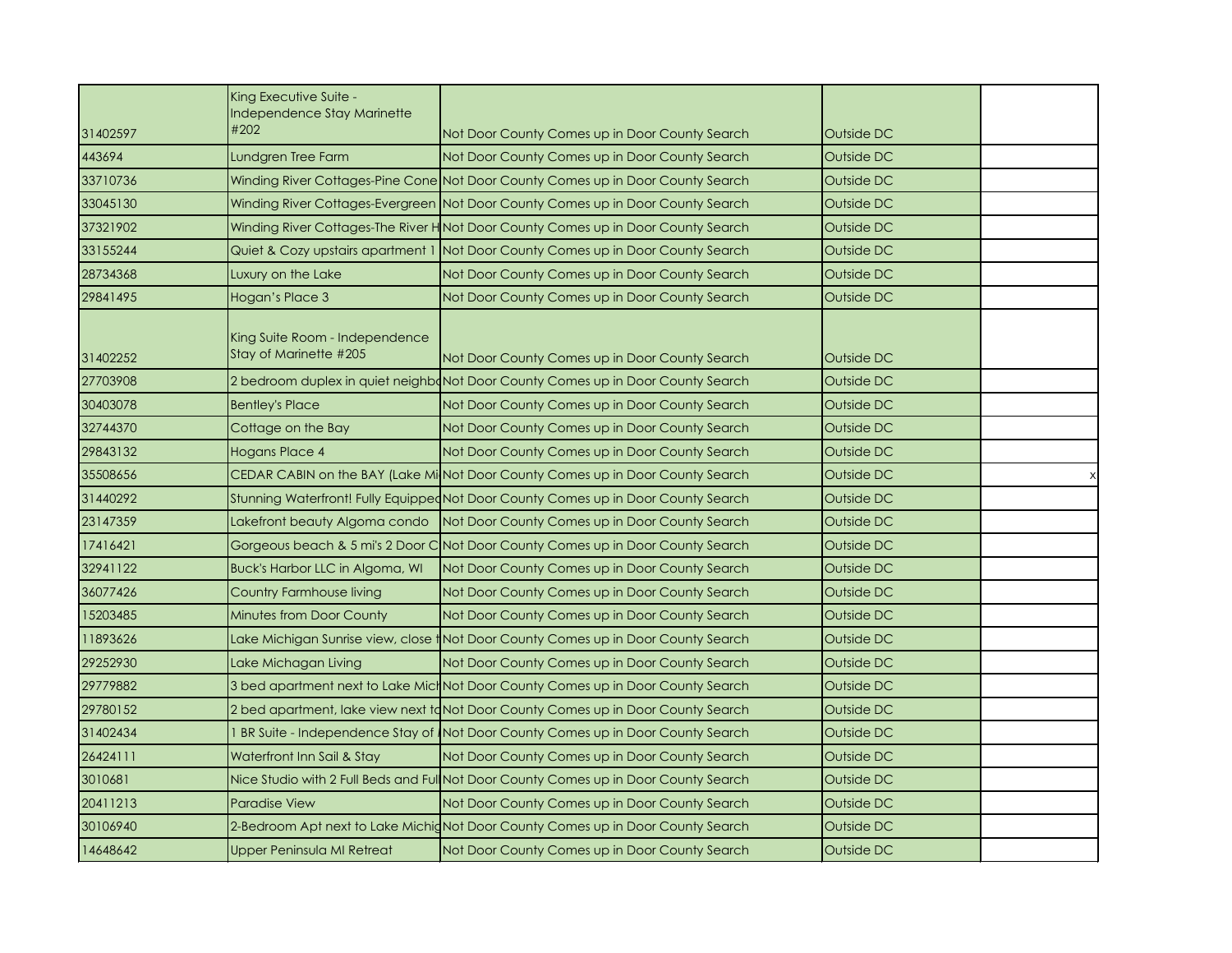| 18506853  | Downtown Menominee House        | Not Door County Comes up in Door County Search                                   | Outside DC |  |
|-----------|---------------------------------|----------------------------------------------------------------------------------|------------|--|
| 32837226  |                                 | Downstairs apartment on private IdNot Door County Comes up in Door County Search | Outside DC |  |
| 38894590? |                                 | Shug Lake View Condo @ The S Not Door County Comes up in Door County Search      | Outside DC |  |
| 37351248  | Camp Bayshore                   | Not Door County Comes up in Door County Search                                   | Outside DC |  |
| 35126526  |                                 | King Suite Room Independence StoNot Door County Comes up in Door County Search   | Outside DC |  |
| 35127290  |                                 | King Executive Suite Independence Not Door County Comes up in Door County Search | Outside DC |  |
| 35128224  |                                 | King Suite Room Independence StaNot Door County Comes up in Door County Search   | Outside DC |  |
| 35127762  |                                 | King Suite Room Independence StaNot Door County Comes up in Door County Search   | Outside DC |  |
| 35127837  |                                 | King Suite Room Independence StaNot Door County Comes up in Door County Search   | Outside DC |  |
| 35128142  |                                 | King Suite Room Independence StaNot Door County Comes up in Door County Search   | Outside DC |  |
| 35128088  |                                 | King Suite Room Independence StaNot Door County Comes up in Door County Search   | Outside DC |  |
| 35128179  |                                 | King Suite Room Independence StaNot Door County Comes up in Door County Search   | Outside DC |  |
| 35124944  |                                 | 1 BR Suite - Independence Stay of Not Door County Comes up in Door County Search | Outside DC |  |
| 35125797  |                                 | BR Suite - Independence Stay of Not Door County Comes up in Door County Search   | Outside DC |  |
| 35128045  |                                 | King Suite Room Independence StaNot Door County Comes up in Door County Search   | Outside DC |  |
| 35125614  |                                 | I BR Suite - Independence Stay of Not Door County Comes up in Door County Search | Outside DC |  |
| 35125719  |                                 | I BR Suite - Independence Stay of Not Door County Comes up in Door County Search | Outside DC |  |
| 35126045  |                                 | Double Queen Suite Independent Not Door County Comes up in Door County Search    | Outside DC |  |
| 35129637  |                                 | Double Queen Suite Independenc Not Door County Comes up in Door County Search    | Outside DC |  |
| 35126116  |                                 | Double Queen Suite Independenc Not Door County Comes up in Door County Search    | Outside DC |  |
| 35127236  |                                 | King Executive Suite Independence Not Door County Comes up in Door County Search | Outside DC |  |
| 35126630  |                                 | King Executive Suite IndependenceNot Door County Comes up in Door County Search  | Outside DC |  |
| 35127711  |                                 | King Suite Room Independence StoNot Door County Comes up in Door County Search   | Outside DC |  |
| 35126576  |                                 | King Executive Suite Independence Not Door County Comes up in Door County Search | Outside DC |  |
| 35127334  |                                 | King Executive Suite Independence Not Door County Comes up in Door County Search | Outside DC |  |
| 35129476  |                                 | King Suite Room Independence StaNot Door County Comes up in Door County Search   | Outside DC |  |
| 39154811  | Historic Menominee District     | Not Door County Comes up in Door County Search                                   | Outside DC |  |
| 43704843  | Queen Room Portofino            | Not Door County Comes up in Door County Search                                   | Outside DC |  |
| 43704837  | Double Room Desert Sand         | Not Door County Comes up in Door County Search                                   | Outside DC |  |
| 22610666  | Sandahls on the beach           | Not Door County Comes up in Door County Search                                   | Outside DC |  |
| 11010408  | Sand Beach Cabin                | Not Door County Comes up in Door County Search                                   | Outside DC |  |
| 44550584  | Empire Blue House w/ Hot<br>Tub | Not Door County Comes up in Door County Search                                   | Outside DC |  |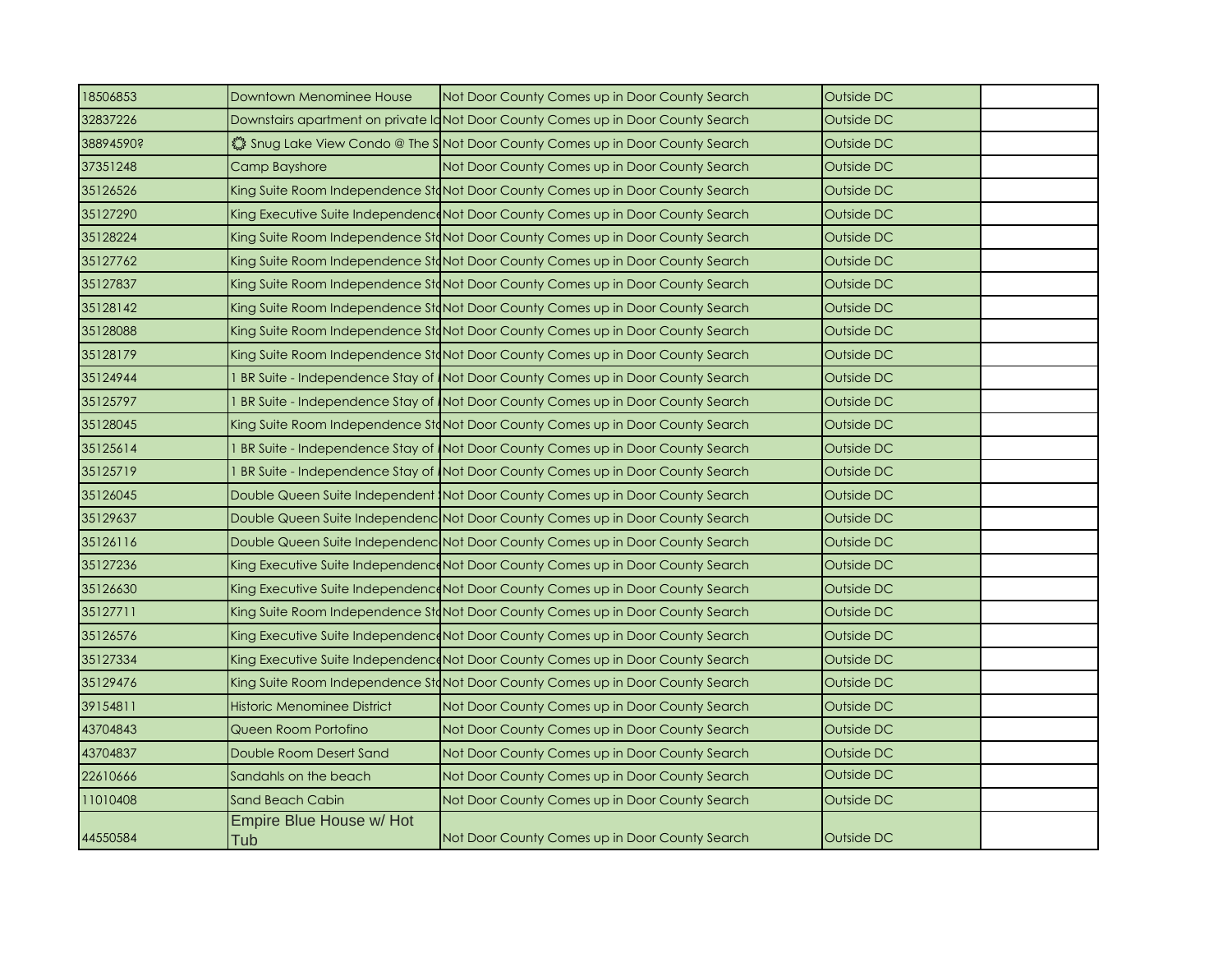| 31515976       | <b>Birch Le Collaboration House</b>                | Not Door County Comes up in Door County Search              | Outside DC |        |                |                |                |
|----------------|----------------------------------------------------|-------------------------------------------------------------|------------|--------|----------------|----------------|----------------|
| 36840185       | Suttons Bay, dome home,<br>with spectacular views! | Not Door County Comes up in Door County Search              |            |        | Outside DC     |                |                |
| 43198914       | Cottage on the Bay                                 | Not Door County<br>Comes up in Door<br><b>County Search</b> |            |        | Outside DC     |                |                |
| 44413013       | Breathtaking bay views minutes fro                 | Not Door County<br>Comes up in Door<br><b>County Search</b> |            |        | Outside DC     |                |                |
| 47431131       | <b>Sunset Beach Delight</b>                        | Not Door County<br>Comes up in Door<br><b>County Search</b> |            |        | Outside DC     |                |                |
| 38782800       | Water View Cottage on Lake Michi                   | Not Door County<br>Comes up in Door<br><b>County Search</b> |            |        | Outside DC     |                |                |
|                |                                                    |                                                             |            |        |                |                |                |
| <b>MUNI</b>    |                                                    | Feb-21                                                      | $Mar-21$   | Apr-21 | $May-21$       | Jun-21         | $21 - Jul$     |
| $\overline{2}$ | <b>Baileys Harbor</b>                              | 75                                                          | 79         | 80     | 82             | 81             | 83             |
| 4              | <b>Brussels</b>                                    | $\sqrt{ }$                                                  | 0          |        | $\cap$         |                |                |
| 6              | Clay Banks                                         | 2                                                           |            |        | 3              |                | 2              |
| 8              | Town of Egg Harbor                                 | $\overline{53}$                                             | 59         | 58     | 58             | 58             | 60             |
| 9              | Village of Egg Harbor                              | 36                                                          | 41         | 45     | 45             | 47             | 49             |
| 11             | Ephraim                                            | 61                                                          | 63         | 63     | 65             | 65             | 65             |
| 12             | Gibraltar                                          | 88                                                          | 91         | 94     | 97             | 90             | 93             |
| 14             | Town of Forestville                                |                                                             |            |        | $\overline{2}$ | $\overline{2}$ | $\overline{2}$ |
| 15             | Town of Jacksonport                                | $\overline{15}$                                             | 15         | 15     | 18             | 22             | 22             |
| 27             | Nasewaupee                                         | $\overline{27}$                                             | 26         | 27     | 27             | 27             | 28             |
| 32             | Liberty Grove                                      | 72                                                          | 77         | 77     | 78             | 79             | 79             |
| 33             | Sevastopol                                         | 30                                                          | 30         | 29     | 28             | 31             | 33             |
| 34             | Sister Bay                                         | 47                                                          | 50         | 52     | 52             | 58             | 59             |
| 35             | City of Sturgeon Bay                               | 118                                                         | 117        | 118    | 123            | 127            | 132            |
| 36             | Town of Sturgeon Bay                               | 12                                                          | 13         | 13     | 14             | 4              | 14             |
| 39             | Gardner                                            | 8                                                           | 8          | 16     | 17             | 20             | 20             |
| 42             | Union                                              |                                                             |            |        |                | 5 <sup>1</sup> | $\overline{5}$ |